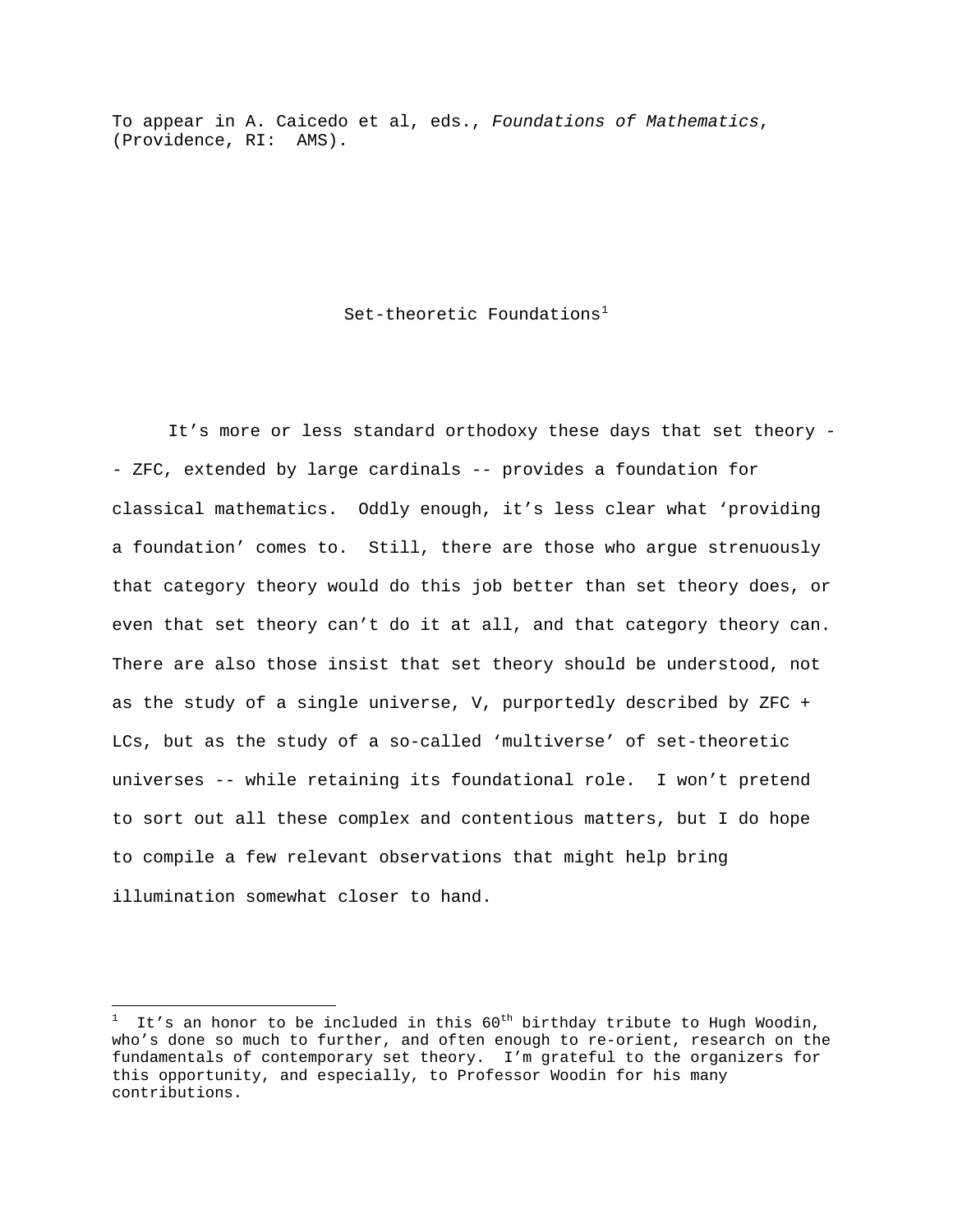I. Foundational uses of set theory

The most common characterization of set theory's foundational role, the characterization found in textbooks, is illustrated in the opening sentences of Kunen's classic book on forcing:

Set theory is the foundation of mathematics. All mathematical concepts are defined in terms of the primitive notions of set and membership. In axiomatic set theory we formulate … axioms about these primitive notions … From such axioms, all known mathematics may be derived. (Kunen [1980], p. xi)

These days, familiarity has dulled our sense of just how astounding this fact really is. In his introductory text, Enderton makes sure that his students appreciate its scope and power:

It is sometimes said that 'mathematics can be embedded in set theory'. This means that mathematical objects (such as numbers and differentiable functions) can be defined to be certain sets. And the theorems of mathematics (such as the fundamental theorem of calculus) then can be viewed as statements about sets. Furthermore, these theorems will be provable from our axioms. Hence our axioms provide a sufficient collection of assumptions for the development of the whole of mathematics -- a remarkable fact. (Enderton [1977], pp. 10-11)

The question for us is: what's the point of this exercise? What goal, properly thought of as 'foundational', is served by this 'embedding'?

A glance at the history delivers a hint. At the turn of the last century, Hilbert had just proved the consistency of geometry by relying on analysis, so he set the task of proving the consistency of analysis as the second on his famous list of problems in [1900]. In earlier correspondence with Cantor, Hilbert had come to understand that there could be no set of all alephs, and to feel the need for a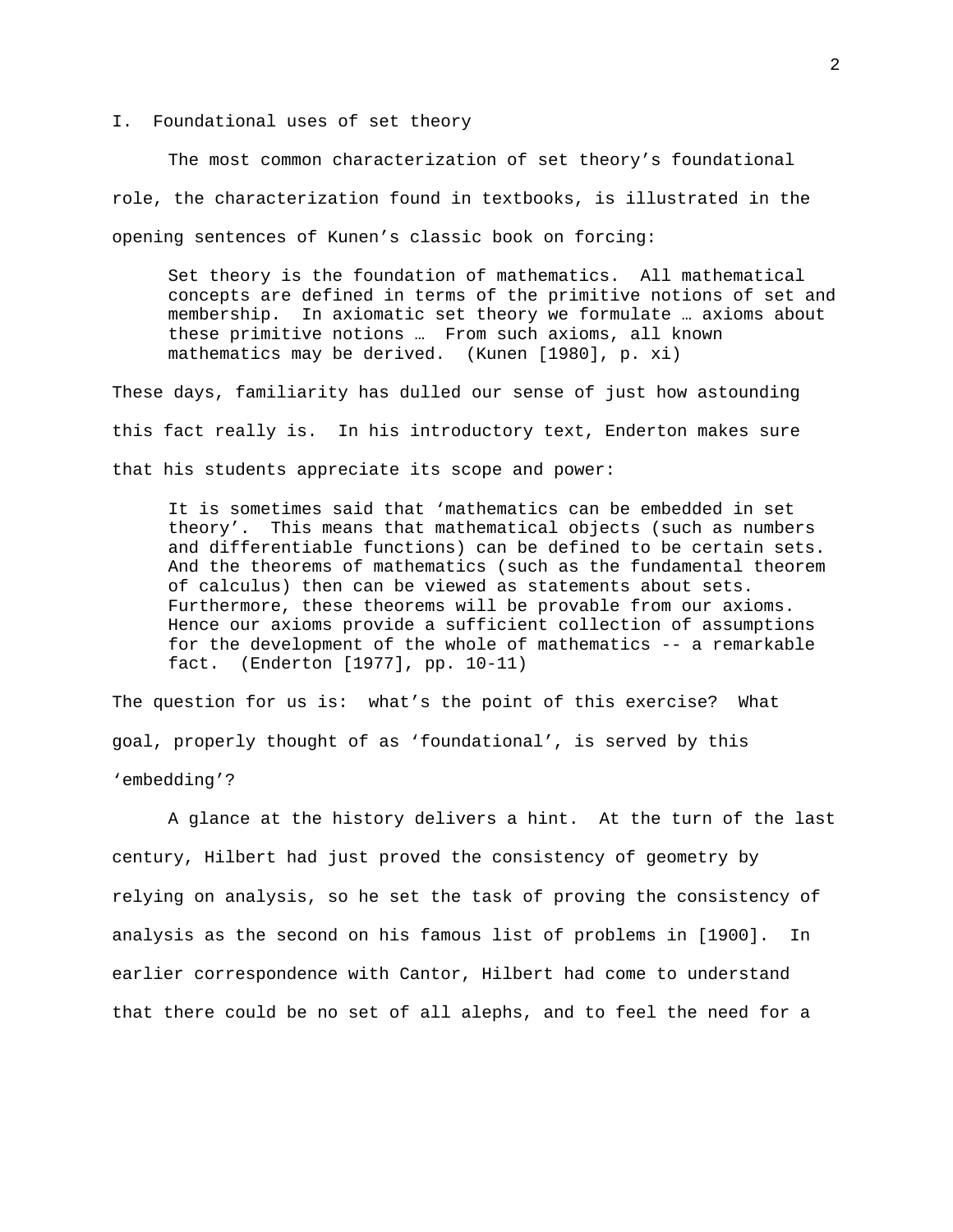consistent axiomatization of set theory, as well. $^2$  $^2$  Zermelo arrived in Göttingen in 1897:

When I was a *Privatdozent* in Göttingen, I began, under the influence of D. Hilbert, to whom I owe more than to anybody else with regard to my scientific development, to occupy myself with questions concerning the foundations of mathematics, especially with the basic problems of Cantorian *set theory*. (Quoted in Ebbinghaus [2007], p. 28)

By 1908, in his famous axiomatization, Zermelo drew the explicit connection between set theory and analysis: $3$ 

Set theory is that branch of mathematics whose task is to investigate mathematically the fundamental notions 'number', 'order', and 'function', taking them in their pristine, simple form, and to develop thereby the logical foundations of all of arithmetic and analysis. (Zermelo [1908], p. 200)

Subsequent developments extended set theory's reach to the whole of classical mathematics, as indicated in the quotations from Kunen and Enderton.

Suppose, then, that your goal is to prove something or other about the vast variety of classical mathematics -- for the Hilbert school, its consistency. To do this, you first need to corral it all into some manageable package, and set theory turned out to be up to that task. Of course Gödel saw to it, with his second incompleteness theorem, that the project didn't turn out as Hilbert and his followers had hoped, but the fact remains that the most sweeping moral of Gödel's work -- that classical mathematics (if consistent) can't prove

<span id="page-2-0"></span> 2 See Ebbinghaus [2007], pp. 42-43.

<span id="page-2-1"></span><sup>&</sup>lt;sup>3</sup> Ebbinghaus ([2007], pp. 76-79), highlights the role of Hilbert's program among the motivations for Zermelo's axiomatization. Apparently Zermelo was keen to include a consistency proof in his [1908], but Hilbert encouraged him to publish it as it stood, in part, Ebbinghaus reports, because Hilbert knew 'that Zermelo needed publications to promote his career' (p. 78).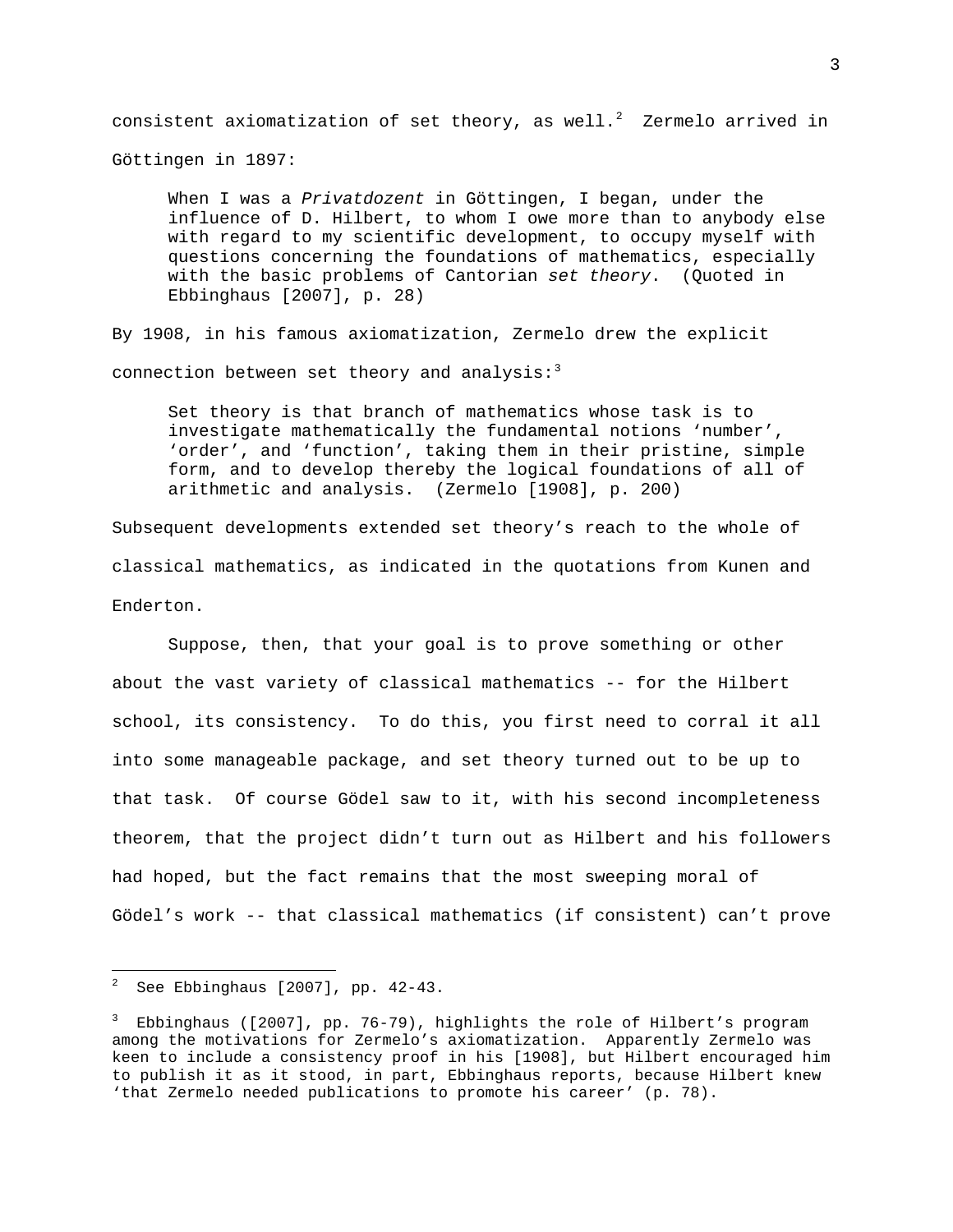its own consistency -- is only possible given the set theory's codification of the entire subject into a neat set of simple axioms. And subsequently, the set-theoretic codification made it possible to settle other important questions of provability and unprovability, sparing the profession from sadly doomed efforts. So the 'embedding' of mathematics in set theory has this clear use. Presumably we'd all agree that the goal of proving something general about classical mathematics counts as 'foundational' in some sense, so here we do find set theory playing a foundational role.

Of course, this **Meta-mathematical Corral** is hardly the only foundational role set theory has been thought to play, but I think two of these can be dismissed as spurious. The first sees the 'embedding' of classical mathematics in set theory, often called a 'reduction' of classical mathematics to set theory, as the immediate descendant of Frege's Logicism. This line of thought takes Frege's project to be roughly epistemological: if mathematics can be reduced to logic, then knowing a mathematical fact is reduced to knowing a logical fact; assuming that we have an account of logical knowledge, or at least that finding such an account is a less daunting prospect than finding an account of mathematical knowledge had previously appeared to be, this reduction is a clear epistemological gain.<sup>[4](#page-3-0)</sup> Of course Frege's logic turned out to be inconsistent and set theory has taken its place, but the epistemological analysis is supposed to carry over: we

 $\overline{1}$ 

4

<span id="page-3-0"></span><sup>&</sup>lt;sup>4</sup> It isn't obvious that Frege himself saw the matter quite this way: much of his interest is in objective grounding relations between propositions, which are independent of our human ways of finding things out. See, e.g., Burge [1998].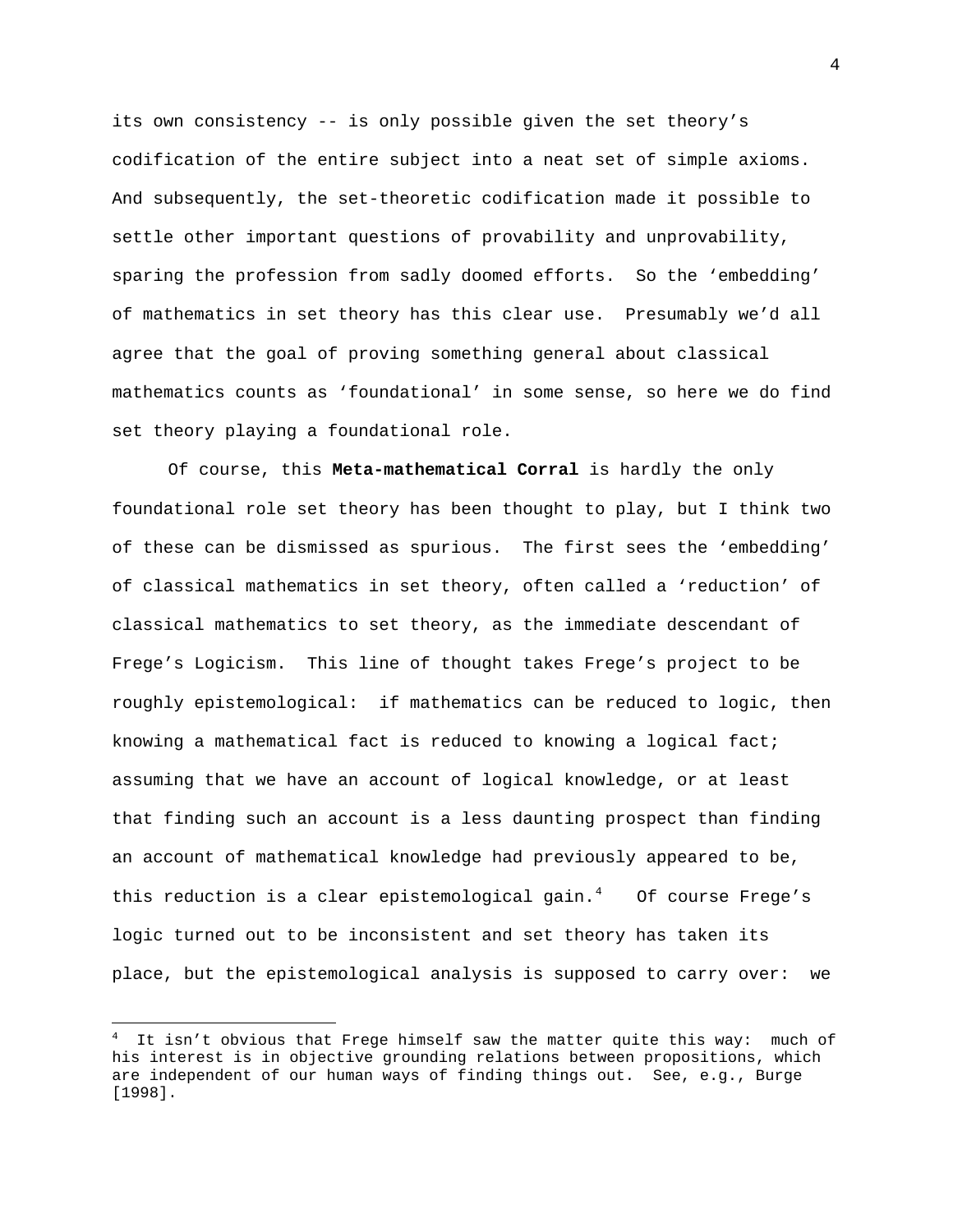know the theorems of mathematics because we know the axioms of set theory and prove those theorems from them. Thus the problem of mathematical knowledge reduces to the problem of knowing the settheoretic axioms.

The trouble with this picture is that it's obviously false: our greatest mathematicians know (and knew!) many theorems without deriving them from the axioms. The observation that our knowledge of mathematics doesn't flow from the fundamental axioms to the theorems goes back at least to Russell -- who emphasized that the logical order isn't the same as the epistemological order, that the axioms might gain support from the familiar theorems they generate, not vice versa<sup>[5](#page-4-0)</sup> -- and is prominent in Zermelo -- who defended the Axiom of Choice on the basis of its consequences.<sup>[6](#page-4-1)</sup> As is often noted, a well-known fact of arithmetic or analysis or geometry may be considerably more certain than the axioms of set theory from which it derived. For that matter, to make a Wittgensteinian point,<sup>[7](#page-4-2)</sup> in most cases we only believe that there is a proof of a certain mathematical theorem from ZFC because we believe the theorem on the basis of its ordinary proof and we believe that all theorems of mathematics are ultimately provable from ZFC! So this purported foundational use of set theory, as the **Epistemic Source**  of all mathematical knowledge, is a failure. But this casts no doubt on the **Meta-mathematical Corral**.

É

<span id="page-4-0"></span><sup>5</sup> See Russell [1907].

<span id="page-4-1"></span><sup>6</sup> See Zermelo [1908a].

<span id="page-4-2"></span><sup>&</sup>lt;sup>7</sup> Wittgenstein ([1978], Part III) is thinking of the relations between ordinary decimal calculations and the corresponding inferences in, say, the notation of *Principia Mathematica*, but the upshot is the same.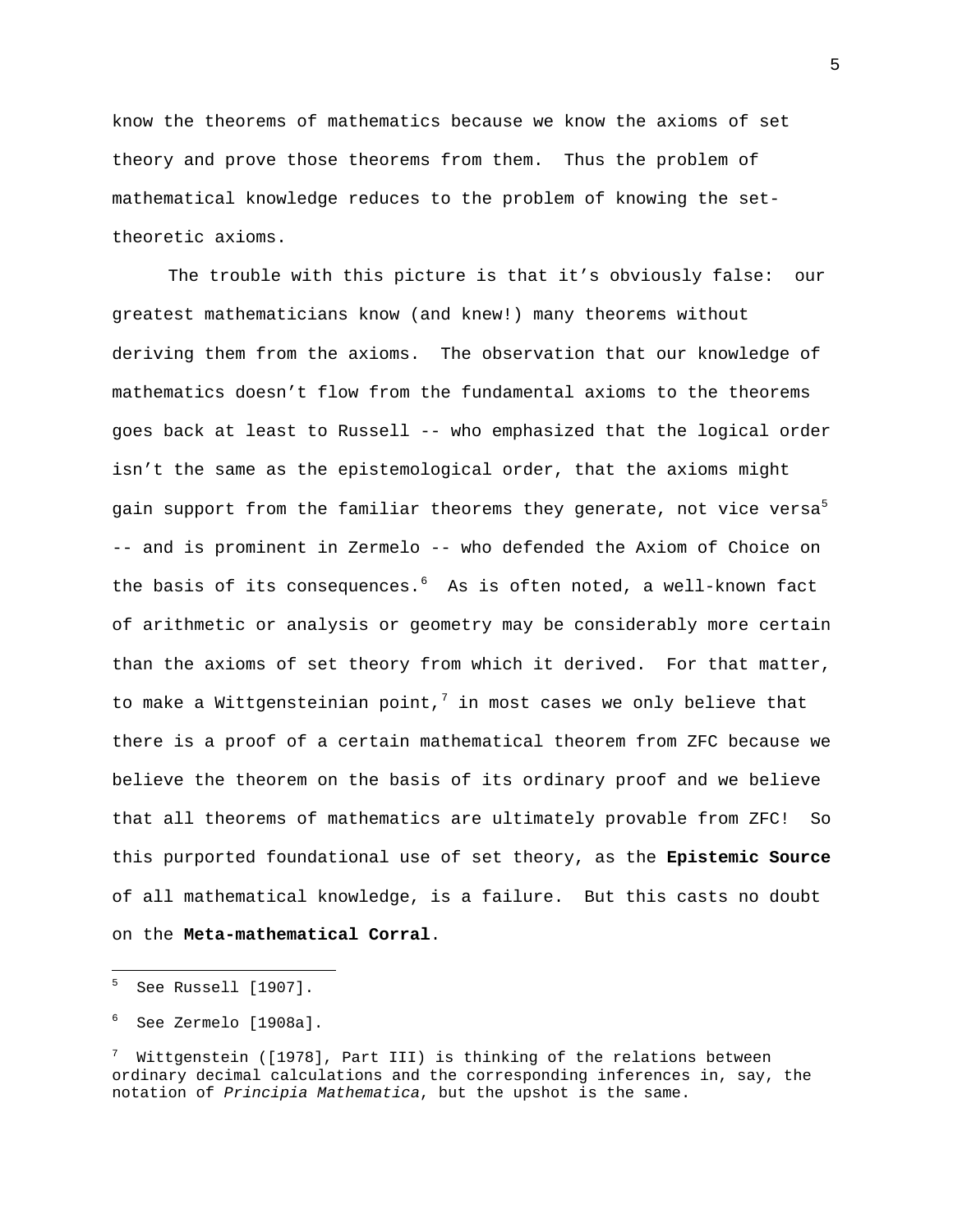The other purported foundational role for set theory that seems to me spurious is what might be called the **Metaphysical Insight**. The thought here is that the set-theoretic reduction of a given mathematical object to a given set actually reveals the true metaphysical identity that object enjoyed all along. Benacerraf famously argued that this can't be right, because, for example, Zermelo took the natural numbers to be ø,  $\{\varnothing\}$ ,  $\{\{\varnothing\}\}$ , ..., von Neumann took them to be ø,  $\{\emptyset\}$ ,  $\{\emptyset\}$ ,  $\{\emptyset\}$ , ..., and there's no principled reason to choose one over the other.<sup>[8](#page-5-0)</sup> There are practical reasons to prefer the von Neumann ordinals -- they generalize easily to the transfinite, for example -- but this sort of thing isn't an indicator of 'what the numbers really are'. Or so the argument goes.

Of course the practice of set theory is filled with even more arbitrary choices, like the conventional preference for the Kuratowski ordered pair. It's worth noticing that Kunen speaks of 'defining mathematical concepts', not identifying mathematical objects, and Enderton, who does refer to 'mathematical objects', only speaks of how they 'can be defined' and how theorems about them 'can be viewed'. In yet another textbook, Moschovakis makes the thought behind this circumspection explicit:

A typical example of the method we will adopt is the 'identification' of [the geometric line] with the set … of real numbers. … What is the precise meaning of this 'identification'? *Certainly not that points are real numbers.* … What we mean by the 'identification' of [the line] with [the reals] is that the correspondence … gives a **faithful representation** … which allows us to give arithmetic definitions for all the useful geometric notions and to study the mathematical properties of [the line] **as if points were real** 

<span id="page-5-0"></span>t 8 See Benacerraf [1965].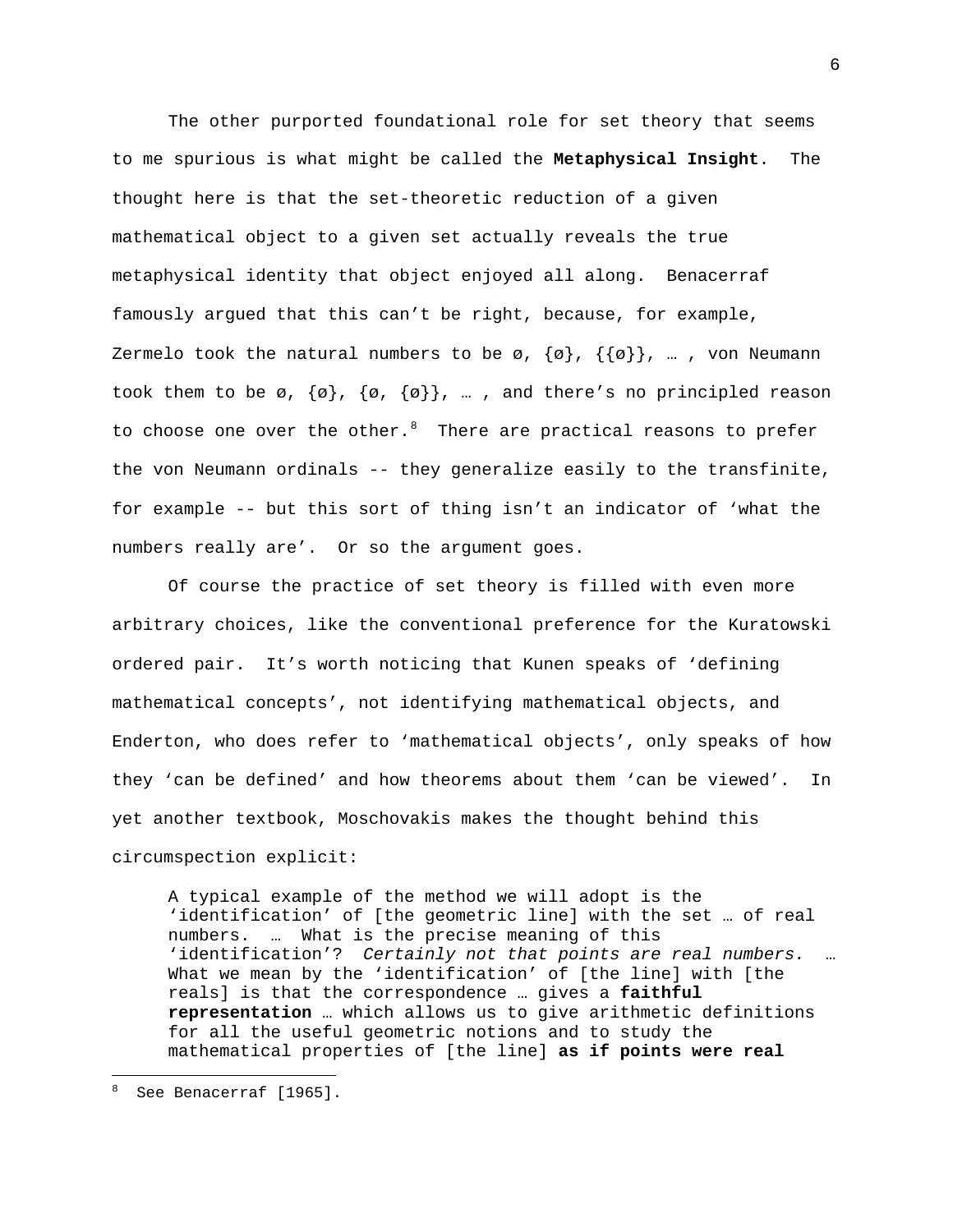**numbers**. … In the same way, we will discover within the universe of sets *faithful representations* of all the mathematical objects we need, and we will study set theory …[[9](#page-6-0)] **as if all mathematical objects were sets***.* (Moschovakis [1994], pp. 33-34, emphasis in the original)

The trick, in each case, is to identify the conditions that a 'faithful representation' must satisfy. For the case of ordered pairs, this is easy: two of them should be equal iff their first elements are equal and their second elements are equal. The case of the natural numbers is more demanding: a set of sets with its operations should satisfy the (full second-order) Peano Postulates. For our purposes, the simple point is that these set-theoretic reductions don't give any sort of deep metaphysical information about the nature of the line or of ordered pairs or of natural numbers, nor are they so intended. **Metaphysical Insight**, like **Epistemic Source**, is spurious, leaving only **Meta-mathematical Corral**.

But this is hardly the end of the story. The impressive mathematical innovations present in the earliest invocations of sets - - Cantor's in his work on trigonometric series and Dedekind's on ideals in the early 1870s -- aren't actually foundational in character, but around the same time, Dedekind also undertook a project that was explicitly foundational: to 'find a purely arithmetical and perfectly rigorous foundation for the principles of infinitesimal calculus' (Dedekind [1872], p. 767). Charged to teach the subject, Dedekind laments 'the lack of a truly scientific foundation', finds himself forced to take 'refuge in geometric evidence' which 'can make

<span id="page-6-0"></span>t 9 In the ellipsis, Moschovakis writes, 'on the basis of the lean axiom system of Zermelo', perhaps gesturing toward the **Meta-mathematical Corral**.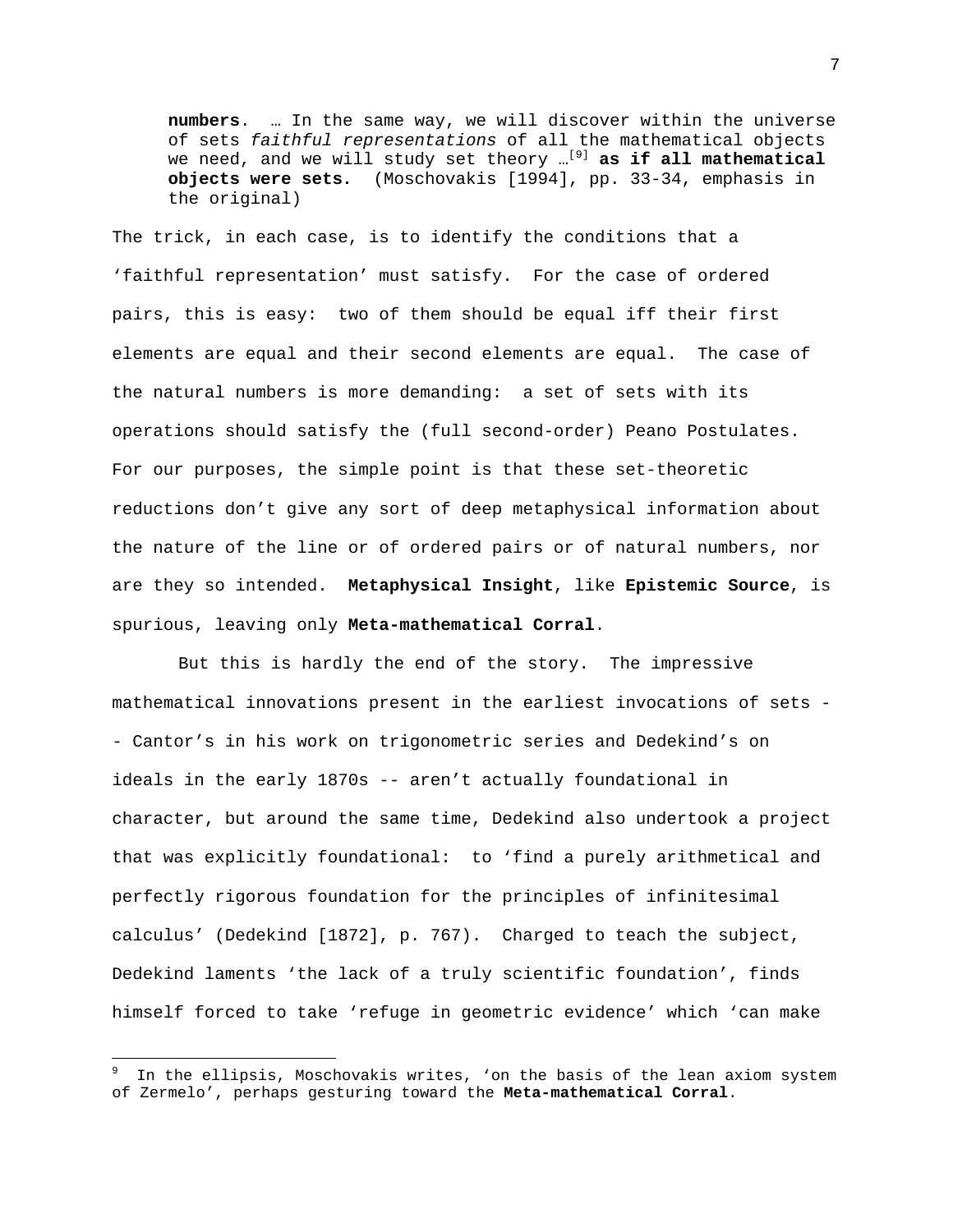no claim to being scientific' (ibid.). Comparing the line with the rational numbers, we see in the rationals 'a gappiness, incompleteness, discontinuity' and in the line an 'absence of gaps, completeness, continuity', so the key question emerges:

In what then does this continuity consist? Everything must depend on the answer to this question, and only through it shall we obtain a scientific basis for the investigation of *all* continuous domains. (Dedekind [1872], p. 771)

The then-current understanding rested only on those geometric

intuitions, and on

vague remarks upon the unbroken connection in the smallest parts [by which] obviously nothing is gained. (Ibid.)

So, the challenge was to replace these unscientific vagaries with a precise characteristic of continuity that can serve as the basis for valid deductions. (Ibid.)

And this, of course, is what Dedekind goes on to provide, in his theory of cuts in the rationals -- using set-theoretic machinery.

At first glance, this may look like just one more instance of the set-theoretic reduction that underlies the **Meta-mathematical Corral**, but in fact there's something more going on. It isn't that we have an explicit mathematical item -- the ordered pair, or the numbers as described by Peano -- which we then 'identify' with a set that can play the same role, do the same jobs. Instead, in this case, we have a vague picture of continuity that's served us well enough in many respects, well enough to generate and develop the calculus, but now isn't precise enough to do what it's being called upon to do: allow for rigorous proofs of the fundamental theorems. For that we need something more exact, more precise, which Dedekind supplies. This isn't just a set-theoretic surrogate, designed to reflect the features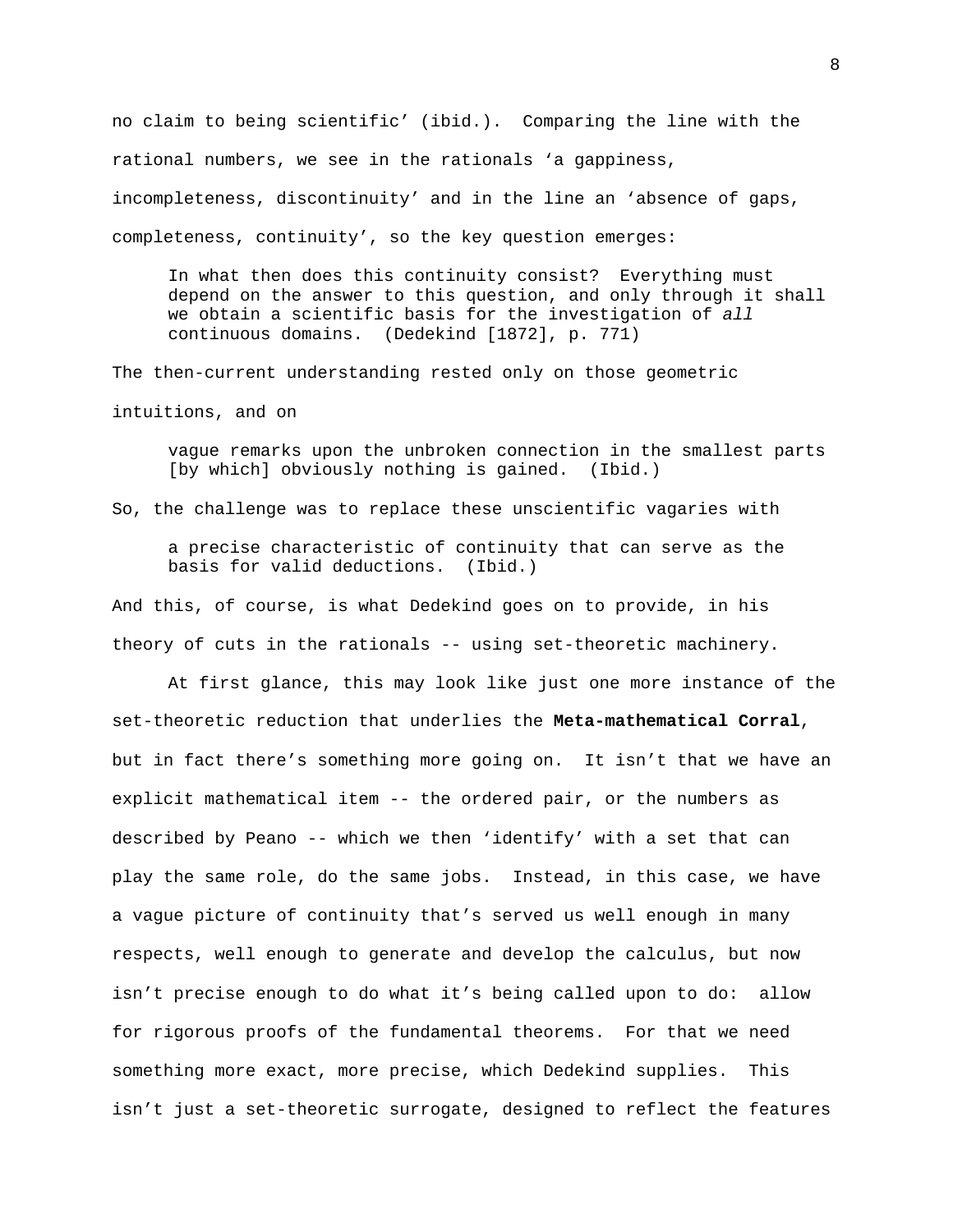of the pre-theoretic item; it's a set-theoretic improvement, a settheoretic replacement of an imprecise notion with a precise one. So here's another foundational use of set theory: **Elucidation**. The replacement of the imprecise notion of function with the set-theoretic version is another well-known example. $^{10}$  $^{10}$  $^{10}$ 

To isolate another productive foundational use of set theory, we need to trace some of the profound shifts in the theory and practice of mathematics that took place over the course of the 19<sup>th</sup> century, starting with geometry. Since the ancients, geometry had been closely associated with ordinary diagrams, and late in the 1700s, Kant developed his elaborate theory of spatiotemporal intuition to undergird this approach. This comforting view of the matter was challenged early in the  $19^{th}$  century, as it became clear how much there was to be gained by viewing ordinary geometry from the richer, projective point of view -- with its 'imaginary points' (points with complex numbers as coordinates) and 'points at infinity' (points where parallel lines meet). Of course these new points can't be pictured, so the work was roundly resisted at first on the grounds that 'it keeps itself too much aloof from all intuition, which is the essential trait of mathematical knowledge'.<sup>11</sup> The very notion of invisible, unvisualizable 'points' where two disjoint circles or two parallel lines in fact 'intersect' was not only contrary to the intuitive ground of geometry, but to plain common sense. Still, as Nagel

 $\overline{\phantom{a}}$ 

<span id="page-8-0"></span> $10$  For a quick overview of the history, see [1997], pp. 118-126.

<span id="page-8-1"></span> $11$  The remark comes from Möbius, he of the strip. Quoted in Nagel [1979], p. 219.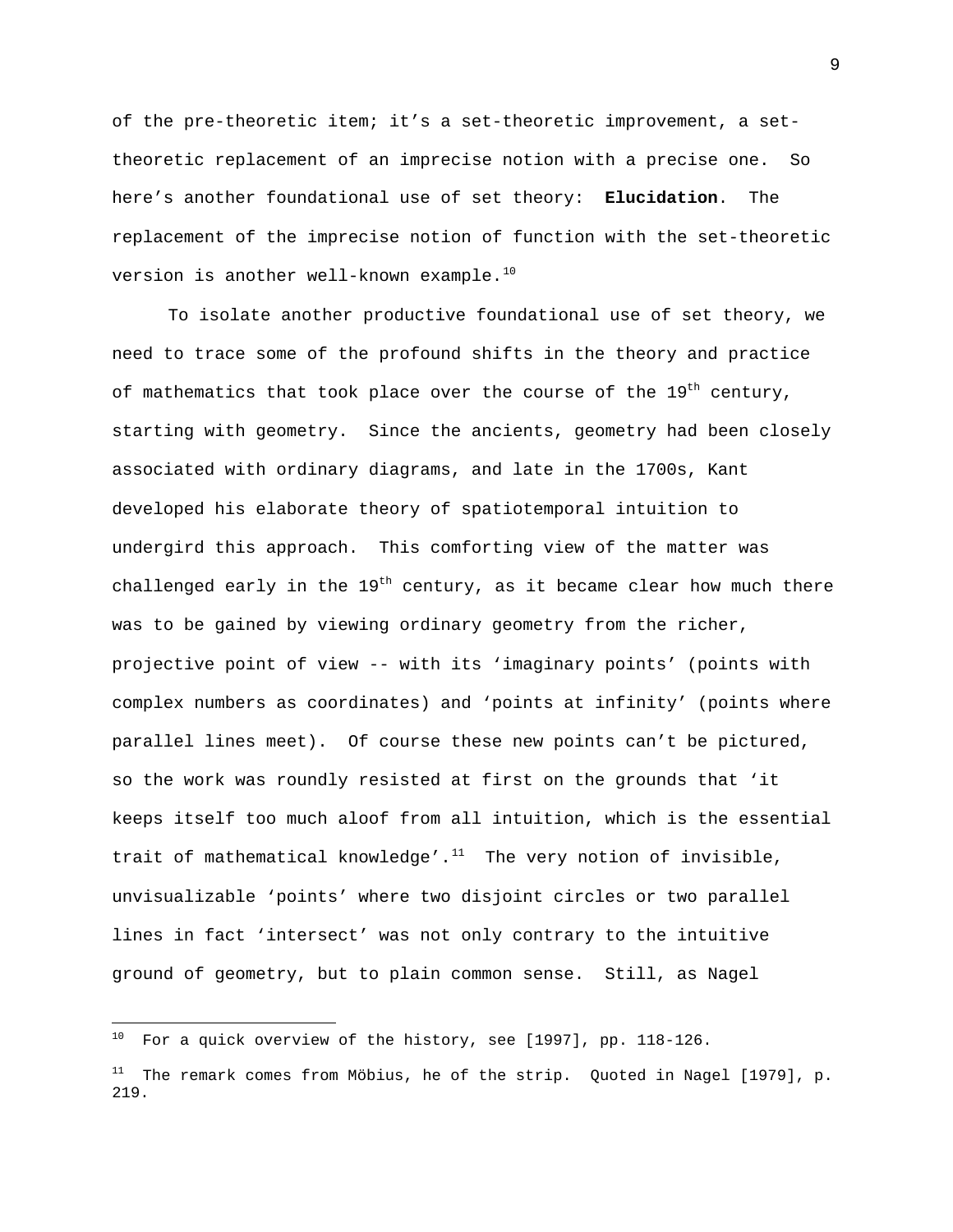remarks in his historical survey, on the closely related subject of negative and complex numbers:

Scandal or not, there were few mathematicians who did not recognize their value or whose logical consciences were so tender than they would not use them. (Nagel [1979], p. 202)

The same could be said of the new projective geometry.

I bring up this episode because the 'scandal' was resolved in mid-century by von Staudt, using proto-set-theoretic techniques, in particular a precursor of the method of equivalence classes: for example, the point at infinity where two horizontal lines meet is identified with what we'd now see as the set of lines parallel to these two, and a given point at infinity is on a particular line if that line is in the set with which that point at infinity has been identified. In this and related ways, von Staudt managed to build surrogates for heretofore suspicious, possibly dangerous new items (like points at infinity) out of uncontroversial, unproblematic materials (ordinary lines), and to redefine the relevant relations so as to validate the existing, successful theory. His goal in all this is to remove any queasiness we might have about the legitimacy or coherence of the new, un-intuited items.

As time went by, it became clear that the construction tools needed for this 'building' process -- tools von Staudt regarded as 'logical' -- were actually set-theoretic in character. Speaking of the operations codified in Zermelo's axioms, Burgess writes:

A crucial fact … is that *these are essentially the existence assumptions needed to get new spaces or number systems or whatever from old ones* … in the manner of nineteenth-century introduction of auxiliaries for the study of traditional spaces or number systems. Indeed, the constructions of the auxiliaries in question can be, and now in retrospect are, viewed as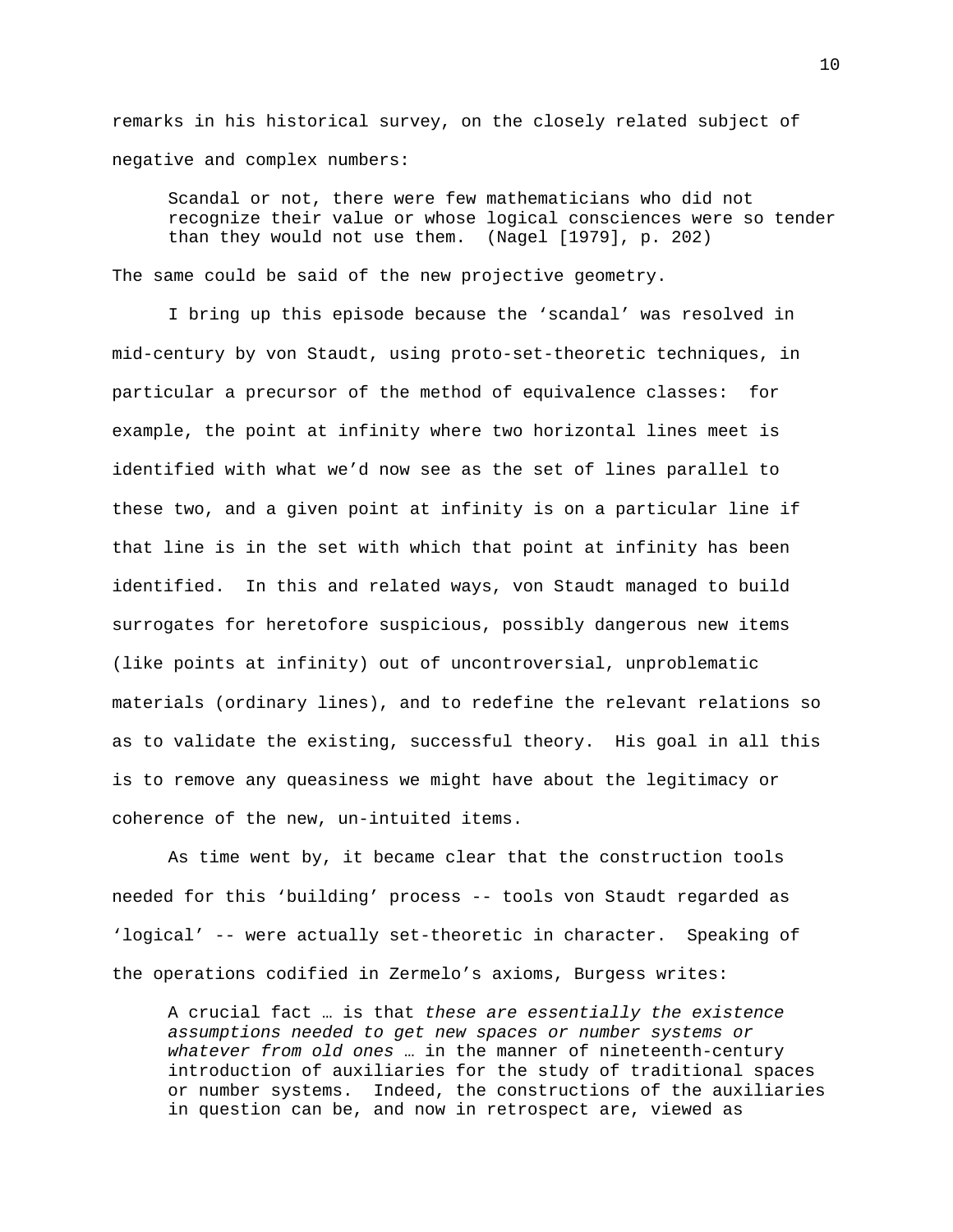essentially 'set-theoretic' constructions, though some of them actually antedate Cantor. (Burgess [2015], p. 76, emphasis in the original)

This striking fact -- that the methods of von Staudt and others all fall within the few closure principles used by the early set theorists and codified by Zermelo -- this fact is what eventually made possible what we now know as the set-theoretic reduction of classical mathematics.

But the story of queasiness-removal doesn't end there. In the late 1800s, pure mathematics was on the rise, and with it, the axiomatic method; in place of von Staudt-like constructions, new fields were introduced instead by an explicit set of axioms. In his comprehensive history, Kline describes the situation this way:

Mathematics, from a logical standpoint, was by the end of the nineteenth century a collection of structures each built on its own system of axioms. … As long as mathematics was regarded as the truth about nature, the possibility of contradictory theorems … would have been regarded as absurd. (Kline [1972], p. 1038)

-- but without that worldly backing, the question of which of these axiom systems could be trusted became acute. This new queasiness could best be removed by a proof of consistency, and set theory again presented itself, now as the source for such proofs. We return in a moment to the difference between von Staudt-like surrogates and axiomatic consistency proofs -- roughly, between proving from ZFC that there's a structure of a certain sort, and proving from ZFC that there's a model that thinks there's a structure of a certain sort - but for now what's important is that neither of these effectively removes queasiness unless ZFC itself is known to be trustworthy.

Zermelo felt the force of these considerations, remarking that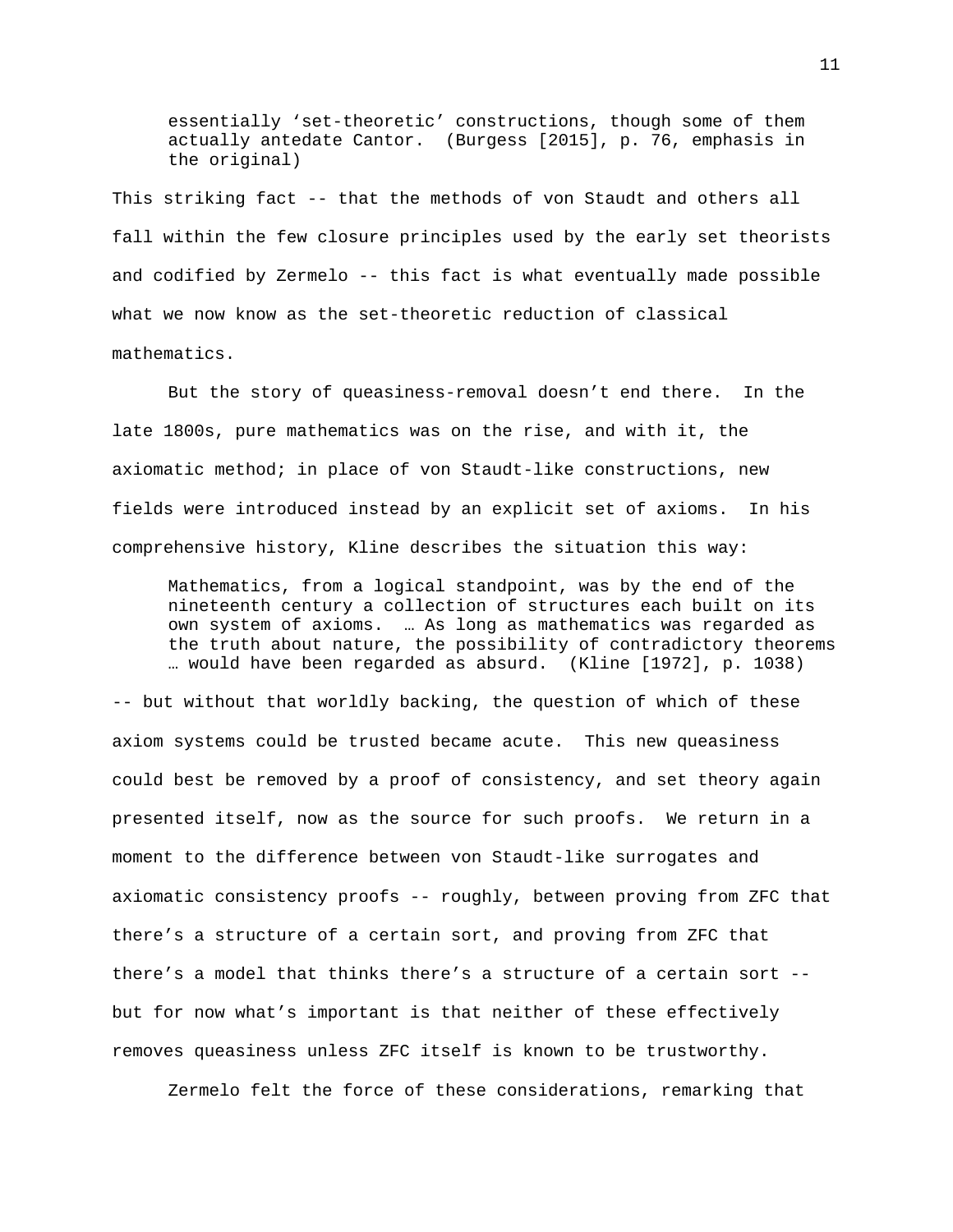I have not yet … been able to prove rigorously that my axioms are consistent, though this is certainly very essential; instead I have had to confine myself to pointing out now and then that the antinomies discovered so far vanish one and all if the principles here proposed are adopted as a basis. But I hope to have done at least some useful spadework hereby for subsequent investigations of such deeper problems. (Zermelo [1908], pp. 200-201)

We now smile, perhaps a bit wistfully, at this optimism.<sup>[12](#page-11-0)</sup> In the decades since Gödel dashed these fond hopes, the hierarchy of large cardinals has arisen as a measure of consistency strength, and the early foundational goal of conclusive queasiness-removal has given way to a more nuanced matter of **Risk Assessment**. So, for example, in the abstract for a recent ASL talk, Voevodsky speaks of the role of set theory in his program of 'univalent foundations': $13$ 

Univalent foundations provide a new approach to the formal reasoning about mathematical objects. The languages which arise in this approach are much more convenient for doing serious mathematics than ZFC at the cost of being much more complex. In particular, the consistency issues for these languages are not intuitively clear. Thus ZFC retains its key role as the theory which is used [to] ensure that the more and more complex languages of the univalent approach are consistent. (Voevodsky [2014], p. 108)

Or as he puts it, more carefully, in the slides for this talk:

Set theory will remain the most important benchmark of consistency. … each new addition to the … language will require formal 'certification' by showing, through formally constructed interpretation, that it is at least as consistent as ZFC. (Voevodsky [2013], slide 21)

Obviously this generalizes to 'at least as consistent as ZFC + one or another large cardinal'.

<span id="page-11-0"></span> $\overline{\phantom{a}}$  $12$  Recall footnote 3, above.

<span id="page-11-1"></span><sup>&</sup>lt;sup>13</sup> For the foundational role 'univalent foundations' might itself be intended to play, see footnote 38.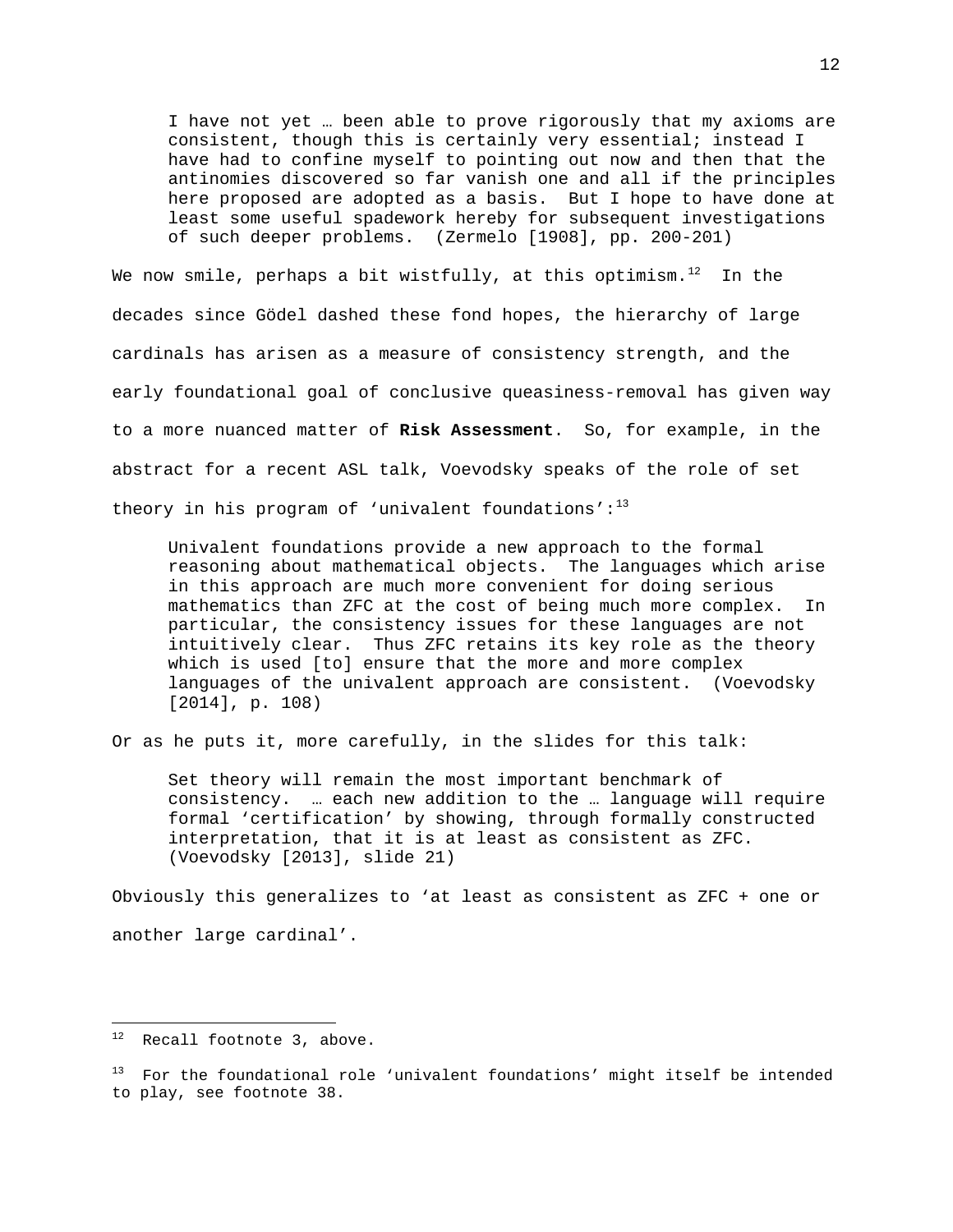Notice that **Risk Assessment** in either form isn't the same as **Meta-mathematical Corral**: the point isn't to round up all classical mathematical items into one simple package, so as to prove something about all of it all at once, but to assess a particular new, somehow dangerous or suspicious item to determine just how risky it is. And it differs from **Elucidation** as well: von Staudt had before him a perfectly functional geometric practice with ideal points; his task wasn't to make that practice more precise, and thus more functional, but to reproduce it chapter-and-verse in a way that was less worrisome; conversely, Dedekind's concern wasn't that the real numbers were somehow worrisome, but that they weren't sufficiently precise to support the practice, weren't sufficiently functional. So we have at this point these three distinct foundational uses for set theory, along with a pair of spurious ones -- **Metaphysical Insight**, and

# **Epistemic Source**.

There remains one more, quite familiar line of foundational thought, namely the idea that set theory provides decisive answers to questions of ontology<sup>[14](#page-12-0)</sup> and proof: if you want to know whether or not a so-and-so exists, see whether one can be found in V; if you want to know whether or not such-and-such is provable, see whether it can be derived from the axioms of set theory. (In fact, both of these are provability conditions: a so-and-so 'can be found in V' iff the

<span id="page-12-0"></span> $\overline{\phantom{a}}$  $^{14}$  This term isn't intended in any philosophically loaded way: I just mean what the practice asserts to exist, leaving the semantic or metaphysical issues open. Mac Lane ([1981], p. 468) and Feferman ([1977], p. 151) both see set theory as inseparable from a kind of Platonistic metaphysics, but I've argued that employing a rich set-theoretic ontology is consistent with being an Arealist (as in [2011]).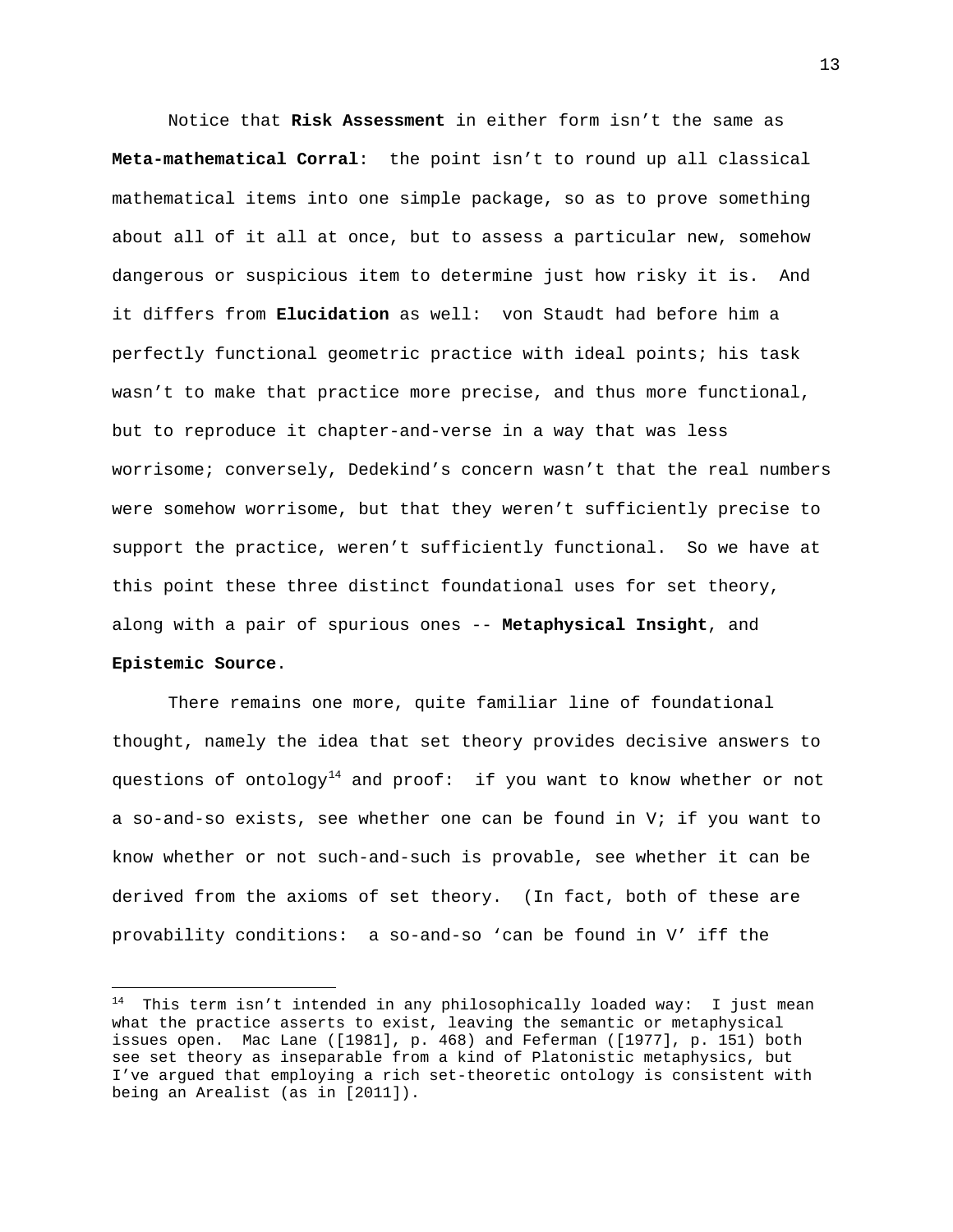existence of a so-and-so can be proved from the axioms.) This is sometimes expressed with the rhetorical flourish that set theory is the 'final court of appeal' on matters of proof and ontology. I should confess that I've indulged in this flourish myself ([1997], p. 26), making it sound as if classical mathematics must bow to the dictates of set theory, but in practice I've taken this foundational role to place methodological constraints on set theory, the founding theory, not on classical mathematics, the theory to be founded. In particular, I argued that set theory, if it was to play this role, should be as generous as possible -- so as not to curtail pure mathematics -- and should be given by one unified theory that's as decisive as possible -- so as to provide unequivocal answers to questions of ontology and proof. $15$ 

Fearing, then, that the 'final court of appeal' is something of an exaggeration, let's look a bit more closely to discern what foundational uses are actually in play. At the very least, there's the plain sociological fact that derivation from ZFC is generally regarded as standard of proof in mathematics: in practice, the availability of the axioms of ZFC goes without saying; if stronger assumptions are in play, this is explicitly acknowledged;<sup>[16](#page-13-1)</sup> if only weaker assumptions are needed, this is noted to give a more nuanced picture of the dependencies involved. Burgess observes:

<span id="page-13-0"></span><sup>15</sup> 15 These are the methodological maxims MAXIMIZE and UNIFY from [1997].

<span id="page-13-1"></span><sup>&</sup>lt;sup>16</sup> Burgess ([2015], p. 177, footnote 11) notes an exception: proofs appealing to Grothendieck's work sometimes omit what comes to an appeal to inaccessibles. See §II below.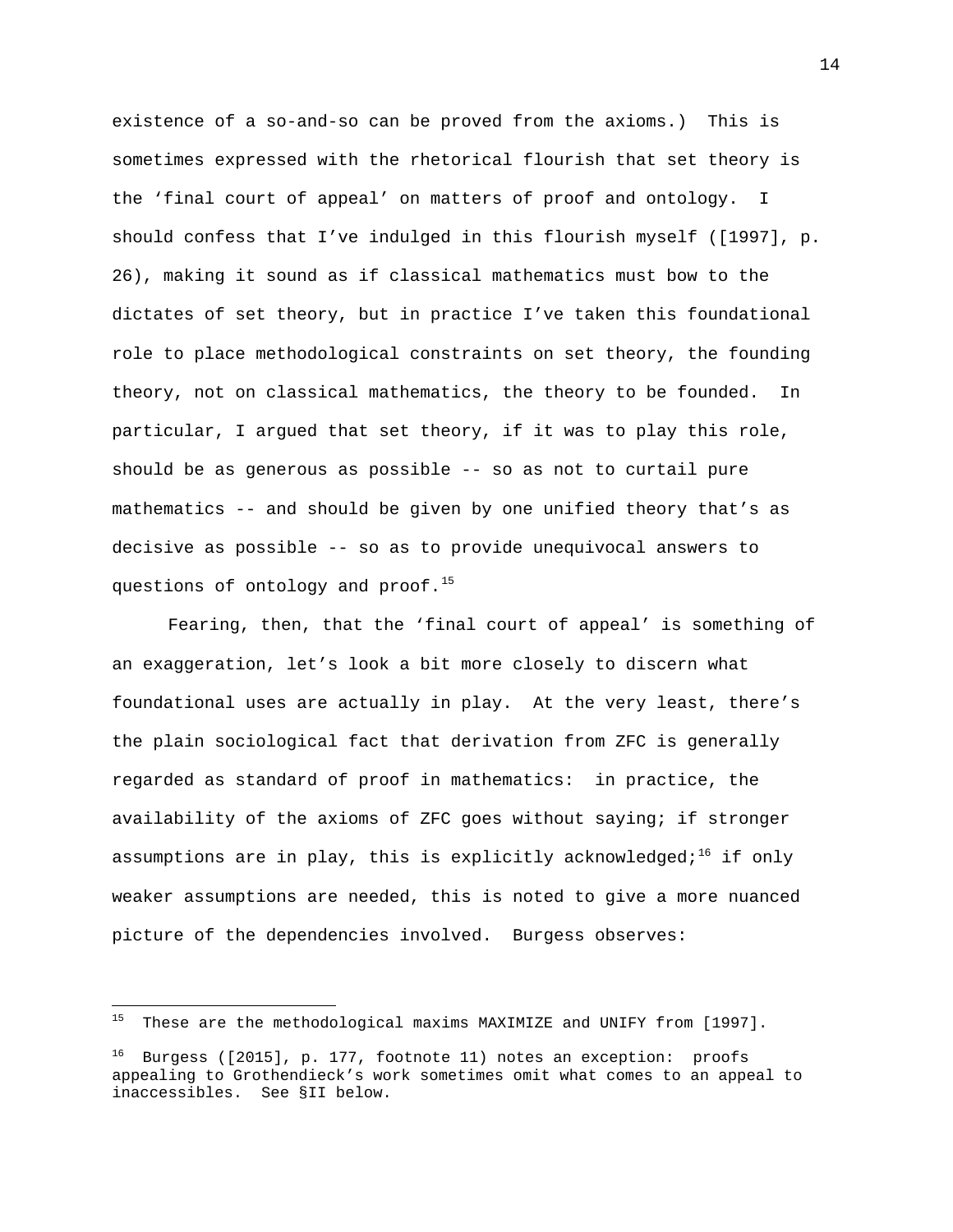There are … no official censors preventing a group of dissidents from founding a journal of their own, in which as a matter of editorial policy results must be proved according to the group's restrictive standards (or as the case may be, results may be proved making use of the group's preferred additional hypotheses), rather than presented as they would be in a journal enforcing the orthodox standard … No one dissident school of thought, however, produces work of sufficient volume at a sufficient pace to keep a journal of high standards following such a policy coming out regularly. (Burgess [2015], p. 118)

In this foundational role, then, formal derivation in set theory serves as a **Shared Standard** of what counts as a proof.

But what lies behind this sociological fact? Partly there's the recognition that formal derivation turns out to be a good mathematical model for the scope of human proving activity, but why from these particular axioms? To shed light on this question, recall the 'ontological' component of the 'final court of appeal': there is a so-and-so if one can be found in V, if the existence of a so-and-so can be proved from the axioms. A few pages back, in connection with **Risk Assessment**, we noted a contrast between queasiness-removal by outright existence proof and queasiness-removal by consistency proof. Now we find the purported standard of existence apparently promoting von-Staudt-like construction over the more lenient Hilbert-like idea that consistency of the appropriate set of axioms is enough. To illustrate with an example, suppose a mathematician wants to know: is there a definable (projective) well-ordering of the reals? In ZFC alone, the question can't be answered, but assuming, as many set theorists do, that ZFC + LCs is the appropriate measure, the answer is no. Still, the opposite answer can be had in L. In light of that fact, would we really want to shut the door on this mathematician? For that matter, why shouldn't we follow Hilbert and open that door to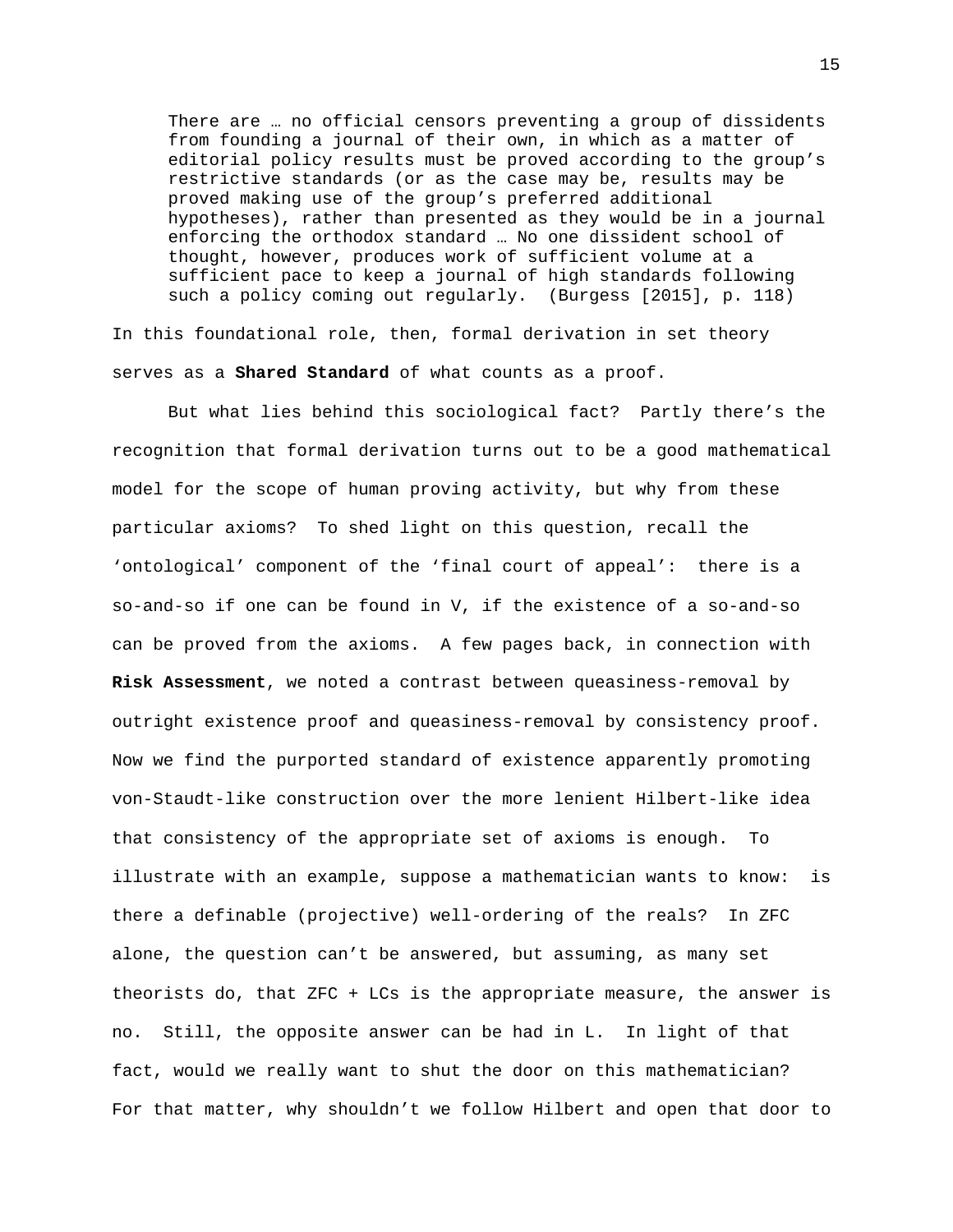the existence claims of any consistent set of axioms? Why does 'final court' insist that we restrict ourselves to exactly what happens in V?

The source of this more stringent 'final court' criterion is simple: the branches of modern mathematics are intricately and productively intertwined, from coordinate geometry, to analytic number theory, to algebraic geometry, to topology, to modern descriptive set theory (a confluence of point-set topology and recursion theory), to the kind of far-flung interconnections recently revealed in the proof of Fermat's Last Theorem. What's needed is a single arena where all the various structures studied in all the various branches can coexist side-by-side, where their interrelations can be studied, shared fundamentals isolated and exploited, effective methods exported and imported from one to another, and so on. Burgess puts the point forcefully:

Interconnectedness implies that *it will no longer be sufficient to put each individual branch of mathematics separately on a rigorous basis …* To guarantee that rigor is not compromised in the process of transferring material from one branch of mathematics to another, it is essential that the starting points of the branches being connected should … be compatible. … The only obvious way to ensure compatibility of the starting points … is ultimately to derive all branches from a common, unified starting point. (Burgess [2015], pp. 60-62)

Set theory's universe, V, provides the **Generous Arena** in which all this takes place, and that's why the 'final court' condition takes the form it does: to be a full participant in mathematical interaction, a so-and-so must appear along-side the full range of its fellows, with all the tools of construction and interaction fully available.<sup>[17](#page-15-0)</sup>

 $\overline{\phantom{a}}$ 

<span id="page-15-0"></span><sup>17</sup> Of course **Shared Standard** and **Generous Arena** depend on the same facts of set-theoretic reduction as **Meta-mathematical Corral**: that formal proof is a good model of provability by humans and that the axioms of set theory codify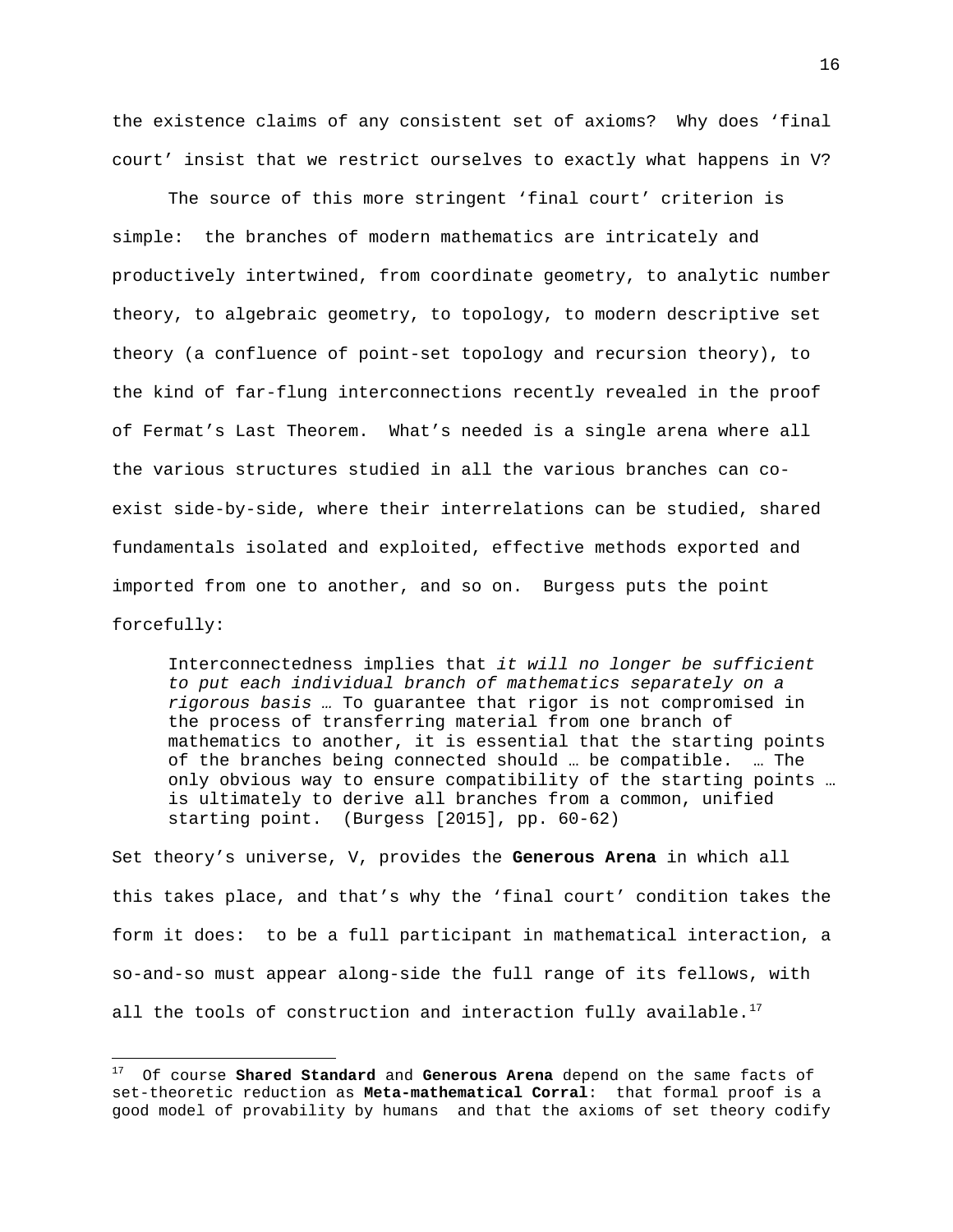Viewed in this light, our flat answer to the mathematician's question deserves a bit of shading. A definable well-ordering of the reals occurs in L, a well-understood structure where all the axioms of ZFC are satisfied. This means that L itself is a fairly generous arena: all the usual constructions of ZFC are available; all the standard theorems from all the familiar branches of the subject are in place; so serious mathematical work can be carried out in the presence of a definable well-ordering. The drawback is that care has to be taken with export and import. But the pure Hilbert-style case is different: proving that there is a model for a set of axioms that implies the existence of a so-and-so can provide **Risk Assessment**, but it doesn't by itself install a so-and-so in the **Generous Arena** where classical mathematics takes place.

Stripped of its pretensions, then, the 'final court' condition comes down to this: a **Shared Standard** of proof designed to generate a **Generous Arena** for the pursuit and flourishing of pure mathematics. From this point of view, the requirement that assumptions beyond ZFC be noted explicitly makes perfect sense: our mathematician is welcome to work with his definable well-ordering in L as long as he recognizes that his conclusions can't be freely exported to the more standard arena with ZFC alone, and that work predicated on the popular assumption of large cardinals can't be imported. On the plus side, he

the fundamental assumptions of classical mathematics. What separates them are the uses to which these facts are being put: **in Meta-mathematical Corral**, 'derivable in ZFC' functions as model for 'provable in classical mathematics'; in **Shared Standard**, it's used as a benchmark for what counts as a legitimate informal proof; in **Generous Arena**, V brings all the objects and methods of classical mathematics together for fruitful interaction. As foundational uses, these are distinct.

Ξ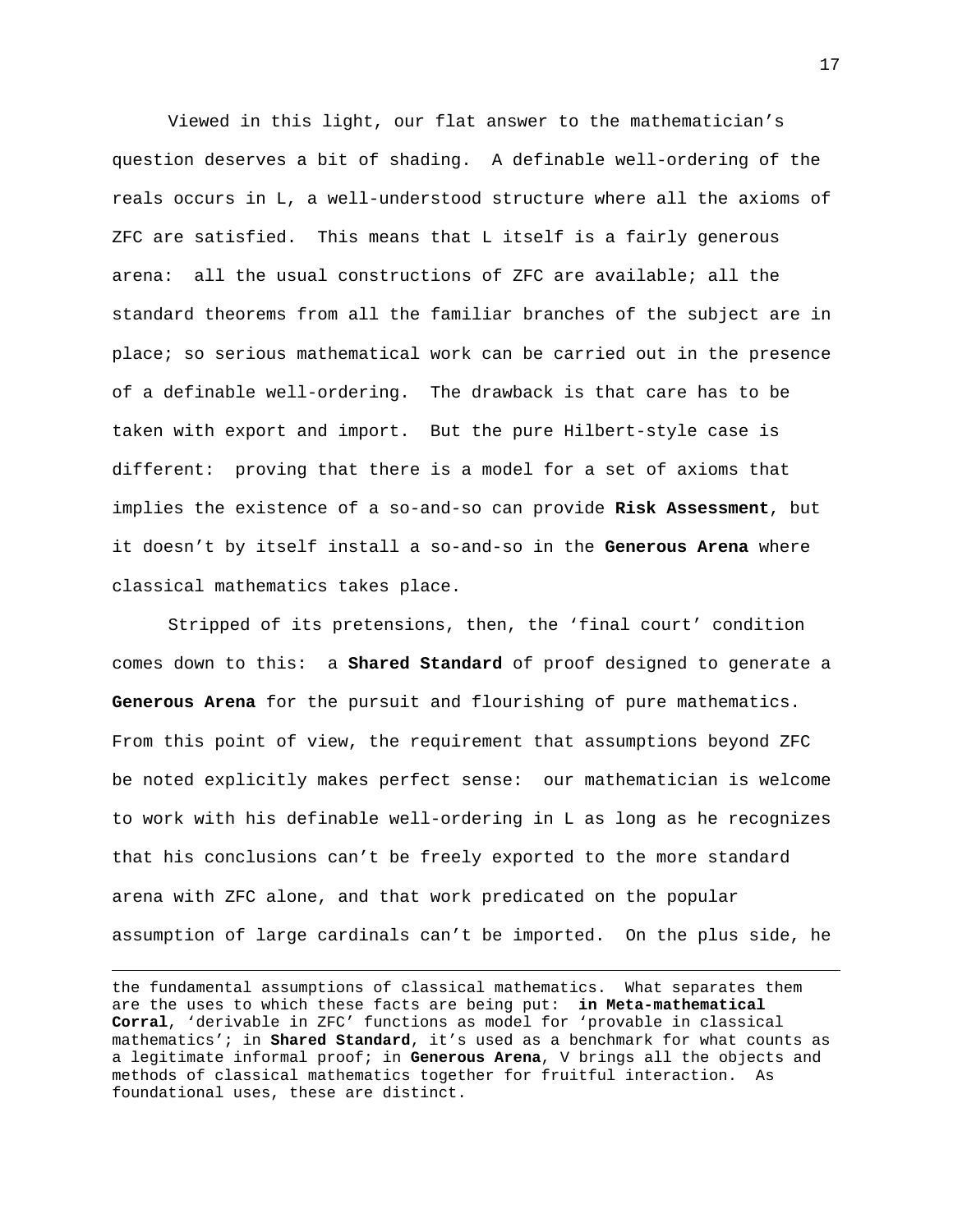gains all the benefits of our existing understanding of the details of life in L, and his work can be understood as further illuminating what goes on there. Work in ZFC + V=L has obvious value, but of course some extensions of ZFC are be more mathematically rewarding than others!<sup>[18](#page-17-0)</sup>

In sum, then, we've collected an array of important uses of set theory that ought to qualify as 'foundational' -- **Meta-mathematical Corral**, **Elucidation**, **Risk Assessment**, **Shared Standard** and **Generous Arena** -- as well as a pair that are spurious -- **Metaphysical Insight** and **Epistemic Source**. The famed set-theoretic reduction of classical mathematics lies in the background for most of this, fruitful and spurious alike. Details aside, we see that the remarkable fact of the reduction doesn't, by itself, dictate any particular foundational use. For this reason, it seems to me counter-productive to begin from the question: does a given theory provide a foundation for classical mathematics? Rather, we should be asking: what foundational purposes does the given theory serve, and how? With this in mind, let's turn to set theory's famous rival.

#### II. Foundational uses of category theory

 $\overline{\phantom{a}}$ 

Category theory was introduced in the 1940s, by which time the notion of set-theoretic foundations had become mainstream orthodoxy. Like Cantor's initial appeals to sets, Eilenberg and Mac Lane's categories emerged in the pursuit of straightforwardly mathematical

<span id="page-17-0"></span> $^{18}$  For some purposes, it's useful to consider arenas not quite as generous as full ZFC, e.g., L(R), where Choice is false, but all sets of reals are Lebesgue measurable.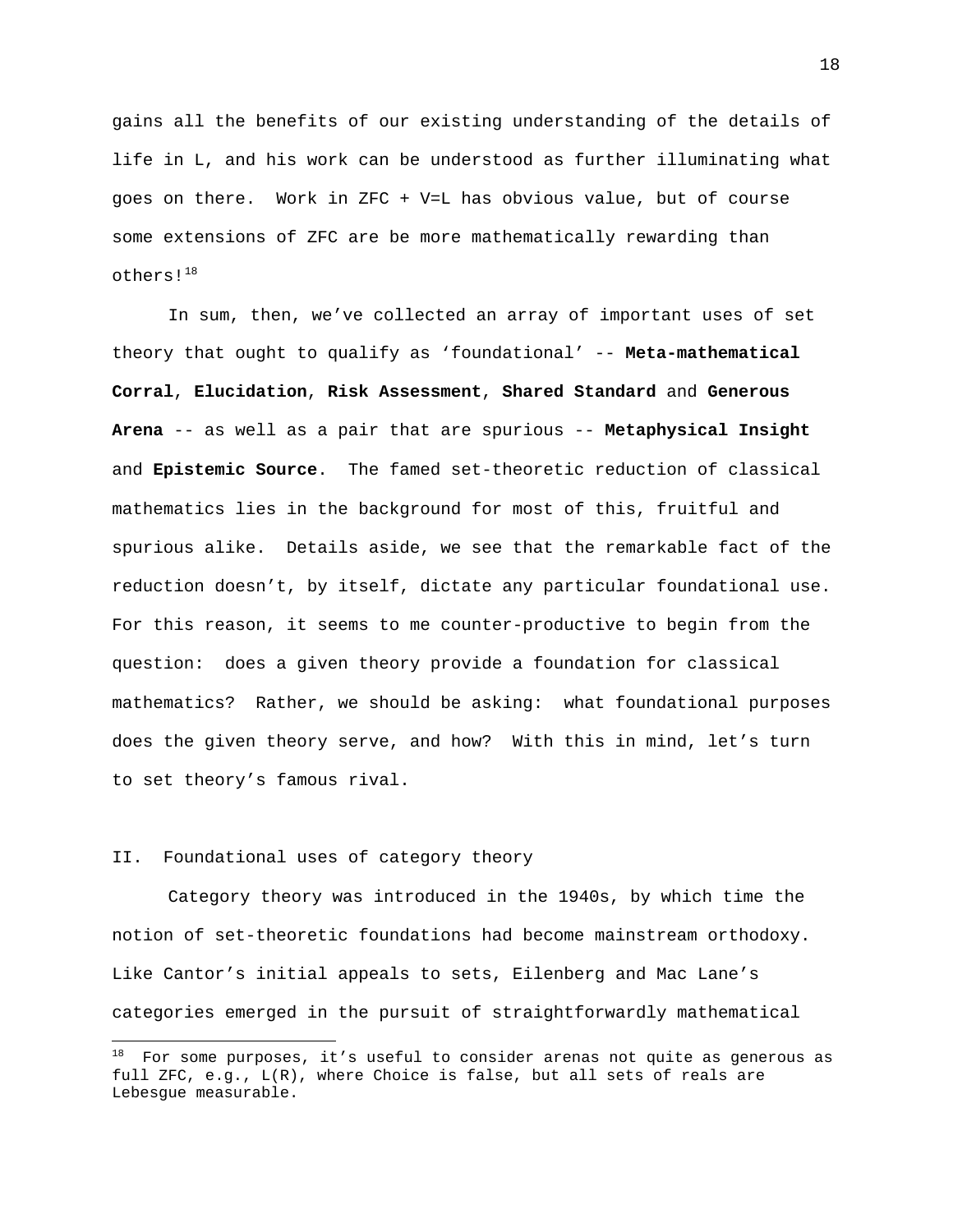goals. Foundational concerns first came into the picture in the form of criticisms of set theory's foundational aspirations. Mac Lane grants the effectiveness to date of set-theoretic foundations:

The prior situation in the foundations of Mathematics had in one respect a very simple structure. One could produce one formal system, say Zermelo-Fraenkel set theory, with the property that all ordinary operations of practising Mathematicians could be carried out within this one system and on objects of this system. … 'every' Mathematical object was or could be defined to be a set, and … all of the arguments about these objects could be reduced to the axioms of ZF set theory. … This one-formal-system 'monolithic' approach has … been convenient for specialists on foundations ever since Frege and Whitehead-Russell. On the one hand, all the classical nineteenth century problems of foundations (the construction of integers, real numbers, analysis … ) could be stated in this one system. On the other hand, alternative formal system[s] could … be tested by comparison (as to strength or relative consistency) with this one system. (Mac Lane [1971], pp. 235-236)

Here we find gestures toward **Generous Arena**, **Risk Assessment**,

**Elucidation** (for the case of the reals)<sup>[19](#page-18-0)</sup>, Meta-mathematical Corral (in the usefulness to 'specialists in foundations') and **Shared Standard[20](#page-18-1)**. Mac Lane's only complaint is that 'this happy situation no longer applies to the practice of category theory' (Mac Lane [1971], p. 236).

What is it about category theory that purportedly ends the reign

of set-theoretic foundations?

Categorical algebra has developed in recent years as an effective method of organizing parts of mathematics. Typically, this sort of organization uses notions such as that of the category **G** of all groups. This category consists of two collections: The collection of all groups G and the collection of all

<span id="page-18-0"></span> $\overline{\phantom{a}}$  $19$  Cf. Mac Lane [1986], p. 362: 'this approach to Mathematics has the advantage that every concept can be made absolutely clear and explicit'.

<span id="page-18-1"></span> $20$  Cf. Mac Lane [1986], p. 377: 'we have now stated an absolute standard of rigor: A Mathematical proof is rigorous when it is (or could be) written out in the first order predicate language [with membership as the only nonlogical symbol] as a sequence of inferences from the axioms ZFC, each inference made according to one of the stated rules'.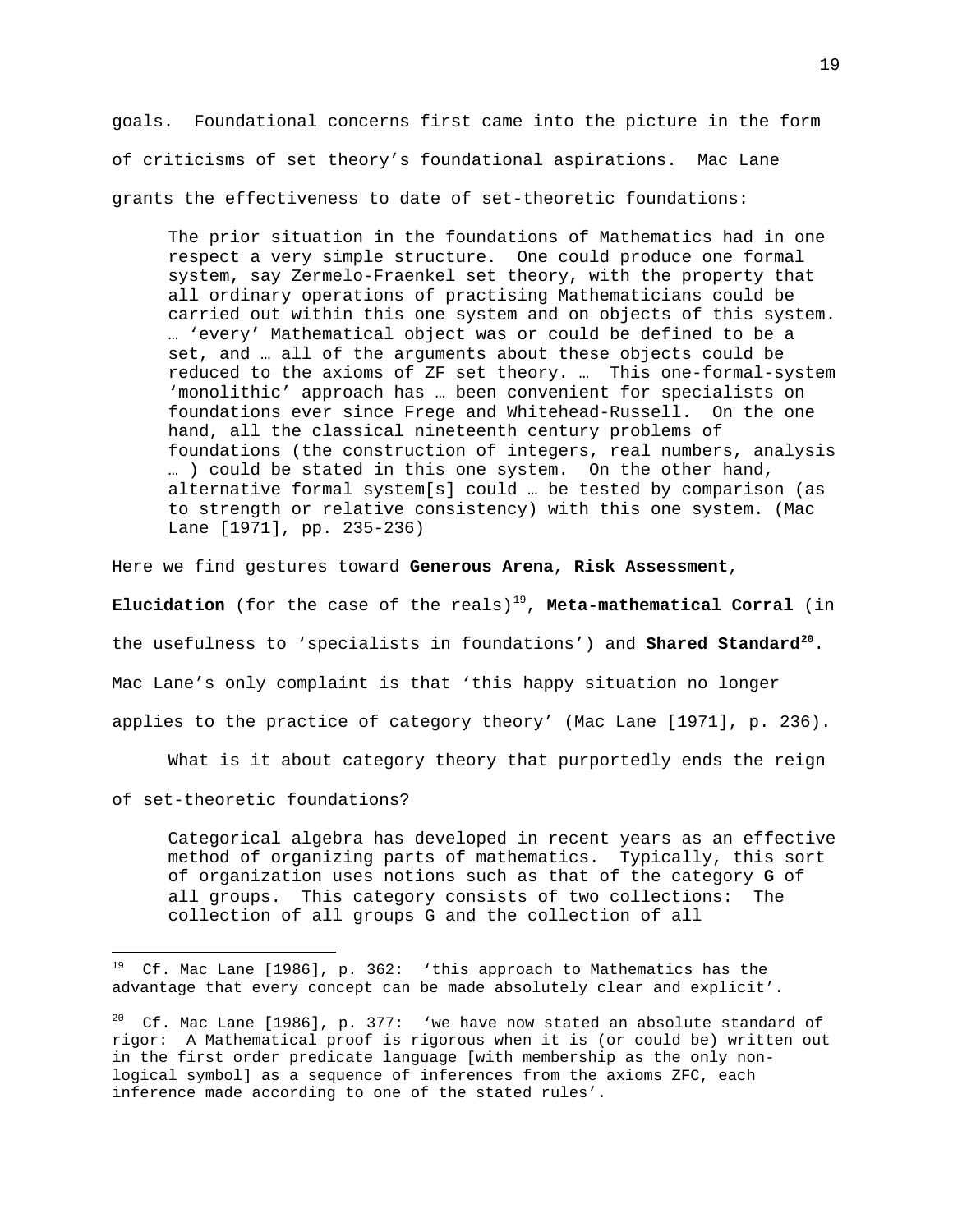homomorphisms … of one group G into another one; the basic operation in this category is the composition of two such homomorphisms. To realize the intent of this construction it is vital that this collection **G** contain all groups; however, if 'collection' is to mean 'set' … this intent cannot be directly realized. (Mac Lane [1971], p. 231)

Because there is no set of all groups, set theory can't properly found category theory. $21$  So the argument goes.

To overcome this problem, Grothendieck devised a system of 'universes' essentially equivalent to Zermelo's hierarchy of V<sub>κ</sub>'s for κ inaccessible, $^{22}$  $^{22}$  $^{22}$  and all parties agree that surrogates for any actual use of category theory can be found within some  $V_{k}$ .<sup>[23](#page-19-2)</sup> Burgess writes:

For applications … one doesn't need a category of literally *all* groups … It is always enough to have a category of 'enough' groups, though how many is enough may vary from application to application. … Grothendieck's hypothesis is that every set, however large, belongs to some local universe [that is, some  $V_{\kappa}$ ]: The 'global universe' … is simply the union of increasingly large local universes. (Burgess [2015], p. 174)

Why doesn't this settle the matter? Assuming that **Risk Assessment** is the foundational use of set theory in question here, as Mac Lane sometimes suggests,  $24$  then we have our answer: category theory is no

 $\overline{\phantom{a}}$ 

<span id="page-19-0"></span> $21$  A move to NGB would introduce the category of all groups as a proper class, but it would still leave out important functor categories. See MacLane [1971].

<span id="page-19-1"></span><sup>22</sup> See Zermelo [1930].

<span id="page-19-2"></span><sup>&</sup>lt;sup>23</sup> See, e.g., Feferman [1977], p. 155. Grothendieck's accomplishment here runs parallel to von Staudt's: show that the job of a worrisome item (point at infinity, category of all groups) can be carried out with an uncontroversial item (a set of lines, a set of 'enough' groups).

<span id="page-19-3"></span> $24$  See Mac Lane [1986], p. 406: 'in one sense a foundation is a security blanket: If you meticulously follow the rules laid down, no paradoxes or contradictions will arise'. He goes on to point out that a risk of zero can't be achieved in this way, but the quotation in the text from Mac Lane [1971], p. 237, explicitly recognizes the worth of **Risk Assessment**: 'alternative formals system[s] could … be tested by comparison (as to strength or relative consistency) with this one system.'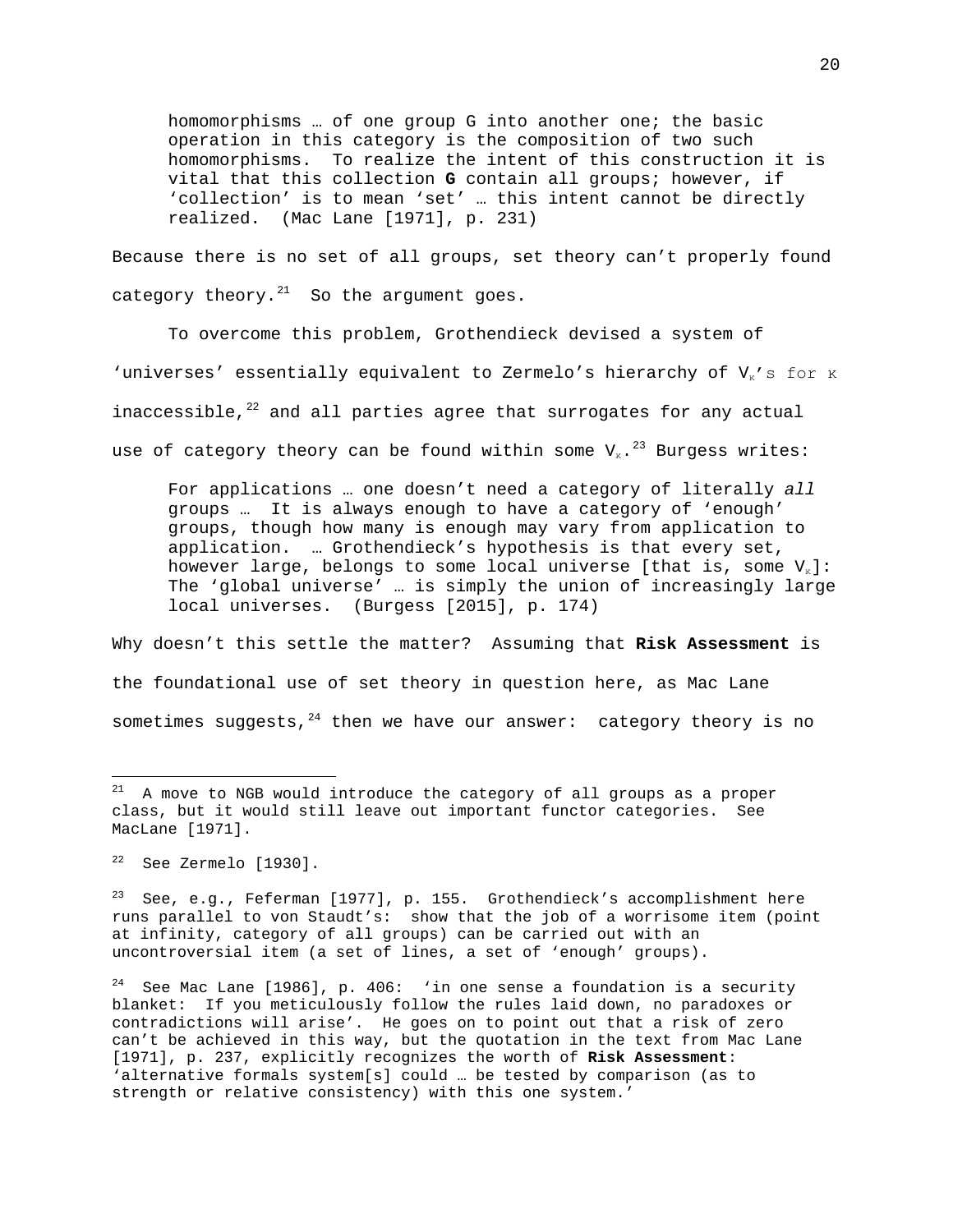worse off than 'ZFC + many Inaccessibles', which doesn't take us far beyond ZFC itself.[25](#page-20-0) With this mild extension of ZFC, **Meta-**

**mathematical Corral** would also be achieved, nor is there any obvious difficulty for any of the other foundational uses of set theory.

But Mac Lane knows all this and clearly isn't satisfied:

Given any universe *U'*, one can always form the category of all categories within *U'*. This is still not that will-of-the-wisp, the category of all categories *überhaupt*. (Mac Lane [1971], p. 234)

What exactly is the imagined deficit? For any particular use of the category of 'all' groups or the category of 'all' categories, there's a set-theoretic surrogate that does the job. The objection here appears to be that the surrogate isn't the real thing. But why should it be? In this form, the objection begins to sound analogous to the complaint, in Benacerraf's context, that the von Neumann ordinals aren't acceptable set-theoretic surrogates for the natural numbers because the actual 2 isn't an element of the actual 3! In other words, Mac Lane appears to be drifting into the demand that a foundation provide **Metaphysical Insight** -- a demand that set theory never properly took on in the first place.

However that may be, the problem of 'founding' unlimited categories was taken up by Feferman in the late 1960s and revisited

<span id="page-20-0"></span> $\overline{\phantom{a}}$  $^{25}$  In fact, Burgess ([2015], p. 176) points out that the inaccessibles aren't strictly necessary, that they can be removed by careful use of reflection. But, he observes, 'in Grothendieck's kind of work the intellectual faculties are being strained to their uttermost limit, and one doesn't want the distraction of any sort of bookkeeping requirements'.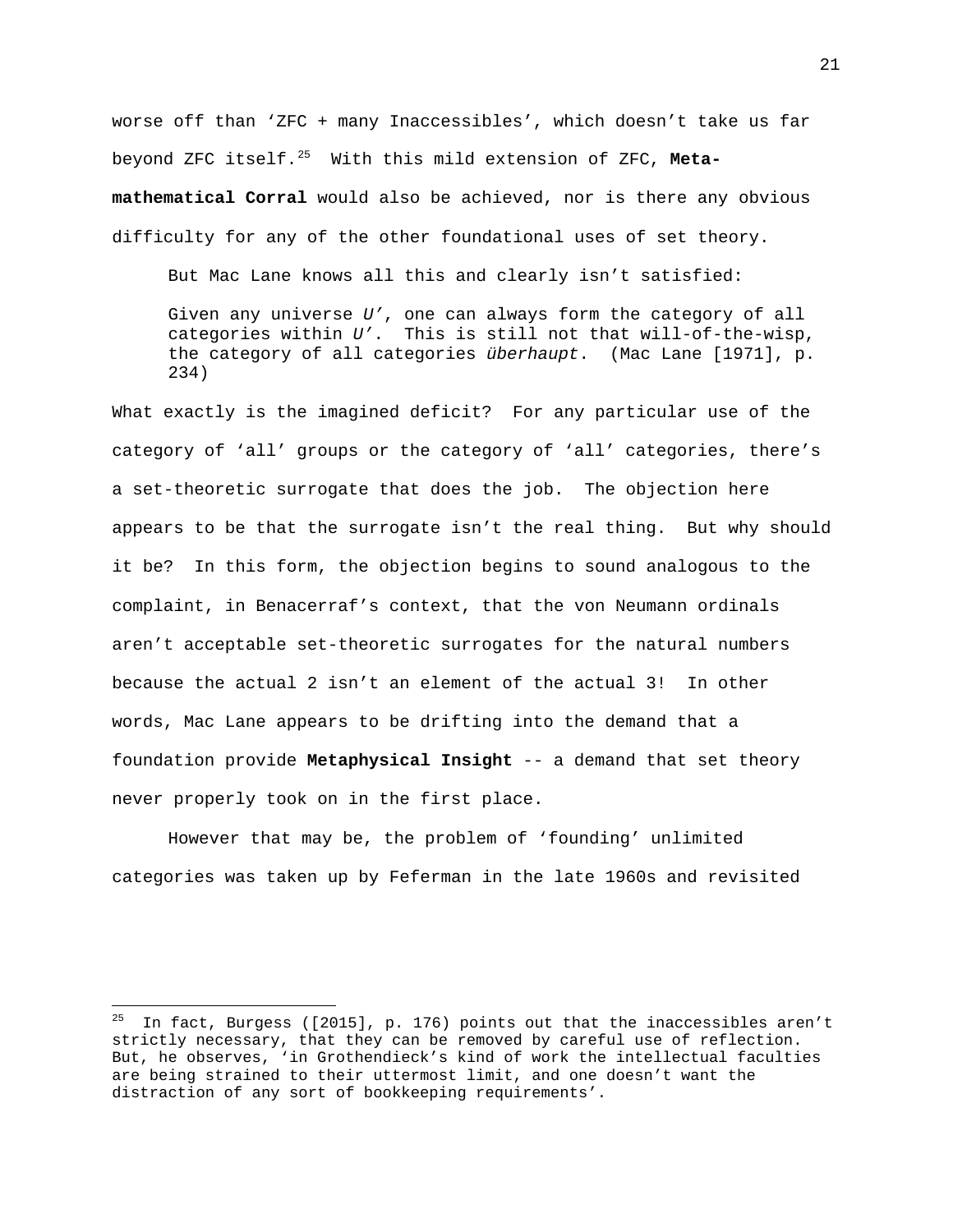most recently in his  $[2013]$ .<sup>26</sup> Feferman explicitly identifies the issue as one of **Risk Assessment**, and the theory whose risk he's interested in assessing is one that allows the formation of

the category of all structures of a given kind, e.g., the category … of all groups, … of all topological space[s], … of all categories. (Feferman [2013], p. 9)

In other words, not just, for example, the category of 'enough groups' (as Burgess puts it) for some practical purpose, but the category of *all* groups. These

unrestricted notions … are mathematically reasonable on the face of it and do not obviously lead to paradoxical conclusions.<sup>[27](#page-21-1)</sup> (Ibid.)

The challenge, then, is to combine them with all the usual objects and operations that category theorists call upon in the course of their mathematical work, and to prove the resulting theory consistent relative to 'a currently accepted system of set theory' (ibid.).

Despite incremental partial successes from Feferman, McLarty and others over the years, this problem remained open until just recently. In his [2015], Ernst shows that any theory that allows the formation of the category of all graphs and that includes the required

<span id="page-21-0"></span> $\overline{\phantom{a}}$  $^{26}$  Feferman ([1977], p. 155) characterizes the deficit of the Grothendieckstyle reduction as 'aesthetic', but it's hard to see why a foundational use has to be beautiful in some way or other.

<span id="page-21-1"></span> $27$  It might appear that a paradox is ready to hand: the category of categories is a category; the category of groups isn't a group; what about the category of all non-self-membered categories? The trouble with this tempting line of thought is that 'membership' isn't native to the world of naïve category theory. We could define what it is for the category of categories to be 'self-membered': it's for the category of categories to be a category. Likewise the category of groups is 'non-self-membered' because it's not a group. But categories in general aren't given in the form 'the category of all X's', so a general membership relation can't be defined in this way. As Feferman ([2013], p. 9) remarks, 'There is no sensible way … to form a category of all categories which do not belong to themselves'.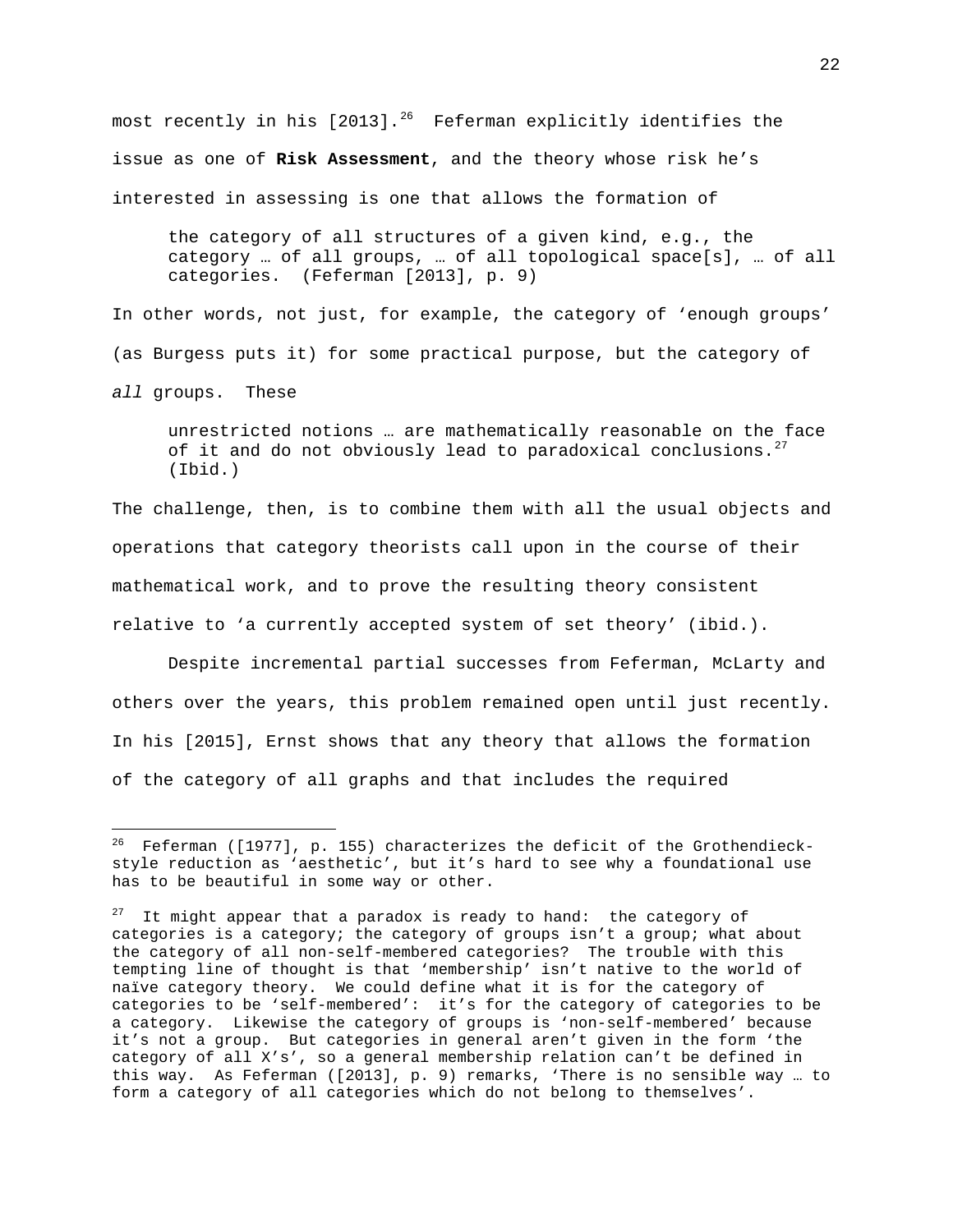mathematical staples is in fact inconsistent. $^{28}$  So regardless of whether Mac Lane's demand that set theory provide for unlimited categories is based on **Metaphysical Insight** or on another motive, it's a demand that can't be met -- not because of any shortcoming on set theory's part, but because the objects he demands are themselves inconsistent, beyond the reach of any consistent foundation.

Nevertheless, as a historical matter, many calls to replace settheoretic foundations with category-theoretic foundations arose from the ill-fated hope that category theory, unlike set theory, could meet this impossible demand:

One might hope for some … new foundational system (the category of categories?) within which all the desired objects live. (Mac Lane [1971], p. 236)

Though Lawvere (in [1966]) takes exactly this thought as his title -- 'The category of categories as a foundation for mathematics' -- his primary focus is actually on a foundational use distinct from those considered so far. But before we turn to this new sense of 'foundation', we need to ask how this theory of categories, or really an improved descendant due to McLarty  $[1991]$ ,<sup>[29](#page-22-1)</sup> fares on the various, more familiar foundational uses that set theory has been seen to underwrite.

<span id="page-22-0"></span> $\overline{\phantom{a}}$  $^{28}$  The proof is non-trivial, structured roughly along the lines of a proof that there is no set of all sets via Cantor's theorem: Ernst assumes there is a category of all graphs *R* (actually reflexive graphs, but the result generalizes to all graphs), concocts a certain exponential, shows there can't be a map of *R* onto this exponential, then uses the fact that the exponential is a substructure of *R* to show that there is a map of *R* onto the exponential.

<span id="page-22-1"></span> $29$  The system of McLarty [1991] avoids the shortcomings identified in Isbell's [1967] review of Lawvere [1966].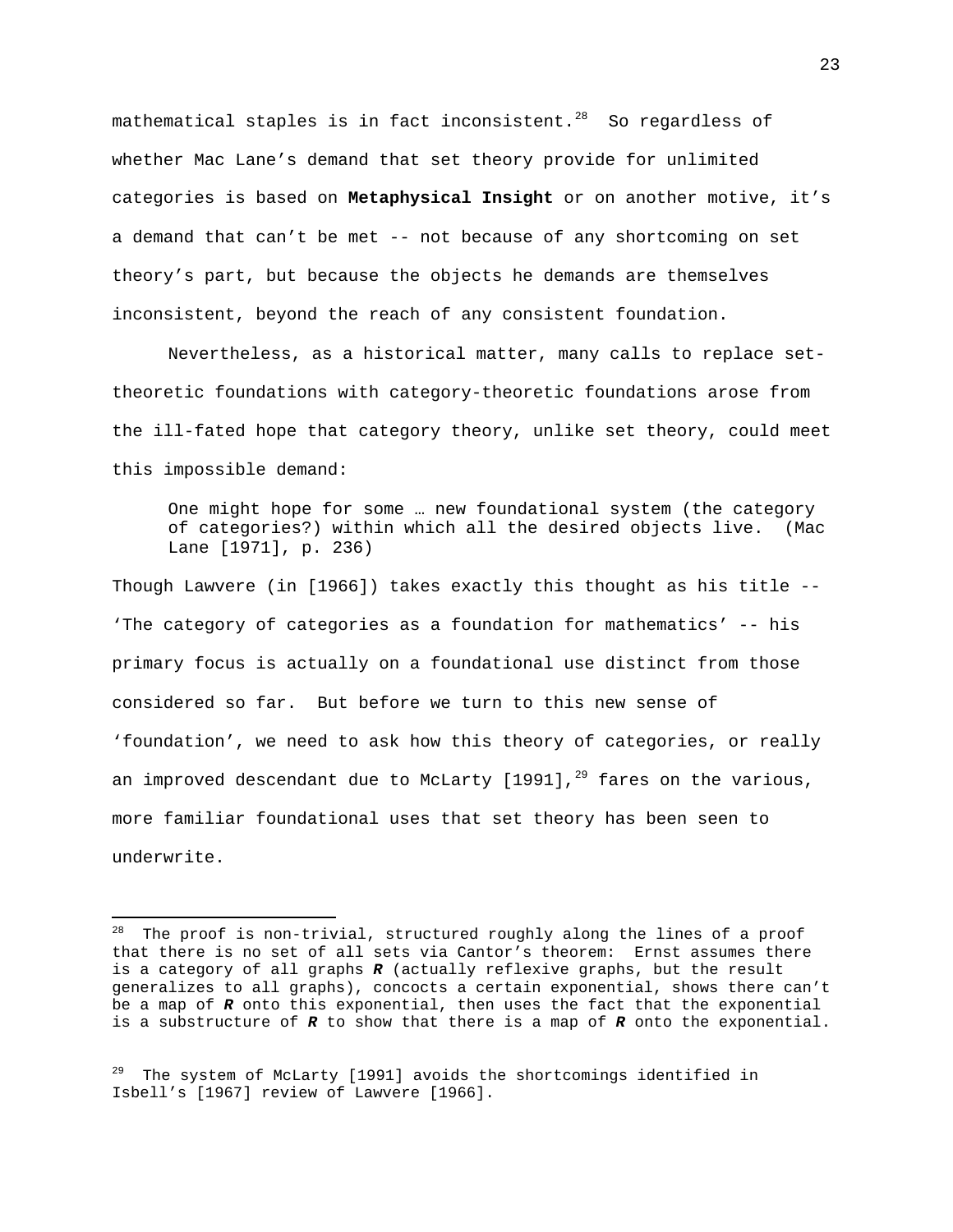The Category of Categories as a Foundation (CCAF) begins from a simple axiomatic theory that codifies the usual category-theoretic machinery to yield

the usual results of general category theory … as hypotheticals of the form 'If **A** is a cartesian closed category, then … ' or 'If **A** is a non-trivial topos, then … '. … On the other hand, the axioms prove the existence of few specific cases of these general results. (McLarty [1991], pp. 1258-1259)

This minimal background theory is then supplemented 'with axioms on particular categories or functors' (ibid.), depending on the intended use. For foundational purposes, one adds the axioms of the Elementary Theory of the Category of Sets (ETCS) -- also introduced by Lawvere (in his [1964]) -- which characterize a weak set theory (equivalent to ZC with bounded separation). Mathias [2001] describes various shortfalls of ETCS, mostly the failure of iterative constructions, but these can be achieved by adding a category-theoretic version of Replacement to generate a system equivalent to ZFC, and large cardinal axioms to duplicate the full force of  $ZFC + LCs.$ <sup>[30](#page-23-0)</sup>

If the foundational uses are to be recovered in this way, opponents might argue that ZFC + LCs is doing the true foundational work, and this Augmented-ETCS is just piggy-backing,  $31$  but both Mac Lane and McLarty argue that ETCS is itself an independent, thoroughly category-theoretic system:

<span id="page-23-0"></span> $\overline{\phantom{a}}$ <sup>30</sup> See McLarty [2004] for these extensions of ETCS. As Ernst [201?] points out, this augmentation is often resisted by advocates of category-theoretic foundations, because the mathematics it's designed to accommodate is regarded as expendable. This would be a new use of a foundation -- as a way of pruning mathematics! -- directly opposed to the thought behind MAXIMIZE (see footnote 15).

<span id="page-23-1"></span><sup>&</sup>lt;sup>31</sup> Indeed they have so argued. See, e.g., Hellman [2003].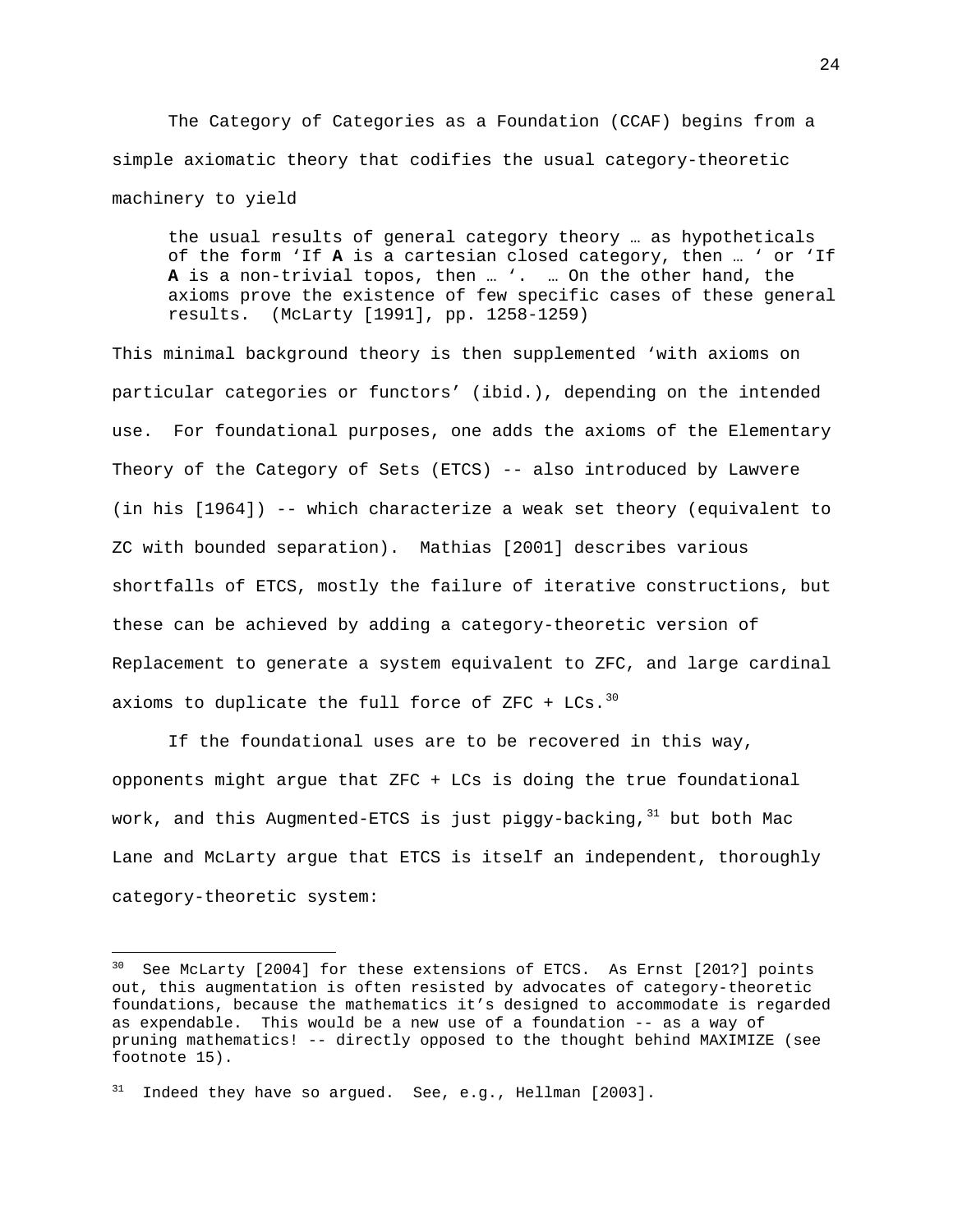The standard 'foundation' for Mathematics start[s] with sets and their elements. It is possible to start differently, by axiomatizing not elements of sets but functions between sets.<sup>[[32\]](#page-24-0)</sup> This can be done using the language of categories and universal constructions. (Mac Lane [1986], p. 398)

ETCS is a set theory. It is not a membership-based set theory like ZF. It is a function-based set theory. Mac Lane generally uses the phrase 'set theory' to mean ZF, a habit of more than thirty years before ETCS was conceived. But we cannot let his terminology misdirect us. He is explicit that ETCS is his preferred account of sets. (McLarty [2004], p. 39)

The thought is that ZF-style set theory doesn't enjoy exclusive rights to the pre-theoretic notion of 'collection'. We're to imagine ourselves starting from scratch, thinking purely categorytheoretically, and devising a theory of collections in top-down function-based terms, rather than bottom-up element-based terms.

I should note that this particular objection to categorytheoretic foundations is part of a broader concern about category theory's 'autonomy', beginning in Feferman  $[1977]$ .<sup>33</sup> Linnebo and Pettigrew [2011] summarize the complaints under three headings: logical autonomy -- can the theory be stated without appeal to set theory?, conceptual autonomy -- can the theory be understood without a prior understanding of set theory?, and justificatory autonomy -- can the theory be justified without appealing to set theory and/or its justifications? Though I make no claim to have grasped all the ins and outs of this debate, it seems clear that both ZFC + LCs and Augmented-CCAF (= CCAF + Augmented-ETCS) are straightforward firstorder theories, each inspired by a range of intuitive, proto-

<span id="page-24-0"></span> $\overline{\phantom{a}}$  $32$  See von Neumann [1925].

<span id="page-24-1"></span><sup>&</sup>lt;sup>33</sup> The literature on this topic is copious and tangled. See Ernst [201?] for a recent overview.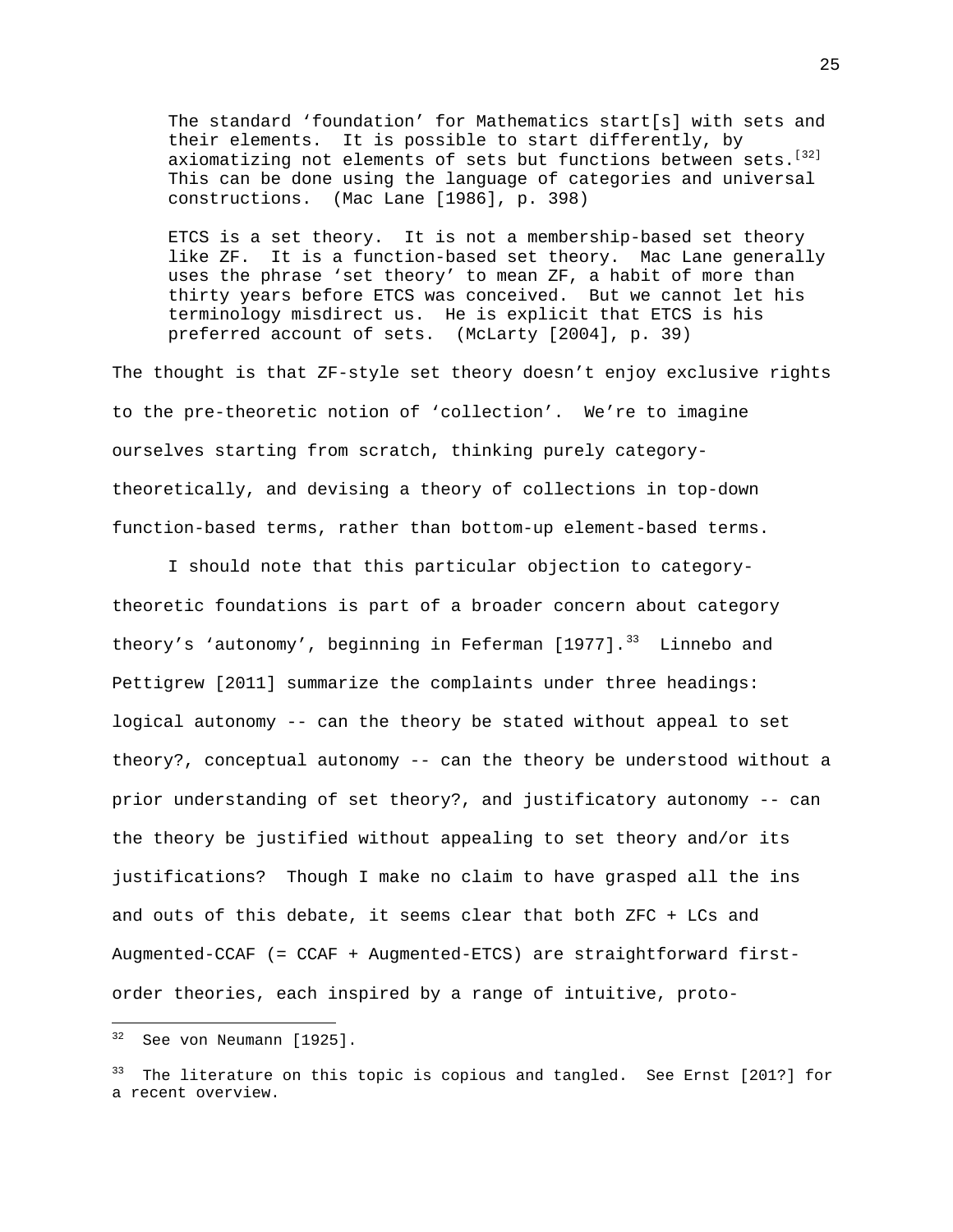mathematical notions: for set theory, these include collection, membership, iteration and a combinatorial idea of 'all possible subsets' as described, for example, by Bernays<sup>[34](#page-25-0)</sup>; for category theory, perhaps collection, function, composition of functions, ... .<sup>[35](#page-25-1)</sup> As long as 'collection' isn't awarded exclusively to set theory by some kind of natural right, the two appear to be equally autonomous.

As for justificatory autonomy, Linnebo and Pettigrew propose that the iterative conception justifies ZFC, and argue that the category theorist is unable to come up with anything sufficiently comparable. My own view is that the iterative conception is a brilliant heuristic device, but that the justification for the axioms it suggests (and even for potential axioms it doesn't suggest!) rests on their power to further various mathematical goals of set theory, including its foundational goals. $36$  This mode of justification (which Linnebo and Pettigrew don't consider) is open to category theory as well, and granting the dramatic success of category-theoretic methods in various areas of mathematics, there can be little doubt that its concepts and techniques are well-justified. So, for what it's worth, I see no threat to the autonomy of category theory in these justificatory pathways. What we've been asking here, in this exploration of

<span id="page-25-2"></span>36 See [1997], [2011].

j.

<span id="page-25-0"></span>t. 34 Bernays [1934]. See also [1997], pp. 127-128.

<span id="page-25-1"></span> $35$  It might be of interest to investigate more carefully which intuitive notions each theory appeals to and which it explicates, and where these lists differ, to examine how successfully each explicates the other's primitives. For example: ZFC-style set theory explicates 'function' with the muchmaligned set of ordered pairs; Mathias derides the category-theoretic treatment of 'iteration' as 'clumsy' (Mathias [2001], p. 227).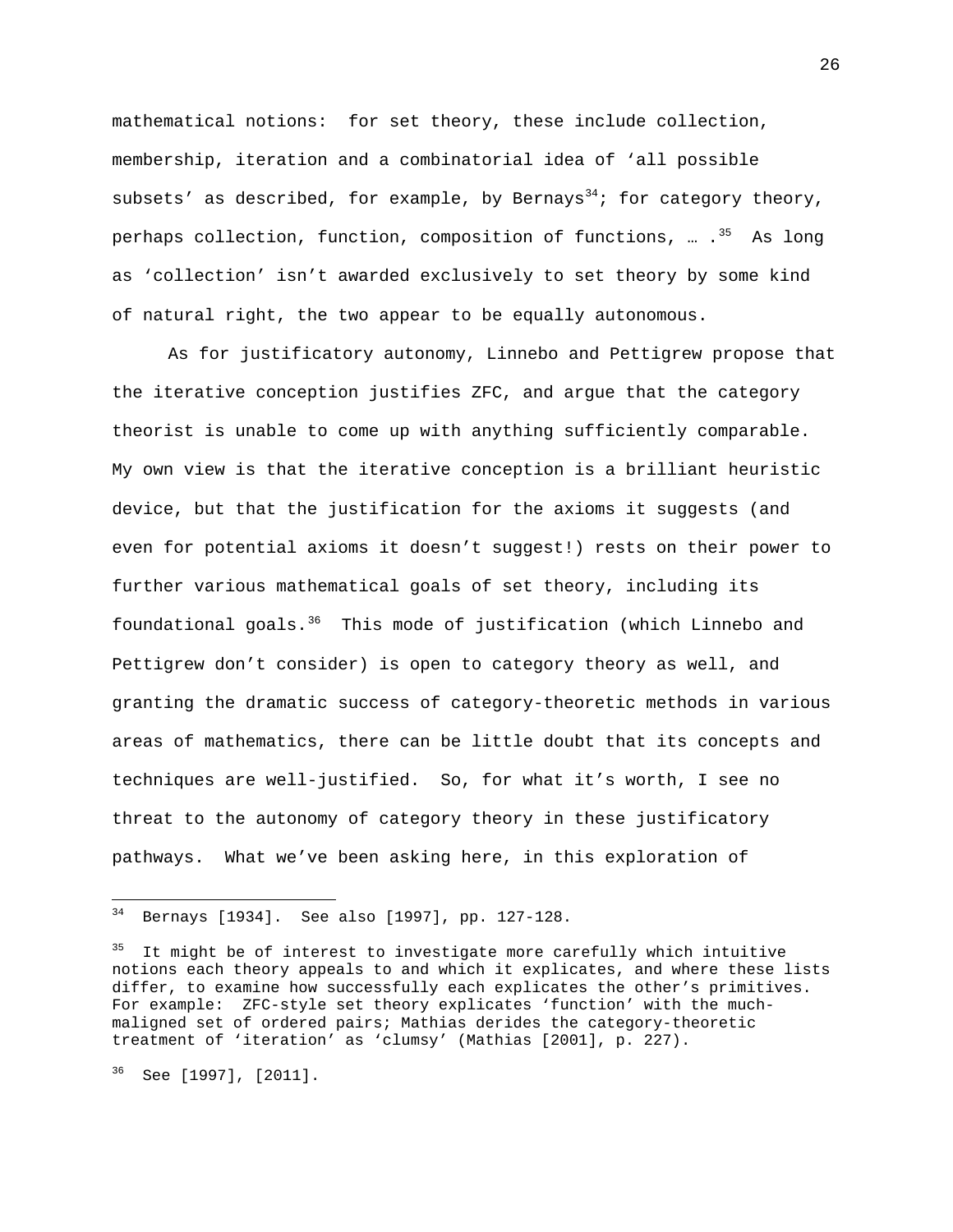category theory's foundational aspirations, is whether the axioms of Augmented-CCAF are (partly) justified by their effectiveness toward the foundational goals, but our question is whether there is such a justification at all, not whether it's parasitic on set theory.

Returning to our main theme, then: how are the foundational uses of set theory recovered in this category-theoretic context, in Augmented-CCAF? As an example, McLarty takes up the construction of reals as Dedekind cuts, concluding that

once you get beyond axiomatic basics, to the level of set theory that mathematicians normally use, ZF and ETCS [ETCS plus Replacement?] are not merely intertranslatable. They work just alike. (McLarty [2004], p. 41) (McLarty [2004], p. 41)

So it seems **Elucidation** works much as before: a surrogate is found in ETCS rather than ZF, and the clarificatory benefits are pretty much the same. Presumably **Risk Assessment** makes use of the large cardinals of Augmented-ETCS in the familiar ways. [37](#page-26-0)

I'm less sure how to think about **Meta-mathematical Corral**, **Generous Arena**, and **Shared Standard.** On the category theorist's foundational scheme, what do we say to the mathematician who wants to know whether or not there's a definable well-ordering of the reals? What theory do we turn to if we want to formulate questions of what can or can't be proved in 'classical mathematics', or to determine conclusively whether or not a purported informal proof is legitimate? All the reduced items appear side-by-side, and theorems about them are provable, in the category satisfying Augmented-ETCS, which suggests Augmented-ETCS as a likely candidate for **Generous Arena** and the rest,

t

<span id="page-26-0"></span> $37$  One reason, perhaps, to resist the pruning in footnote 30.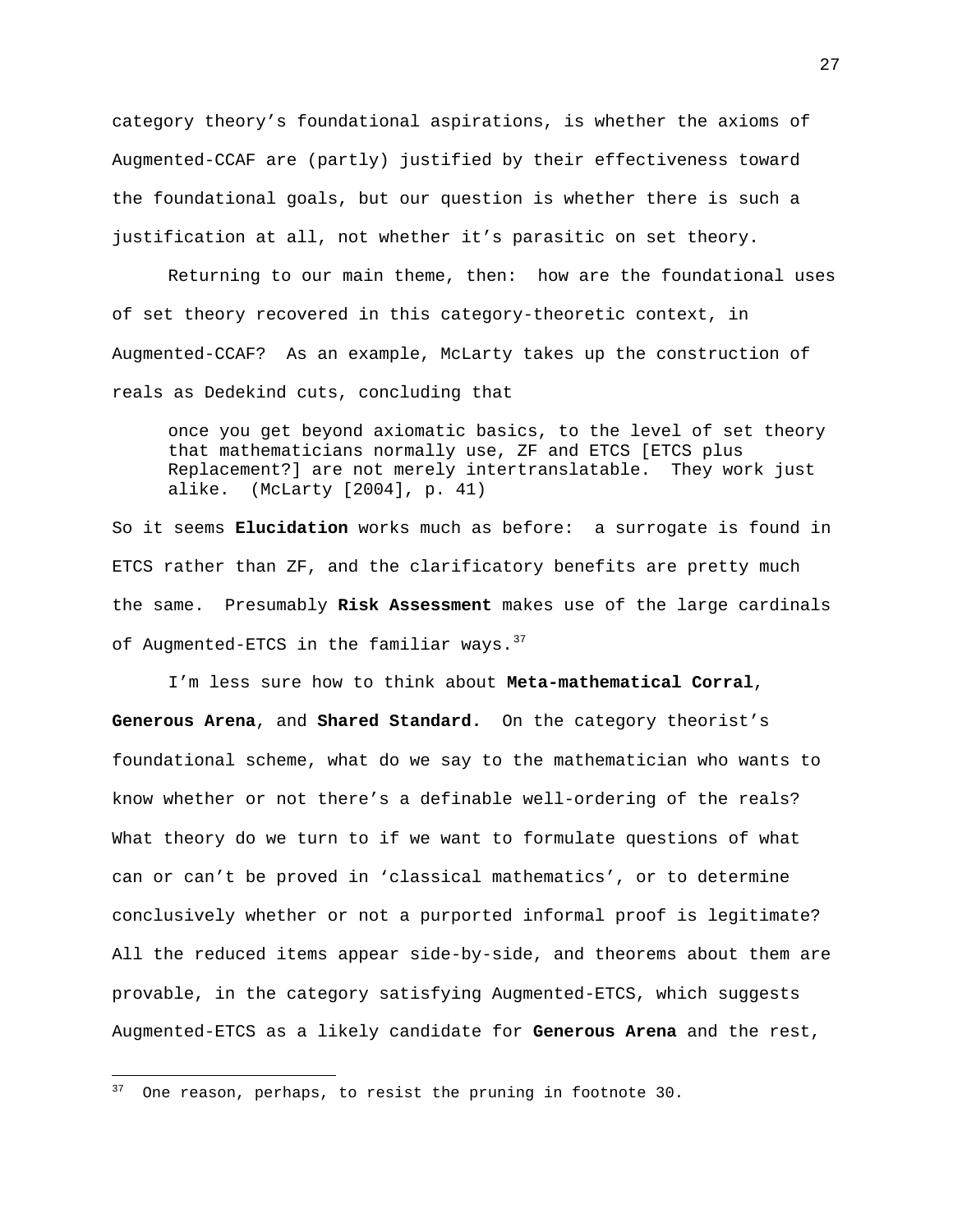but the fact that CCAF posits items outside that category casts doubt on this move. Perhaps Augmented-CCAF itself, then?

Surprisingly, this line of thought is undercut by passages where Mac Lane appears to deny the very desirability of **Generous Arena** in the first place, preferring a Hilbert-like approach to a von-Staudtstyle construction in the case of the reals:

This careful construction of the real numbers was long accepted as standard in graduate education in mathematics, even though many mathematicians did not much believe in it. … This viewpoint can be expressed … formally: Do not construct the reals, but describe them axiomatically as an ordered field, complete in the sense that every bounded set has a least upper bound. (Mac Lane [1981], p. 467)

Let's leave this unsettling thought aside for the moment and look first at the new foundational use that Lawvere and others see as deciding the case in favor of category theory over set theory.

It first appears as an objection to set-theoretic foundations:

This *Grand Set Theoretic Foundation* … does not adequately describe which are the relevant mathematical structures to be built up from the starting point of set theory. *A priori* from set theory there could be very many such structures, but in fact there are a few which are dominant … natural numbers, rational numbers, real numbers … group, ring, order and partial order … . The 'Grand Foundation' does not provide any way in which to explain the choice of these concepts. (Mac Lane [1981], p. 468)

While set theory has the wherewithal to build all the mathematically important structures, its construction techniques are indiscriminate, generating a vast store of mathematically useless structures along the way and providing no guidance as to which are which. There's also some discomfort about the way in which those structures are built up:

In the mathematical development of recent decades ones sees clearly the rise of the conviction that the relevant properties of mathematical objects are those which can be stated in terms of their abstract structure rather than in terms of the elements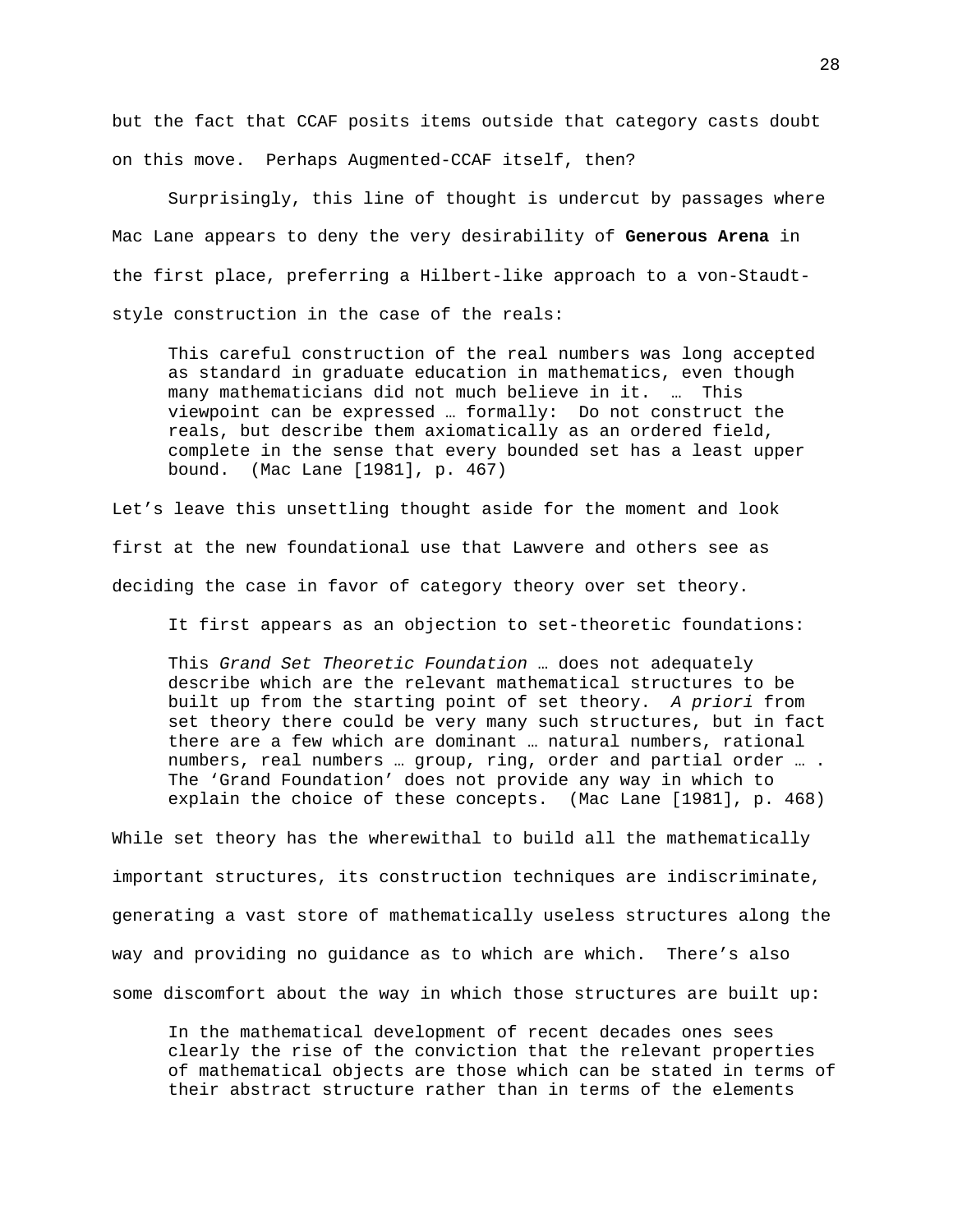which the objects were thought to be made of. (Lawvere [1966], p. 1)

Set-theoretic constructions introduce a lot of irrelevant structure: for example, a Dedekind cut is a set of rationals, which are equivalence classes of sets of pairs of natural numbers, which are ordinals, and so on, but none of this detail has any direct connection to their intended behavior as surrogates for the reals, as the availability of alternatives like Cauchy sequences serves to demonstrate.

Complaints like these about set-theoretic foundations led to the suggestion that category theory might be better suited to the task. Lawvere hopes for a foundation that will bring 'abstract structure' to the forefront:

The question thus naturally arises whether one can give a foundation for mathematics which expresses wholeheartedly this conviction concerning what mathematics is about, and in particular, in which classes and membership in classes do not play any role. (Lawvere [1966], p. 1)

Mac Lane stresses the replacement of static elements with dynamic

### functions:

There are other possibilities. For example, the membership relation for sets can often be replaced by the composition operation for functions. This leads to an alternative foundation for Mathematics upon categories … much of Mathematics is dynamic, in that it deals with morphisms of an object *L* into another object of the same kind. Such morphisms … form categories, and so the approach via categories fits well with the objective of organizing and understanding Mathematics. (Mac Lane [1986], p. 359)

McLarty emphasizes that this particular foundational use should reflect what mathematicians actually do in their mathematical lives:

Mac Lane had a different idea of foundations … He took a *foundation of mathematics* to be a body of truths which organize mathematics as do I here. More specifically, that is truths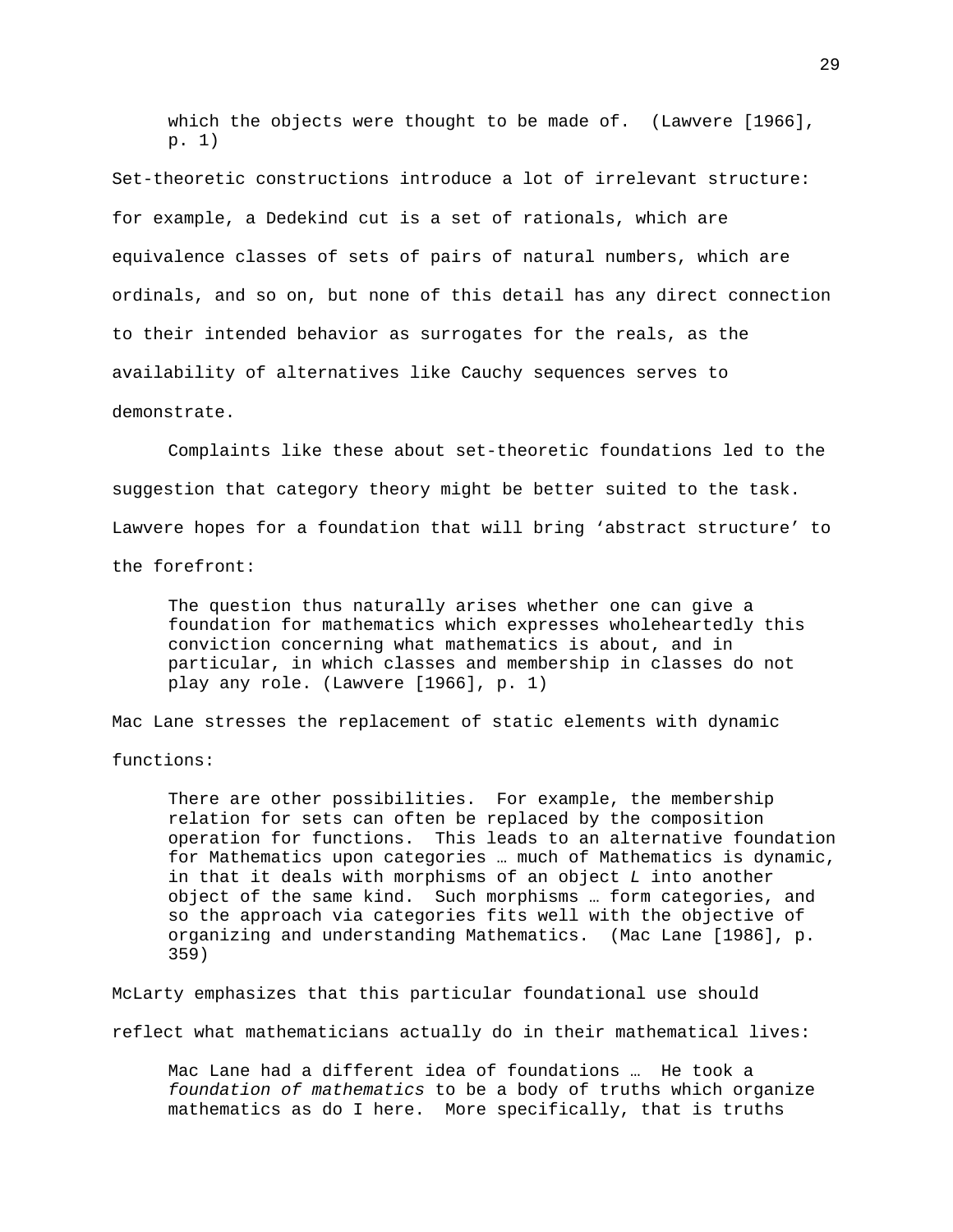which actually serve in practice to define the concepts of mathematics and prove the theorems. I do not mean merely truths which could in some principled sense possibly organize the practice but truths actually used in textbooks and journal articles, and discussed in seminar rooms and over beer, so their notions do occur in practice. (McLarty [2013], p. 80)

The goal here is a foundation for mathematics that will capture the fundamental character of mathematics as it's actually done, that will guide mathematicians toward the truly important concepts and structures, without getting bogged down in irrelevant details. I propose **Essential Guidance** as an awkward label for this foundational goal, hoping to highlight its two aspects: such a foundation is to reveal the fundamental features -- the essence, in practice -- of the mathematics being founded, without irrelevant distractions; and it's to guide the progress of mathematics along the lines of those fundamental features and away from false alleyways.<sup>[38](#page-29-0)</sup>

Of course, Lawvere, Mac Lane and McLarty are entirely correct when they point out that set theory does not provide **Essential**  Guidance.<sup>[39](#page-29-1)</sup> For the record, though, we should note that this fact in no way compromises its other foundations uses: the lack of guidance and the presence of extraneous details don't undercut **Meta-**

**mathematical Corral**, **Elucidation**, **Risk Assessment**, **Generous Arena**, or

<span id="page-29-0"></span> $\overline{\phantom{a}}$  $38$  It may be that this is the use Voevodsky has in mind for 'univalent foundations': 'The languages which arise in this approach are much more convenient for doing serious mathematics than ZFC' (Voevodsky [2014], p. 108).

<span id="page-29-1"></span><sup>&</sup>lt;sup>39</sup> Presumably, neither does ETCS. I take it ETCS and its extensions are to be called upon for some foundational jobs, like Elucidation and Risk Assessment, while something broader, like Augmented-CCAF, is to provide Essential Guidance.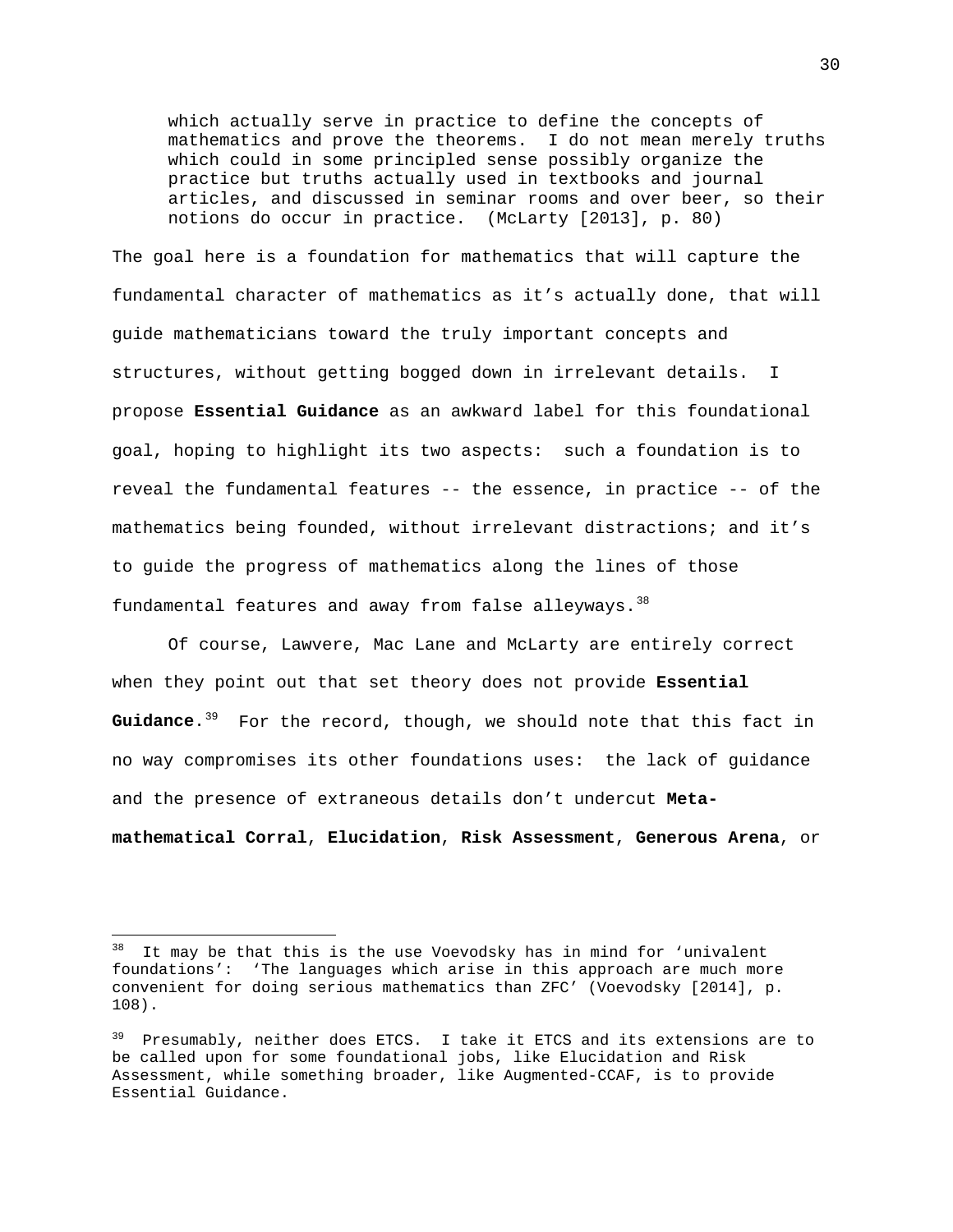**Shared Standard.**<sup>[40](#page-30-0)</sup> They do, however, keep set theory from providing **Metaphysical Insight**; that's the moral of Benacerraf and the rest. As floated in passing earlier, could it be that something like this is part of what's at issue for some of these category-theoretic thinkers, some hope of uncovering the true nature of the mathematical structures? However that may be, it does seem likely that a version of **Epistemic Source** is implicit in the kind of guidance they have in mind: our 'understanding' of the mathematics is presumably based in our grasp of its fundamental concepts and techniques. In any case, I don't see that anything like **Essential Guidance** was among the ambitions of set-theoretic foundations in the first place, so to count them as 'failures' of set theory is to fault a cat for not being a dog. But if a category-theoretic foundation *does* deliver on this desideratum, it would enjoy a dramatic advantage over set theory.

Alas, it isn't clear that category theory does deliver on **Essential Guidance**. I think it's agreed on all sides that a categorytheoretic conceptual framework is a remarkably effective way of thinking in fields like algebraic topology and algebraic geometry - no one would suggest that specialists in these areas would do better to think more like set theorists. The contested claim -- if categorytheoretic foundations are to capture what's most fundamental, to guide us to the mathematically significant concepts -- is that all mathematicians would do better to think like category theorists. But even Mac Lane, in his sober moments, doesn't believe this:

 $\overline{\phantom{a}}$ 

<span id="page-30-0"></span> $^{40}$  Cf. Mathias [1992], p. 115: 'to reject a claim that set theory supplies a universal mode of mathematical thought … need not compel one to declare set theory is entirely valueless'.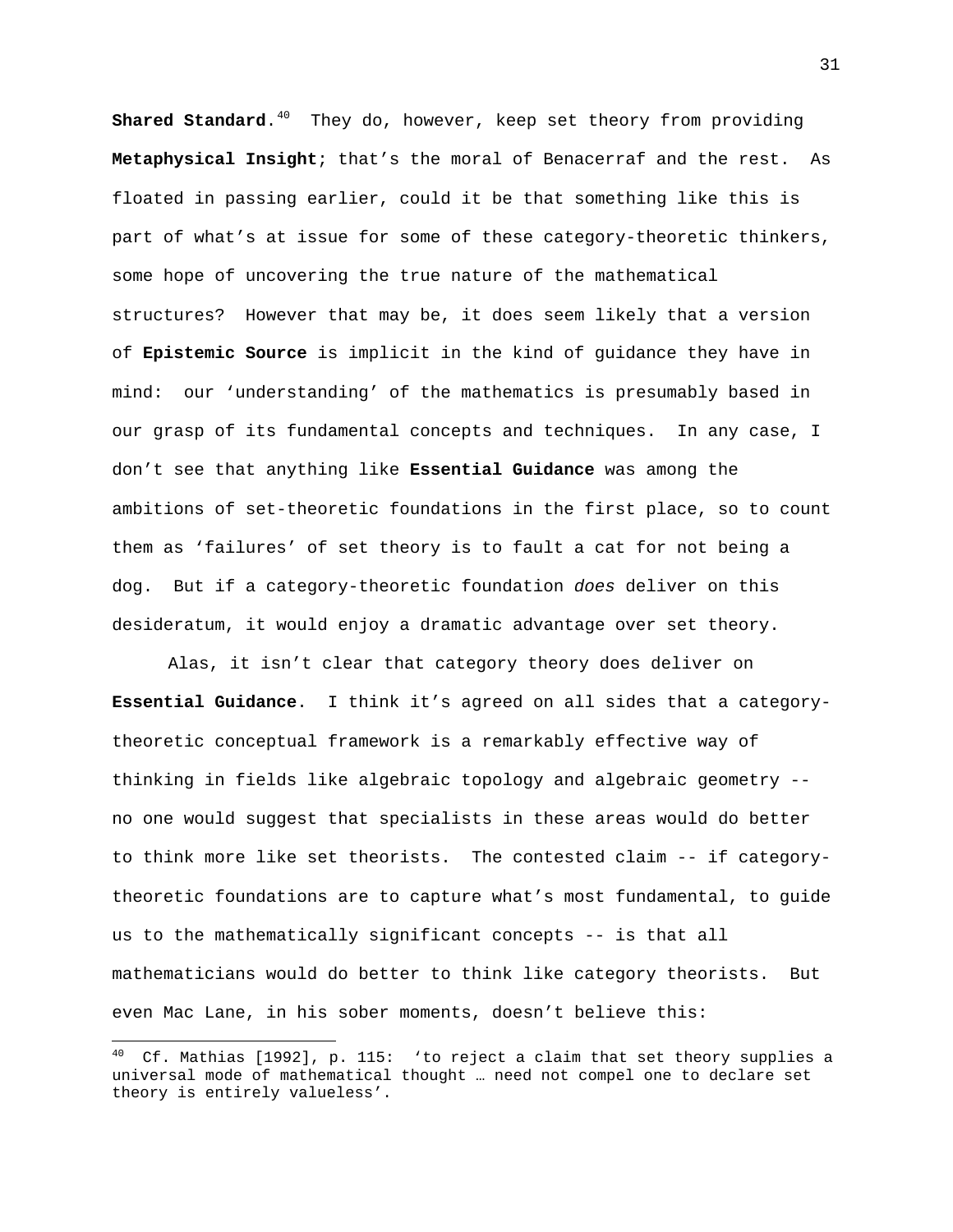Categories and functors are everywhere in topology and in parts of algebra, but they do not yet relate very well to most of analysis. (Mac Lane [1986], p. 407)

Analysis is where set theory first arose, much as category theory arose in algebra, so it's no surprise that set-theoretic thinking is more suitable there.

Mathias, who has done much to bring out the difficulties of category theory in analysis, $41$  gives this reading of Mac Lane's resistance to set theory:

I would guess that his reason is not so much that he objects to the ontology of set theory but that he finds the set-theoretic cast of mind oppressive and feels that other models of thought are more appropriate to the mathematics he wishes to do. (Mathias [1992], p. 115)

But the analyst or set theorist might well feel the same way about the category-theoretic cast of mind:

The CAT camp [who believe category theory has 'the one true view of pure mathematics'] may with justice claim that category theory brings out subtleties in geometry to which set theory is blind. … The SET camp [who believe set theory has 'the one true view of pure mathematics'] may with equal justice claim that settheoretic analysis brings out subtleties to which the CAT camp is blind. (Mathias [2001], pp. 226-227)

It seems that both these camps are chasing a false goal: a foundation that delivers **Essential Guidance**, a single understanding of what mathematics is, a single recommendation on how mathematicians should think.[42](#page-31-1)

<span id="page-31-0"></span>  $^{41}$  See Mathias [2000], [2001]. Beyond analysis, Ernst [2014] explores some potentially problematic examples from graph theory.

<span id="page-31-1"></span><sup>42</sup> Mathias himself advocates 'unity', akin to **Generous Arena** (see below), but not 'uniformity', or **Essential Guidance**: 'Is it desirable to press mathematicians all to think in the same way? I say not: if you take someone who wishes to become a set theorist and force him to do (say) algebraic topology, what you get is not a topologist but a neurotic' (Mathias [1992], p. 113).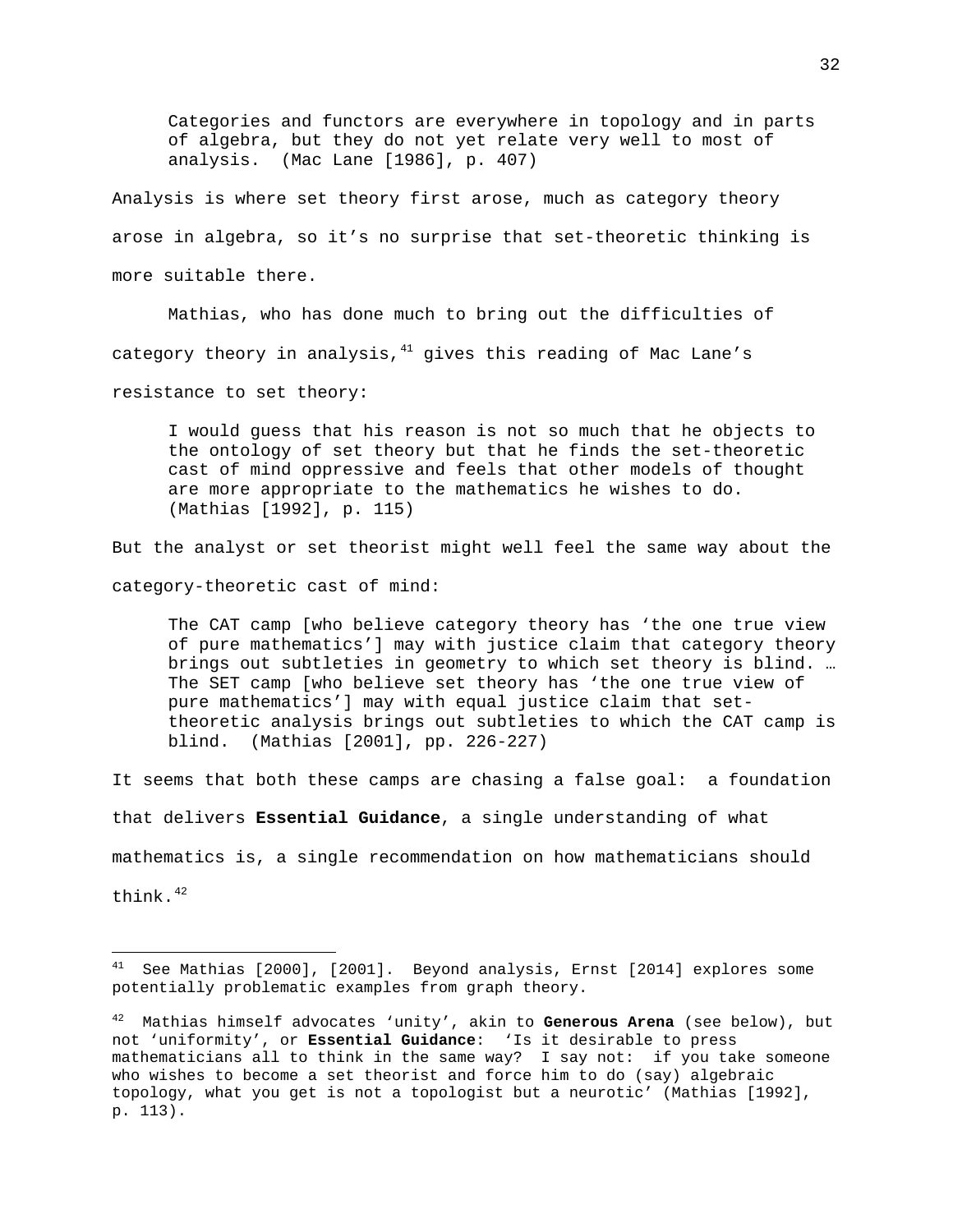Now the odd thing is that Mac Lane would apparently agree:

We conclude that there is as yet no simple and adequate way of conceptually organizing all of Mathematics. (Mac Lane [1986], p. 407)

In other words, no foundation, not even a category-theoretic foundation, has a corner on **Essential Guidance**. Yet we've seen that he champions category-theoretic foundations over set-theoretic foundations because its approach 'fits well with the objective of organizing and understanding Mathematics' (Mac Lane [1986], p. 359). Perhaps this apparent conflict actually dovetails with the suggestion above that Mac Lane might reject some of the foundational desiderata that set theory successfully satisfies, for example, **Generous Arena**. If we deny the importance of bringing (surrogates for) all mathematical structures into a shared context where they can be compared side-by-side, their interrelations revealed, methods and results imported and exported, and so on, then the Hilbert-style approach of leaving the axiom system for each mathematical structure to stand separately, on its own, might seem preferable to the von-Staudt-style construction. The need for a single foundational scheme would be disappear, and the possibility of a range of schemes might seem attractive: 'the variety of proposals for organizations reflects the diversity and richness of Mathematics' (Mac Lane [1986], p. 407).

If this is right, then Mac Lane's ultimate point is more radical than the simple claim that category theory is a better foundation for mathematics than set theory. His point, rather, is that the most important function of a foundation is **Essential Guidance**, and if this

Ξ

33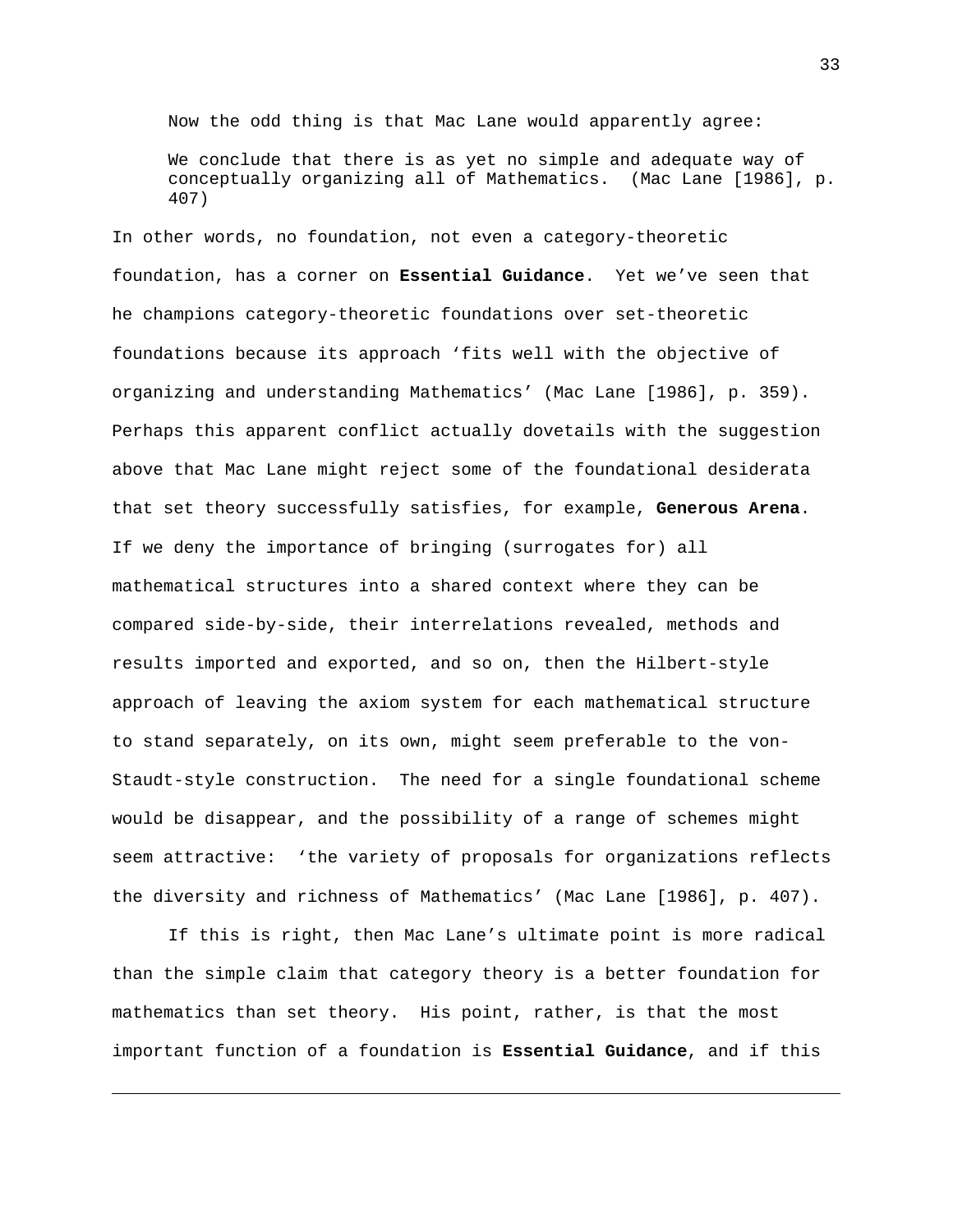conflicts with some of the traditional foundational uses set theory has been put to, like **Generous Arena**, then so much the worse for those traditional uses. I've tried to sketch how set theory came to be seen as the **Generous Arena,** why this was thought to be important, what work it did, and so on. Burgess [2015] gives a more extended review of the history; Mathias gives a mathematician's eye view:

One of the remarkable things about mathematics is that I can formulate a problem, be unable to solve it, pass it to you; you solve it; and then I can make use of your solution. There is a unity here: we benefit from each other's efforts. … But if I pause to ask *why* you have succeeded where I have failed … I find myself faced with the baffling fact that you have thought of the problem in a very different way from me: and if I look around the whole spectrum of mathematical activity the huge variety of styles of thought becomes even more evident. … The purpose of foundational work in mathematics is to promote the unity of mathematics; the larger hope is to establish an ontology within which all can work in their different ways. (Mathias [1992], pp. 113-114)

I leave it to the reader's conscience to decide whether **Generous Arena,** and possibly other of the traditional foundational uses, should be jettisoned.

Perhaps the best course would to stop quibbling about the word 'foundation', leave set theory to the important functions it so ably performs, and turn serious philosophical and methodological attention to the matter of distinguishing and exploring the distinctive 'ways of thinking' that flourish in different areas of pure mathematics. Directly after his claim that category theory 'fits well with the objective of organizing and understanding Mathematics', Mac Lane continues, 'That, in truth, should be the goal of a proper *philosophy* of Mathematics' (Mac Lane [1986], p. 359, emphasis added). Perhaps the unremarked shift from 'foundation of Mathematics' to 'philosophy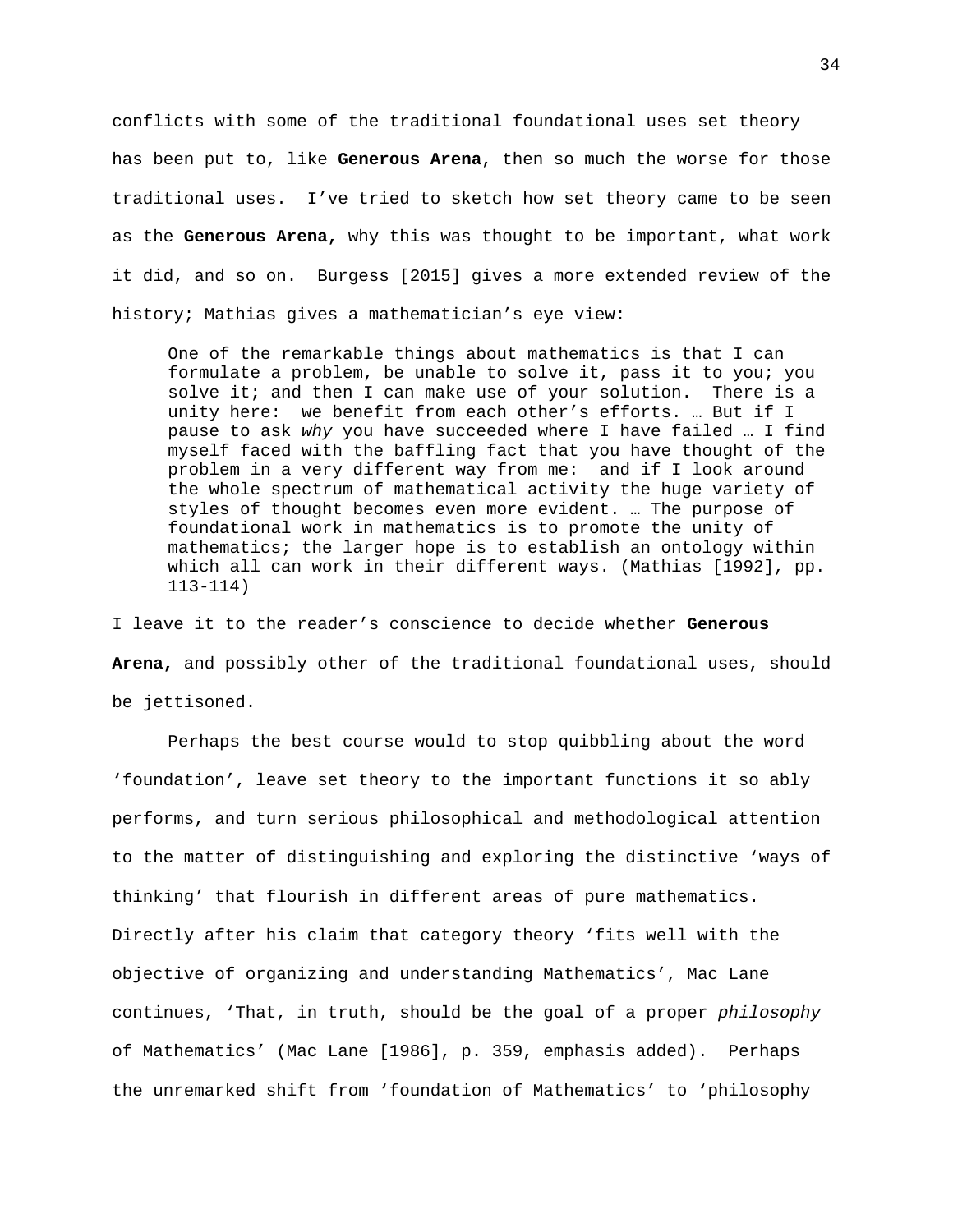of Mathematics' is telling; perhaps what Mac Lane is really after isn't so much a replacement for set theory as a broader appreciation for, and more philosophical/methodological attention to, the organizational and expressive powers of category theory. I think we can all agree that this would be a good thing!

III. The multiverse

The most recent challenge to straightforward set-theoretic foundations in V comes, oddly enough, from among set theorists themselves. To quote yet another textbook:

Should we suppose that the continuum hypothesis, for example, has a definite truth value in a well-defined canonical model? Or is there a range of models in which the truth value of the continuum hypothesis varies, none of which has any special ontological priority? Forcing tends to push us in the latter direction. (Weaver [2014], p. 118)

Hamkins, whose position Weaver endorses, describes the situation this

way:

Our most powerful set-theoretic tools, such as forcing, ultrapowers, and canonical inner models, are most naturally and directly understood as methods of constructing alternative settheoretic universes. A large part of set theory over the past half-century has been about constructing as many different models of set theory as possible … As a result, the fundamental objects of study in set theory have become the models of set theory, and set theorists move with agility from one model to another. … Set theory appears to have discovered an entire cosmos of settheoretic universes. (Hamkins [2012], p. 418)

This has come to be called a 'multiverse' view. Woodin observes of

one such position that

the refinements of Cohen's method of *forcing* in the decades since his initial discovery of the method and the resulting plethora of problems shown to be unsolvable, have in a practical sense almost compelled one to adopt the generic-multiverse position. (Woodin [2011], pp. 16-17)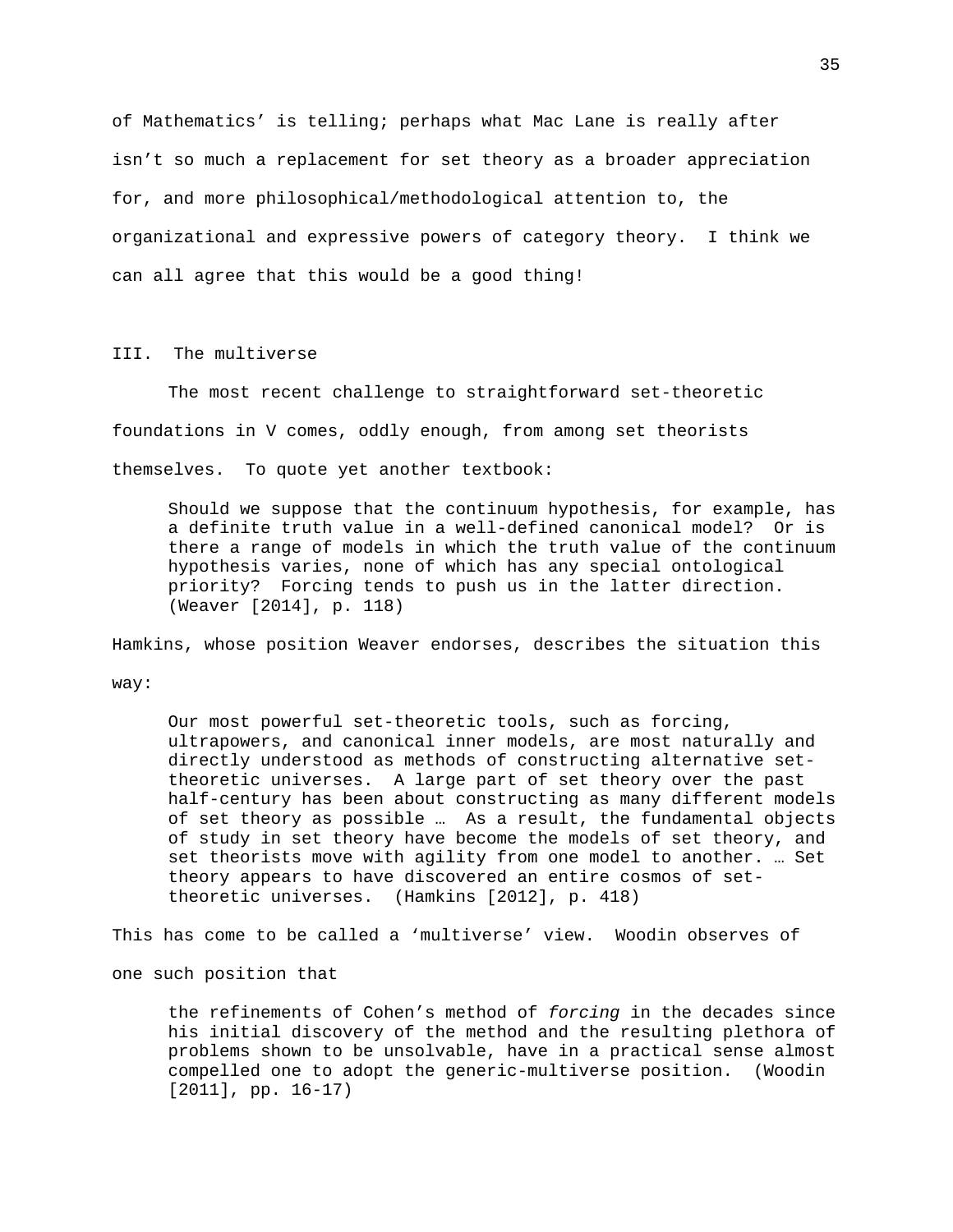If this is right, our fundamental theory shouldn't be a theory of

sets, but a theory of set-theoretic universes.

There are actually several different multiverse proposals currently on offer. $43$  The most generous is Hamkins version:

The background idea of the multiverse … is that there should be a large collection of universes, each a model of (some kind of) set theory. There seems to be no reason to restrict inclusion only to ZFC models, as we can include models of weaker theories ZF, ZF- , KP, and so on, and perhaps even down to second-order number theory, as this is set-theoretic in a sense. … We want to consider that the multiverse is as big as we can imagine. At any time, we are living inside one of the universes, referred to as V and thought of as the current universe, but by various means, sometimes metamathematical, we may be able to move around in the multiverse. (Hamkins [2012], pp. 436-437)

Hamkins is out to explain mathematical experience:

This abundance of set-theoretic possibilities poses a serious difficulty for the universe view … one must explain or explain away as imaginary all of the alternative universes that set theorists seem to have constructed. This seems a difficult task, for we have a robust experience in those worlds … The multiverse view … explains this experience by embracing them as real. (Hamkins [2012], p. 418)

Steel and Woodin, in contrast, are concerned with the claim, suggested

by Weaver above, that CH has no determinate truth value.<sup>[44](#page-35-1)</sup>

Steel observes that

 $\overline{\phantom{0}}$ 

we have good evidence that the consistency hierarchy is not a mirage, that the theories in it we have identified are indeed consistent. This is especially true at the lower levels, where we already have canonical inner models, and equiconsistencies with fragments of definable determinacy. This argues for

<span id="page-35-0"></span><sup>&</sup>lt;sup>43</sup> Väänänen [2014] provides a framework that encompasses the positions of Hamkins, Steel and Woodin. S. Friedman sometimes uses multiverse language, but it isn't clear (at least to me) that his is a true multiverse view. See, e.g., Arrigoni and Friedman [2013].

<span id="page-35-1"></span> $44$  Cf. Woodin [2011], p. 16: 'The generic-multiverse position ... declares that the Continuum Hypothesis is neither true nor false'. Steel ([2014], p. 168) takes his approach to open the possibility that CH and the like are 'meaningless … pseudo-questions'.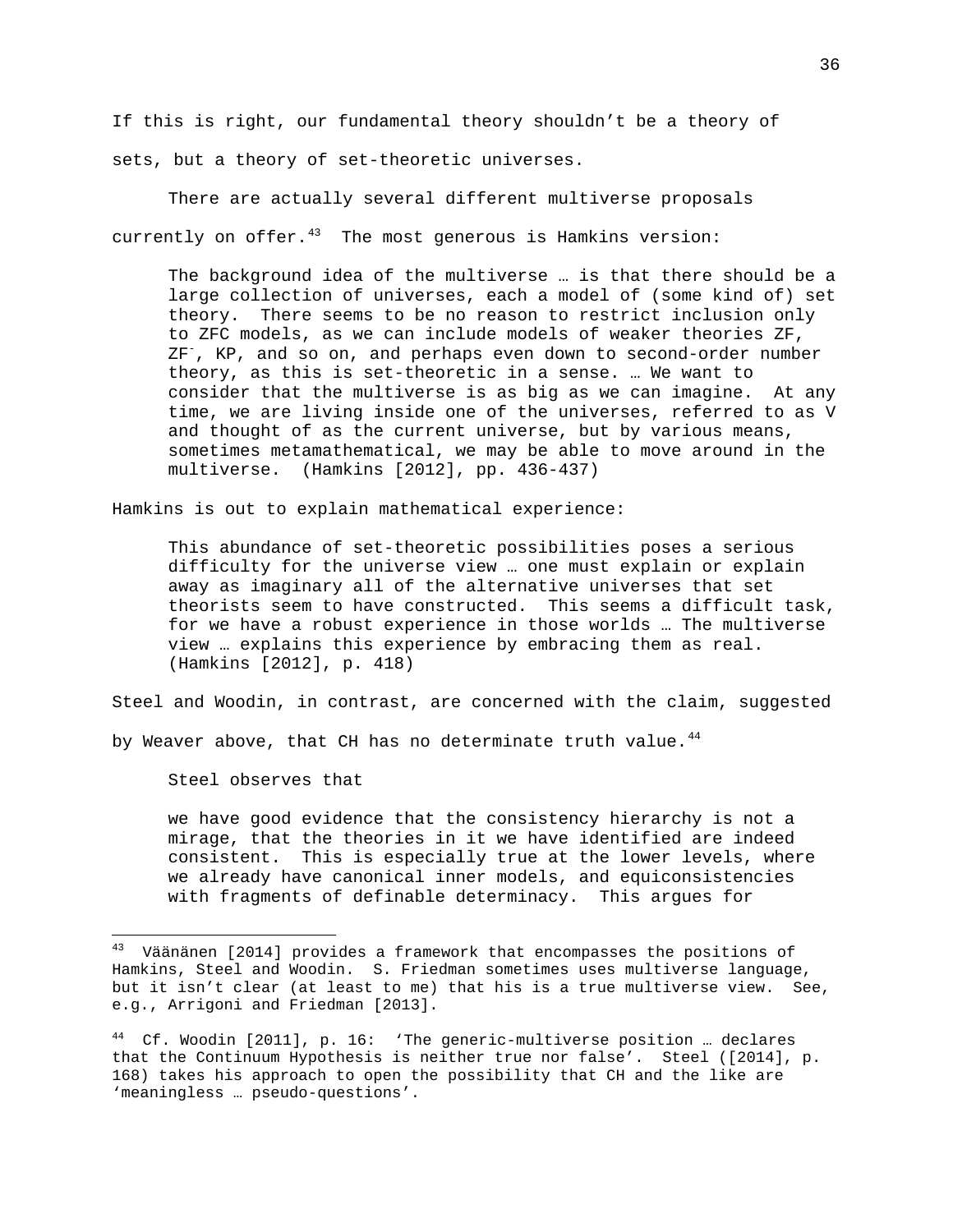developing the theories in this hierarchy. (Steel [2014], p. 164)

He then defends the resulting ZFC + LCs on the grounds that it allows the set-theoretic reduction:

The central role of the theories axiomatized by large cardinal hypotheses argues for adding such hypotheses to our framework. The goal of our framework theory is to *maximize interpretive power*, to provide a language and theory in which all mathematics, of today and of the future so far as we can anticipate it today, can be developed. (Ibid., p. 165)

The trouble, of course, is that this strong and attractive theory -- ZFC + LCs -- can't settle statements like CH, as forcing so dramatically demonstrates. Does it follow that CH has a no determinate truth value?<sup>[45](#page-36-0)</sup>

Woodin addresses this question by formulating what he calls the generic multiverse, a collection of models of  $ZFC + LCs:$ <sup>[46](#page-36-1)</sup>

It is generated from each universe of the collection by closing under generic extensions (enlargements) and under generic refinements (inner models of a universe which the given universe is a generic extension of). (Woodin [2011], p. 14)

In a slogan: if N is a forcing extension of M, and one of them is in the generic multiverse, then so is the other. Obviously, he and Hamkins differ on the range of the universes in their multiverses --

<span id="page-36-0"></span> $45$ Notice the sharp contrast between Hamkins's goal -- embrace the widest possible range of universes -- and Woodin's and Steel's shared goal -- given what we take ourselves to know about sets (roughly ZFC+LCs), figure out whether there a fact of the matter about CH. Though both can reasonably be called 'multiverse' views, they are quite different undertakings, and can't be evaluated by the same standards. E.g., though Hamkins's all-inclusive project naturally prompts him to include universes in which V=L, it would be inappropriate to criticize Woodin and Steel for ruling them out.

<span id="page-36-1"></span><sup>46</sup> Actually, both Steel and Woodin begin with models of ZFC, with the addition of large cardinals as on option, but context (e.g., the above motivation from Steel) suggests they lean toward taking that option. This is irrelevant for the case of CH, which is their primary focus.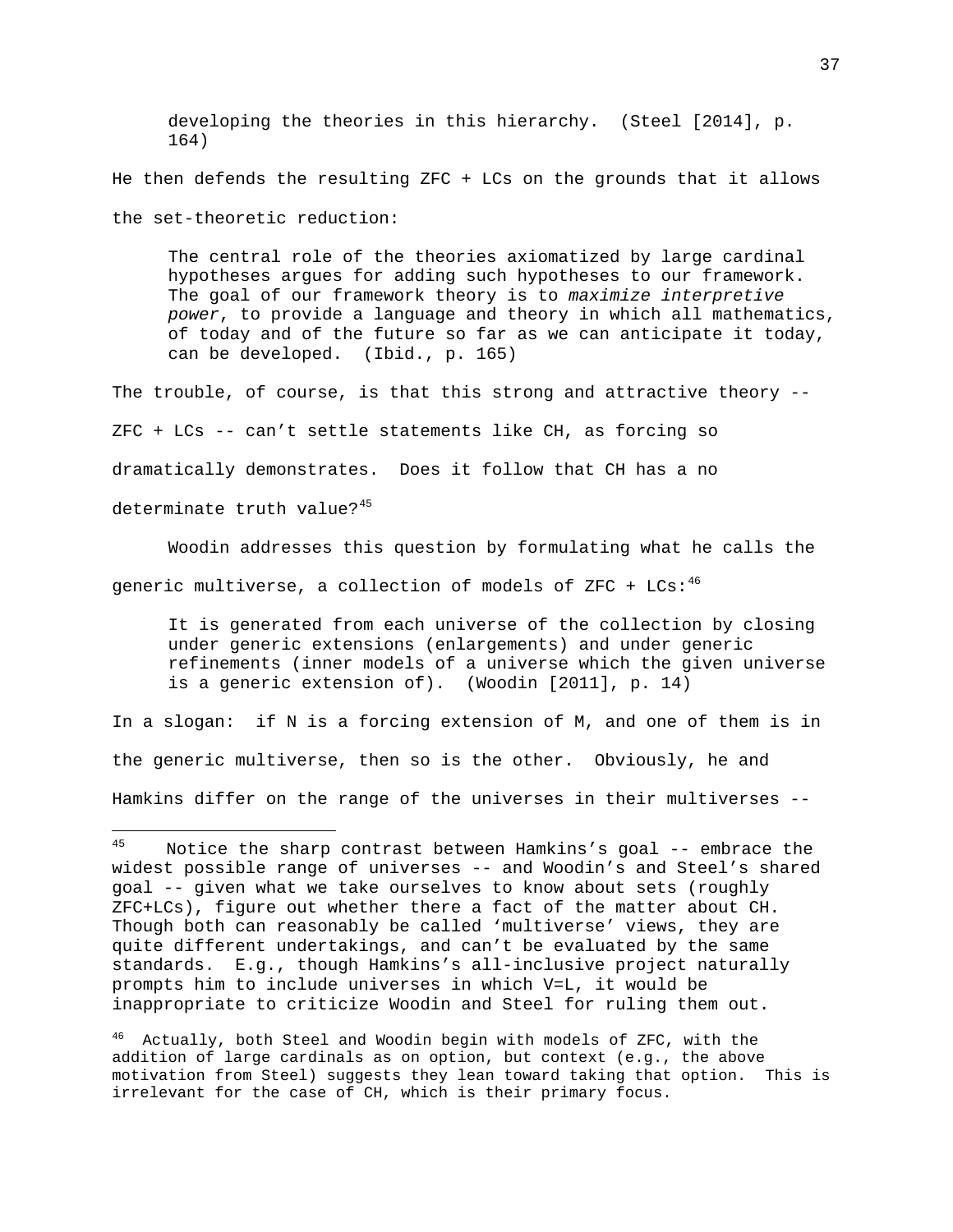he and Steel both begin from our current best theory of  $sets^{47}$  $sets^{47}$  $sets^{47}$  -- but they also disagree sharply on the relevant notion of truth: Woodin takes a claim to be true in the multiverse iff it holds in every universe of the multiverse; Hamkins rejects this notion<sup>[48](#page-37-1)</sup> and holds that his many universes 'exhibit diverse set-theoretic truths' (Hamkins [2012], p. 416).

Woodin goes on to argue (assuming the Ω conjecture) that generic multiverse truth amounts to 'a brand of formalism that denies the transfinite', and hence that 'the generic-multiverse position … is not reasonable' (Woodin [2011], p. 17). Steel reports that

Woodin's paper makes some arguments against the generic universe position, based on the logical complexity of certain truth predicates, but those arguments do not seem valid to me. (Steel ([2014], p. 170; for details, see his footnote 24)

I can only leave this call to the experts.

Steel's own multiverse approach is more syntactic than either Hamkins's or Woodin's, but before we get to that, let's pause to consider what becomes of set theory's foundational uses on a modeltheoretic multiverse conception like these. As noted in §I, I did once believe there was a strong prima facia case against a multiverse of any kind, based on the assumptions that one of set theory's leading goals is to provide a foundation and that one function of a foundation is to serve as a 'final court of appeal'. The idea is simple: if set theory is to settle questions of proof and existence, then set

t

<span id="page-37-0"></span> $47$  See footnote 45.

<span id="page-37-1"></span> $^{48}$  Cf. Hamkins [2012], p. 445: 'Woodin introduced [the generic multiverse] in order to criticize a certain multiverse view of truth, namely, truth as true in every model of the generic multiverse. … I do not hold such a view of truth'.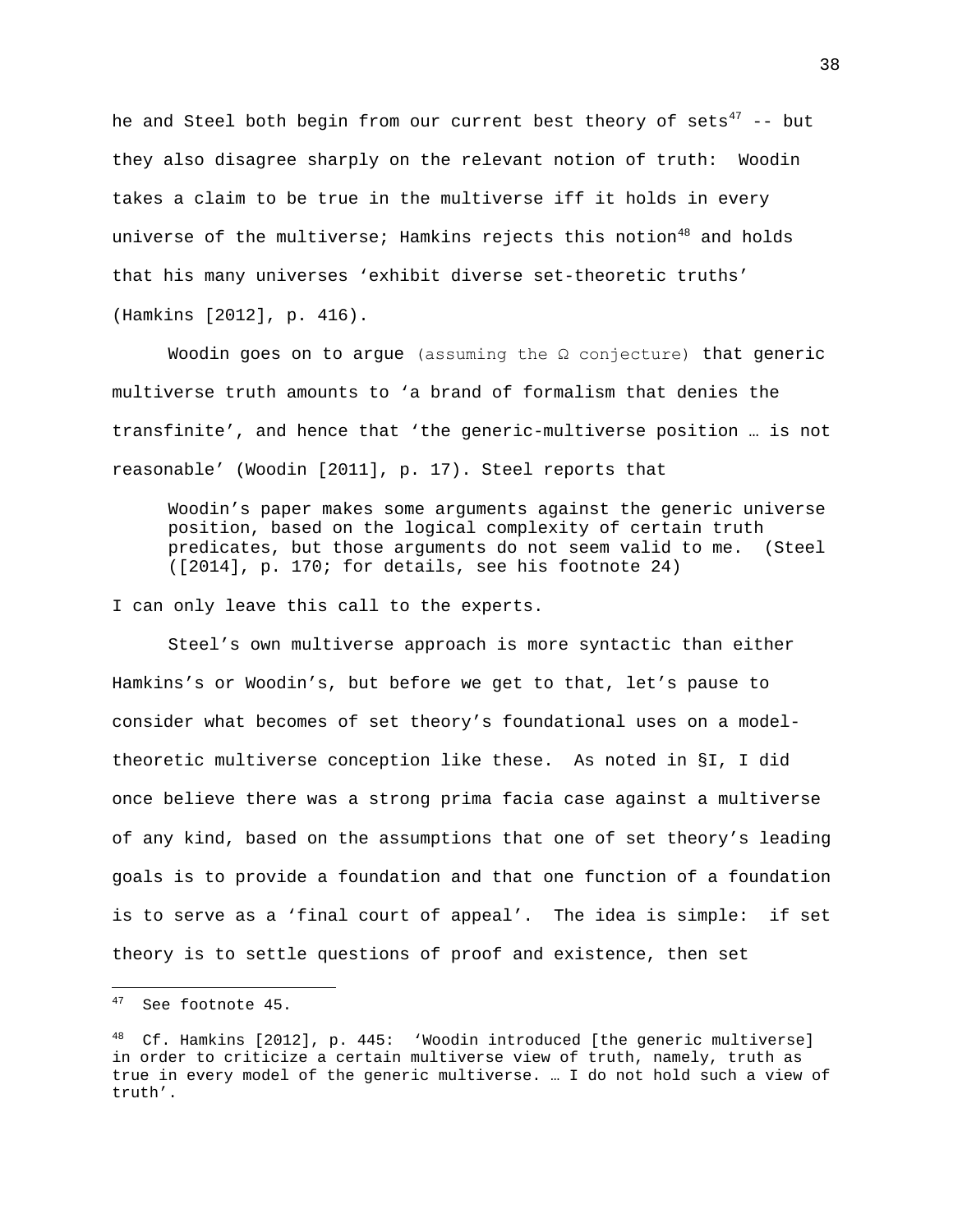theorists should strive for a single preferred theory of sets that's as decisive as possible -- so as to produce unequivocal judgments when called upon. Of course this very same set-theoretic goal also counsels that set theory be as generous as possible, so as not to limit mathematics, <sup>[49](#page-38-0)</sup> but at least in the most conspicuous cases of potential bifurcation -- like ZFC + LCs vs. ZFC + V=L -- it's possible to avoid an exclusive choice -- because ZFC + V=L can be viewed as the theory of L even in a universe with large cardinals. But this innocent observation actually paves the way for the less doctrinaire descendants of the 'final court' identified in §I, where **Shared Standard** and **Generous Arena** make room for stronger theories, as long as added hypotheses are flagged so that import/export restrictions can be observed -- and this begins to sound a bit like a multiverse view. So what I once took for an objection becomes a question: is the multiverse intended to continue to play the foundational roles that the universe once did, and if so, how does it do this?<sup>[50](#page-38-1)</sup>

Hamkins addresses these questions directly:

Set theorists commonly take their subject as constituting an ontological foundation for the rest of mathematics, in the sense that abstract mathematical objects can be construed … as sets. (Hamkins [2012], p. 416)

The multiverse view does not abandon the goal of using set theory as an epistemological and ontological foundation for mathematics, for we expect to find all our familiar mathematical objects … inside any one of the universes of the multiverse. (Ibid., p. 419)

<span id="page-38-0"></span> $\overline{\cdot}$ <sup>49</sup> See footnote 15.

<span id="page-38-1"></span> $50$  This is to entertain the possibility that UNIFY, in its original form, might not be required for set theory's foundational uses.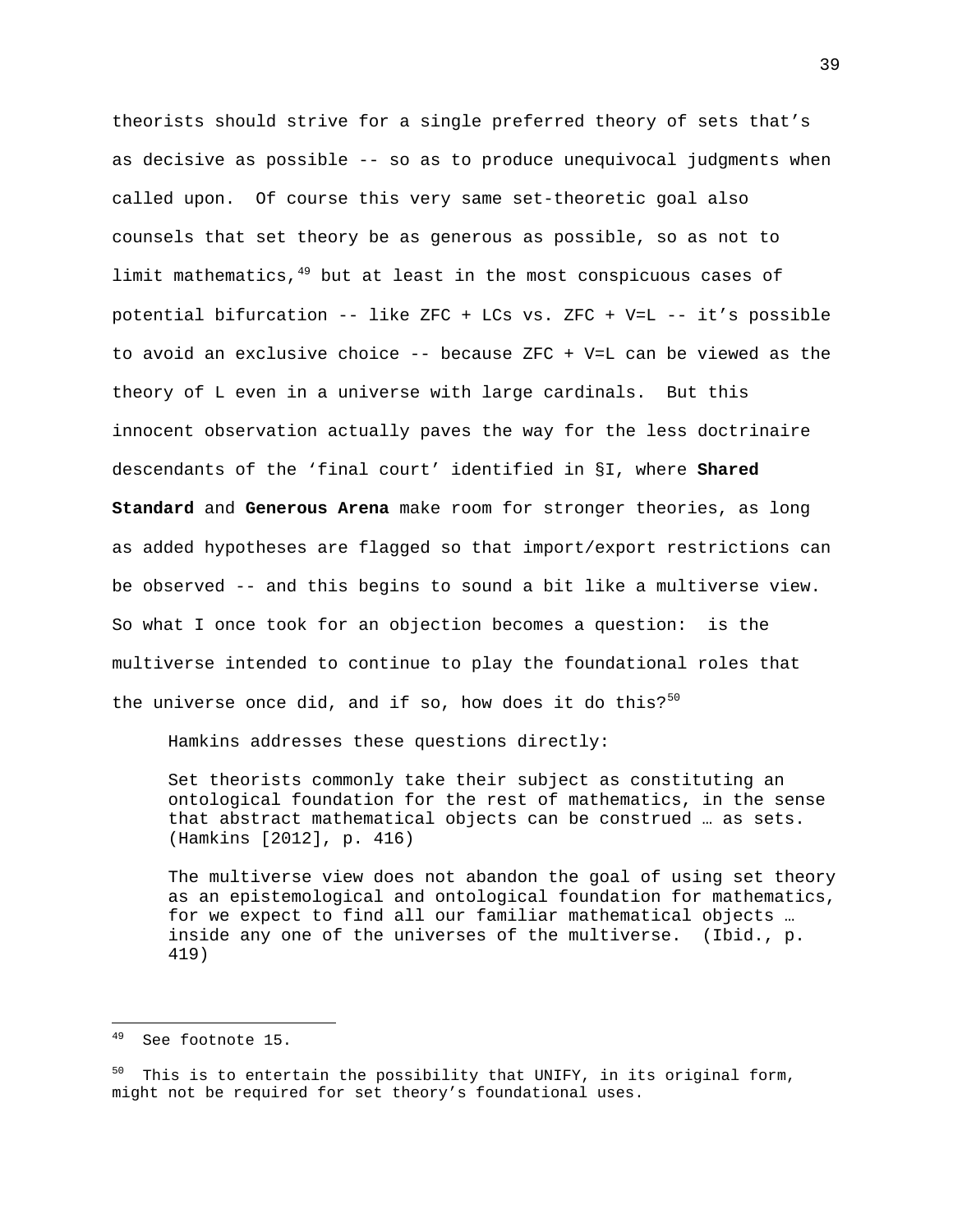The idea is that when we do set theory, 'we jump inside and explore the nature of set theory offered by that universe' (ibid., p. 417), and whenever we do this, all the usual resources of classical mathematics will be available. $51$ 

So what happens when our mathematician asks about that definable well-ordering of the reals?

When a mathematical issue is revealed to have a set-theoretic dependence … then the multiverse response is a careful explanation that the mathematical fact of the matter depends on which [universe] is used, and this is almost always a very interesting situation, in which one may weigh the desirability of various set-theoretic hypotheses with their mathematical consequences. (Hamkins [2012], p. 419)

This sounds very like what I said in the universe voice in §I: we explain to the mathematician that there is no such well-ordering in V, but that there is one in L; we lay out the mathematically attractive and unattractive features of L; and we caution that if he elects to take this route, he will have to be careful about exporting and importing resources to and from V.

Hamkins admits that avenues like this are available to the universe advocate, for outer models as well as inner:

We do have a measure of access into the forcing extensions via names and the forcing relation, allowing us to understand the objects and truths of the forcing extension while remaining in the ground model. (Hamkins [2012], p. 419)

So what makes the multiverse approach preferable?

É

The multiverse view explains our mathematical experience with these models by positing that, indeed, these alternative universes exist, just as they seem to exist, with a full mathematical existence, fully as real as the universe under the universe view. (Ibid., p. 419)

<span id="page-39-0"></span> $51$  Here, presumably, the multiverse doesn't include models of theories too weak to do the job, a stipulation in apparent tension with the generosity cited a few pages back.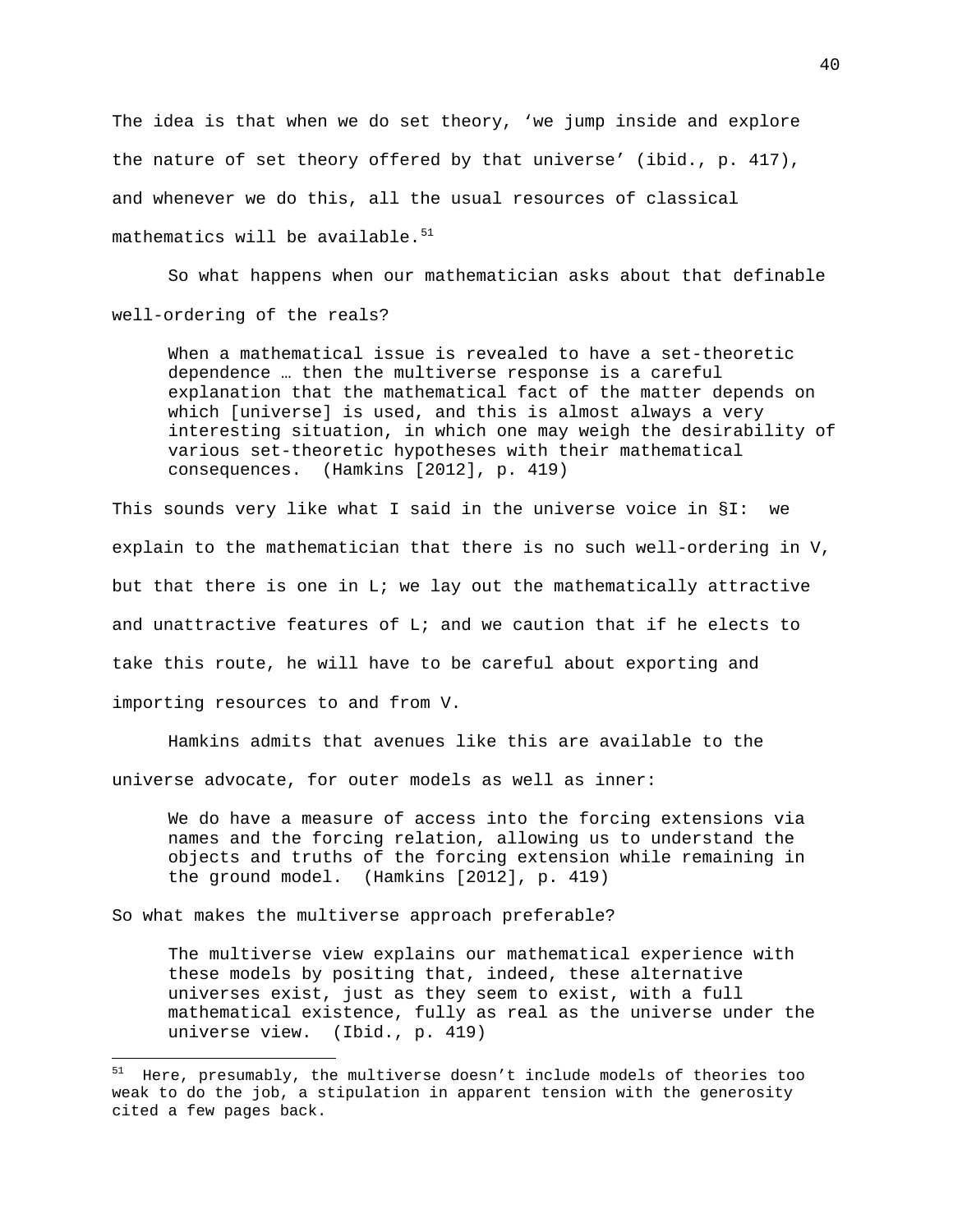The multiverse view … takes … forcing at face-value, as evidence that there actually are V-generic filters and the corresponding universes V[G] to which they give rise, existing outside the universe. This is a claim we cannot prove within set theory, of course, but the philosophical position makes sense of our experience -- in a way that the universe view does not -- simply by filling in the gaps, by positing as a philosophical claim the actual existence of the generic objects … With forcing, we seem to have discovered the existence of other mathematical universes, outside our own universe, and the multiverse view asserts that yes, indeed, this is the case. (Ibid., p. 425)

This is high metaphysics! Let's set it aside for the moment and return to the more tractable question of how Hamkins' multiverse carries out its foundational duties.

What we've been hearing about so far, over and above the reduction itself, is apparently the 'final court' descendants, **Shared Standard** and **Generous Arena**; in practice, these are treated much as the universe advocate would, with ZFC as the default **Shared Standard** and V the default **Generous Arena**, with added hypotheses noted and import/export carefully regulated. **Elucidation** seems unproblematic, as it, too, can be carried out within any universe of the multiverse. $52$ For **Risk Assessment**, presumably we call on a universe with large cardinals. For purposes of **Meta-mathematical Corral**, given that there are many universes outside any given universe, perhaps we're to turn to the theory of the multiverse itself, much as we might turn to Augmented-CCAF in the case of category-theoretic foundations.<sup>[53](#page-40-1)</sup> But this raises a new question: what is the theory of the multiverse?

 $\overline{\phantom{a}}$ 

<span id="page-40-0"></span><sup>&</sup>lt;sup>52</sup> Again, assuming a more restricted range of models than Hamkins sometimes suggests (see previous footnote).

<span id="page-40-1"></span><sup>53</sup> For that matter, we might wonder whether, e.g., the **Generous Arena** should include the entire multiverse, just as we wondered in the case of Augmented-ETCS vs. Augmented CCAF.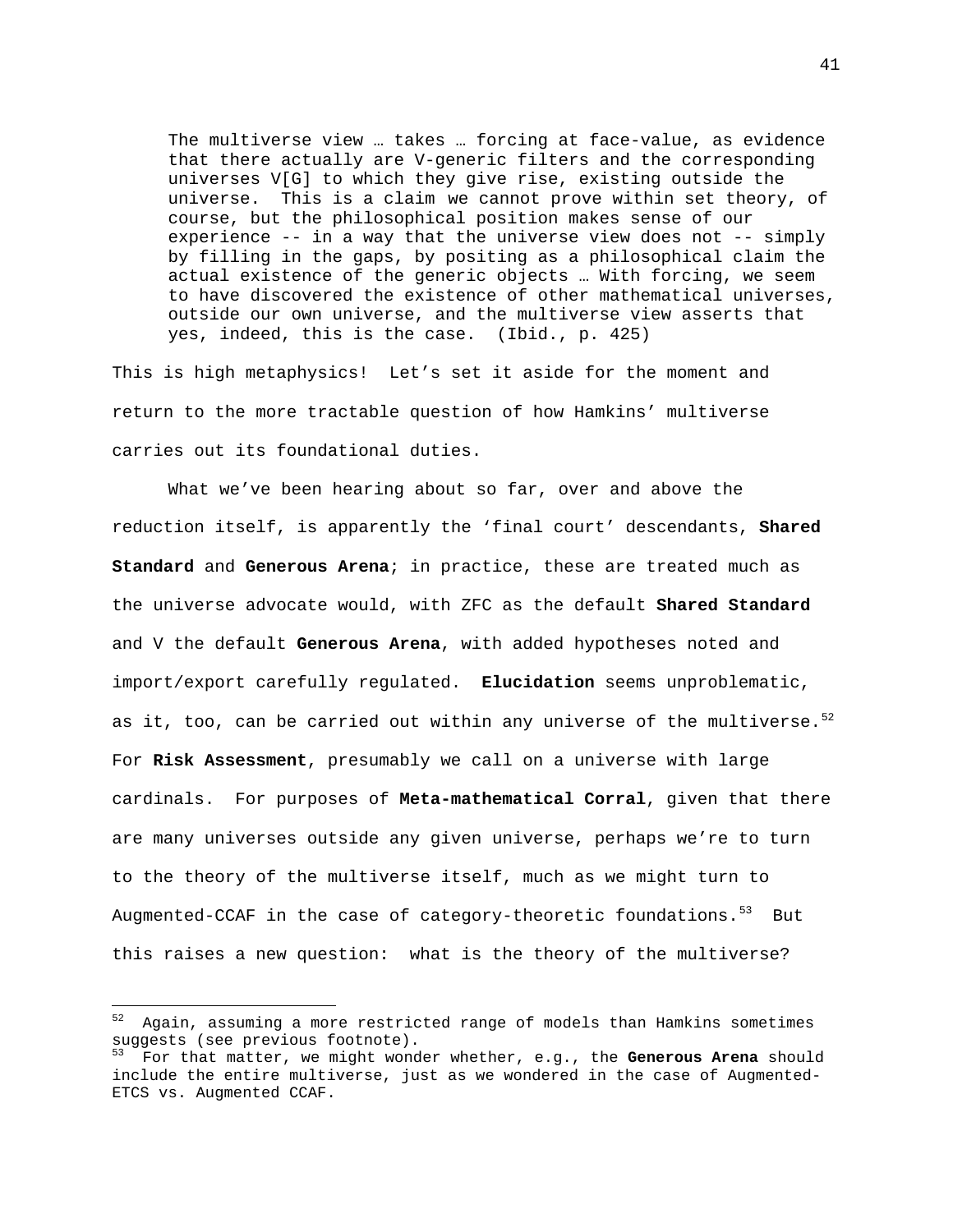What is the counterpart to Augmented-CCAF or ZFC + LCs? What fundamental theory is to tell us what universes there are, something we need to know before any of this can get off the ground?

Hamkins cautions that we shouldn't expect a first-order theory in the language of set theory,

since the entire point of the multiverse perspective is that there may be other universes outside a give one. (Hamkins [2012], p. 436)

Still, he does offer a number of multiverse axioms, such as:

For any universe V and any forcing notion P in V, there is a forcing extension V[G], where G is a V-generic subset of P. (Ibid., p. 437)

Obviously there is appeal here to quite technical set-theoretic notions, so we need to ask how principles like this one could be formulated without a prior, ordinary theory of sets in the background. We've met with this sort of concern before, in the 'logical autonomy' objection to category-theoretic foundations, but it seems, if anything, more apt here than it was there: can the theory of the multiverse be stated without presupposing a theory of the universe? Unless it can, no autonomous alternative is actually on offer.

Steel feels the force of this concern. As we've seen, his initial presentation (quoted above) puts the foundational goal front and center:

The goal of our framework theory is to *maximize interpretive power*, to provide a language and theory in which all mathematics, of today and of the future so far as we can anticipate it today, can be developed. (Steel [2014], p. 165)

He particularly recognizes the importance of **Shared Standard** and **Generous Arena**, and of straightforward import/export: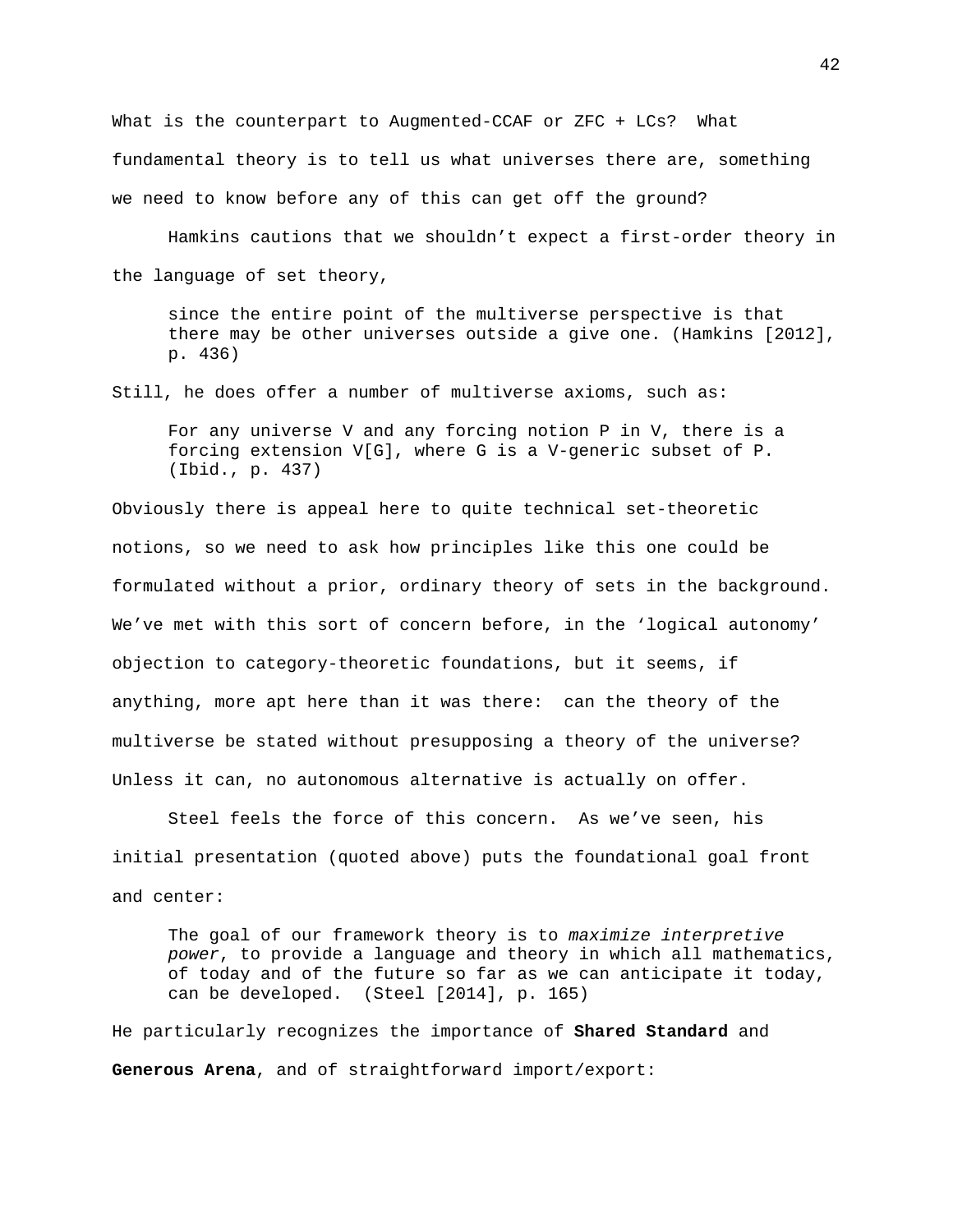Why not simply develop all the natural theories … ? Let 1000 flowers bloom! … This problem with this … is that we do not want everyone to have his own private mathematics. We want one framework theory, to be used by all, so that we can use each other's work. It is better for all our flowers to bloom in the same garden. (Ibid., p. 164)

For this to work, Steel recognizes the need for an explicit, freestanding theory of the multiverse. In a 'historical note', he remarks:

Neither Hamkins nor Woodin presented a language and a first-order theory in that language, both of which seem necessary for a true foundation. (Steel [2014], p. 170)

He provides this by introducing a multiverse language (ML) that speaks of both sets and universes, and a list of axioms in that language (MV) that includes assertions like these:

For any axiom  $\varphi$  of ZFC + LCs, and every world W,  $\varphi^W$ .

If W is a world and P in W is a poset, then there is a world of the form W[G], where G is P-generic over W.

If U is a world, and U=W[G], where G is P-generic over W, then W is a world. (See Steel  $[2014]$ , p. 165)<sup>[54](#page-42-0)</sup>

With the help of some serious mathematics, the theory MV can be successfully formalized.<sup>[55](#page-42-1)</sup>

 $\overline{\phantom{a}}$ 

Steel then constructs, from any transitive model *M* of ZFC + LCs, a set of worlds  $M^G$  that form a natural model of MV.<sup>56</sup> At this point, 'truth in the multiverse  $M^G{}'$  is a perfectly straightforward notion: a

<span id="page-42-0"></span><sup>54</sup> Woodin and Steel differ, e.g., over Steel's axiom of Amalgamation ([2014], p. 165): 'If U and W are worlds, then there are G, H sets generic over them such that  $W[G] = U[H]'$ .

<span id="page-42-1"></span><sup>55</sup> The key step for the last of these is a theorem of Laver and Woodin proved in an appendix to Woodin [2011].

<span id="page-42-2"></span><sup>56</sup> Let *G* be *M*-generic for Col(ω, <OR*<sup>M</sup>* ). Then *M<sup>G</sup>*is the collection of all '*W* such that  $W[H] = M[G/\alpha]$ , for some *H* set generic over  $W$ , and some  $\alpha$  in  $OR^{M}$ (Steel [2014], p. 166).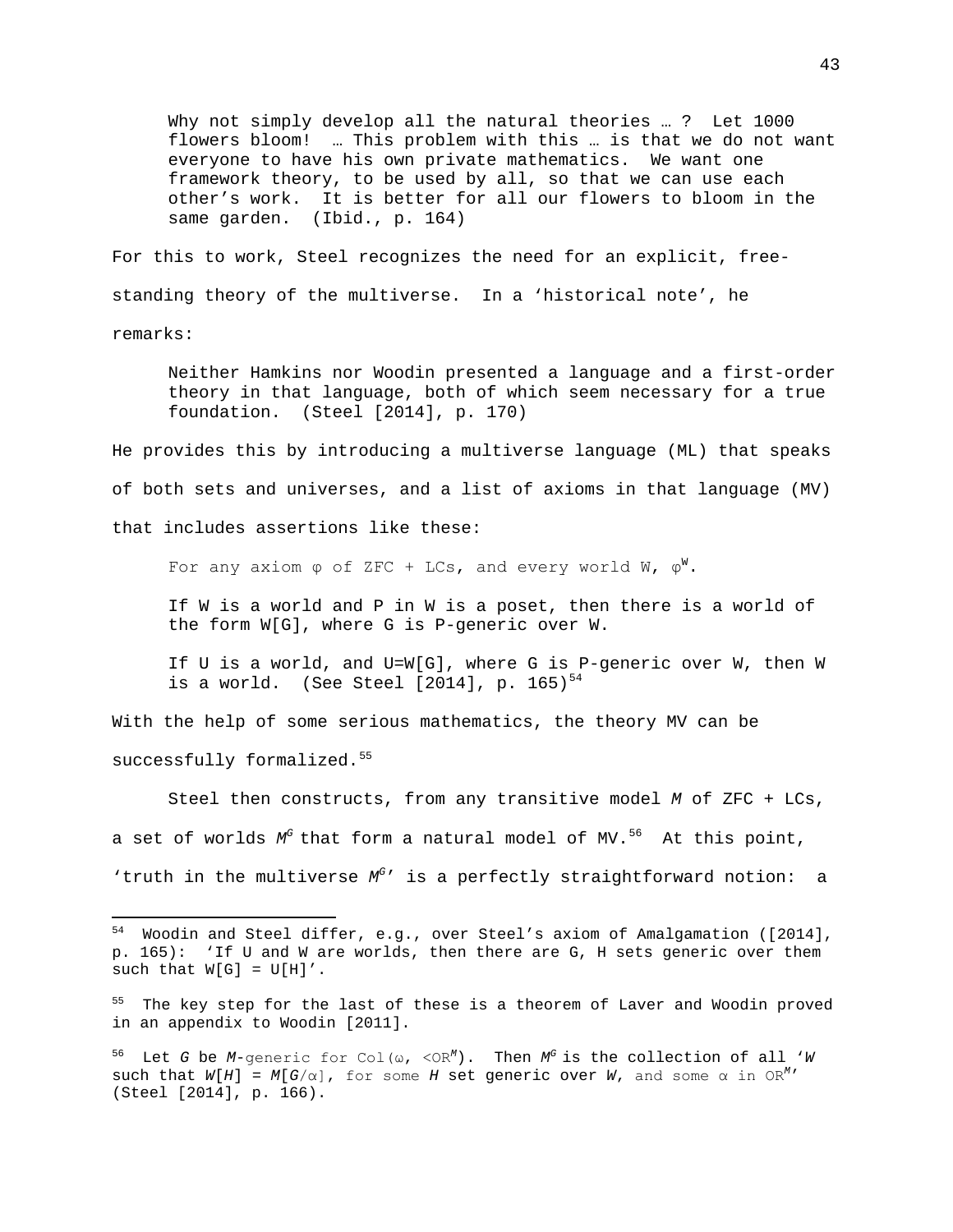statement in ML is true or false in  $M^G$  in a standard model-theoretic sense. But this isn't the notion Steel is after. His leading question, like Woodin's, is whether CH, a statement in the pure language of set theory (LST), has a determinate truth value, and he approaches this question by asking whether CH is or isn't meaningful. (If it's not meaningful, it's not even a candidate for truth or falsity.) So the multiverse position Steel considers isn't the Woodin-like proposal that a set-theoretic claim is true in the multiverse iff it's true in every universe of the multiverse, but something he calls the Weak Relativist Thesis (WRT).

To sneak up on the WRT, first notice that since the statement of concern, CH, is a statement of LST, and Steel's (perfectly ordinary) multiverse truths are statements of ML, a link between the two languages is crucial. Fortunately, a theorem of Laver and Woodin implies that there's a recursive translation function *t* from ML to LST such that for all  $\varphi$  in ML,  $M^G$  thinks  $\varphi$  iff *M* thinks  $t(\varphi)$ .<sup>57</sup> The multiverse idea behind the WRT is that the only meaningful statements of set theory are those expressible in ML, so the Thesis says that a statement  $\psi$  of LST is meaningful iff there's a  $\varphi$  in ML such that  $\psi$  is *t*(φ) -- or more succinctly, iff ψ is in the range of *t*.

<span id="page-43-0"></span> $\overline{\phantom{a}}$ 57 In fact, Steel suggests that we only understand ML via the translation *t*. If so, this raises a question of 'psychological autonomy' for MV that runs parallel to the case of category theory: can we understand ML without first understanding LST? Steel recognizes the problem and offers a rebuttal: 'This is not a very strong objection, as one could think of what we are doing as isolating the meaningful part of the standard language, the range of *t*, while trimming away the meaningless, in order to avoid pseudo-questions. After climbing our ladder, we throw it away, and from now on, MV can serve as our foundation' (Steel [2014], p. 168). This move deserves some scrutiny, but that's a topic for another occasion.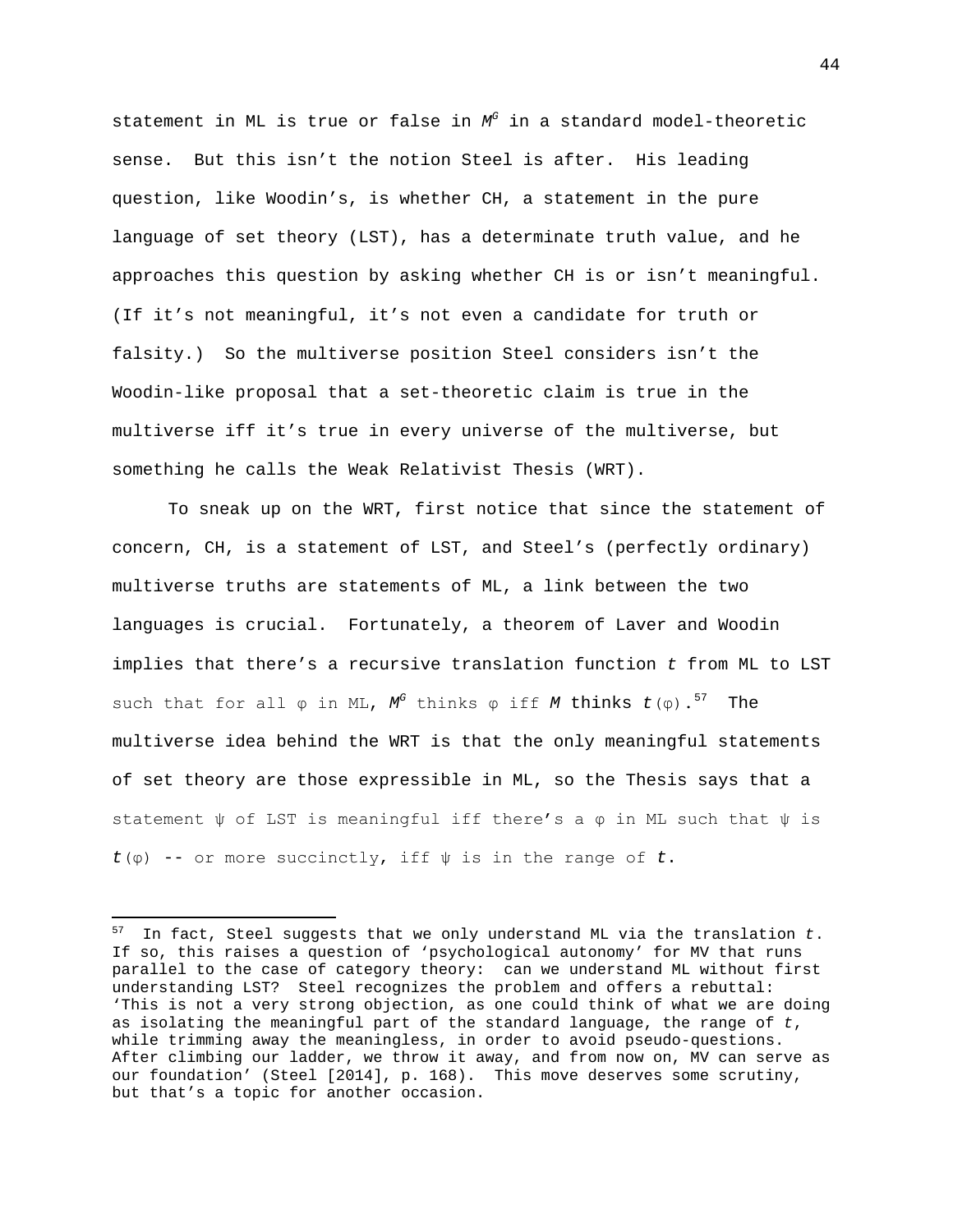So, is CH meaningful? As a warm-up, consider another statement in LST: 'there is a measurable cardinal'. It's an axiom of MV that this holds in every world of the multiverse, but that's not enough to show that it appears in the range of *t*. In fact, it doesn't. But Steel suggests that it's reasonable to assume that *t*(for all *W*, 'there is a measurable cardinal'*<sup>W</sup>*) and 'there is a measurable cardinal' are synonymous.<sup>[58](#page-44-0)</sup> And since 'for all *W*, 'there is a measurable cardinal'<sup>*W*</sup>' is true in *MG* , the synonymous set-theoretic statement 'there is a measurable cardinal' is both meaningful and true. So far so good, but the same trick won't work for CH, because 'for all *W*, CH<sup>W</sup>' won't translate to anything like the LST statement that CH. If this were the end of the story, CH would be meaningless and WRT would yield the same conclusion as in Woodin's multiverse: CH has no determinate truth value; it would be, as Steel puts it, a 'pseudo-question' (Steel [2014], p. 154). But this isn't the end of the story, because, Steel notes, there may be 'traces of CH' elsewhere in ML, that is, there may be statements φ of ML other than 'for all *W*, CH*<sup>W</sup>* ' such that *t*(φ) *is* synonymous with CH.

How could this happen? Suppose that the multiverse language is expressive enough to single out one among its worlds with an explicit definition. Woodin has observed

that if the multiverse has a definable world, then it has a unique definable world, and this world is included in all the others. (Steel [2014], p. 168)

 $\overline{\phantom{a}}$ 

<span id="page-44-0"></span><sup>&</sup>lt;sup>58</sup> This isn't explicit in the relevant passage on p. 167 of Steel [2014], but Steel has confirmed it in correspondence (cited with permission). He also notes a residual concern that the MV statement may involve a refinement of the original meaning, but I leave this aside (except for the next footnote).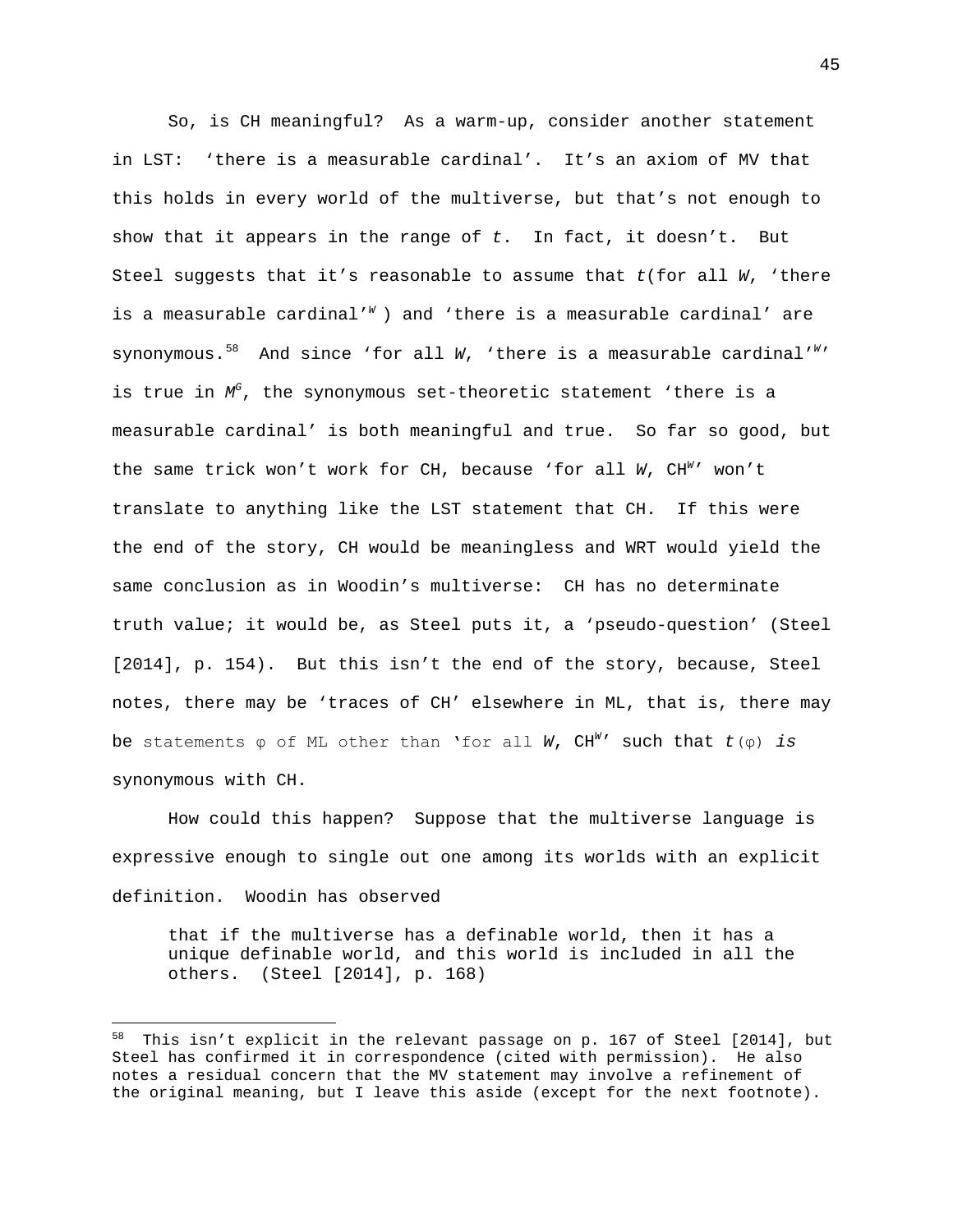This minimal world, if there is one, is called the core of the multiverse. If the multiverse has a core  $(C)$  -- the Weak Absolutist Thesis (WAT) -- then it might be reasonable to regard *t*(CH*<sup>C</sup>* ) as synonymous with CH.<sup>[59](#page-45-0)</sup> In that way, CH could turn out to be meaningful even on the assumption of WRT, and its truth value would depend on what happens in *C*. But this is speculative for now; much remains to be explored.

In sum, then, the multiverse position Steel considers (WRT) would take the axiom system MV as fundamental, in the sense that it serves to circumscribe our official theory of sets (the range of *t*). From this perspective, ZFC + LCs (at least) would be both meaningful and true, and thus available to play the usual foundational roles in the usual ways. Whether CH has a determinate truth value would remain, for now, an open question.

So, should we prefer a multiverse foundation to the familiar universe foundation? I think we have to allow that the study of multiverse conceptions is in its infancy, so firm conclusions aren't possible at this stage (even if I had the wit to draw them), but I would like to register some discomfort over the terms in which the debate is often couched. We witnessed Hamkins' ontological flight above; he proposes that

each … universe exists independently in the same Platonic sense that proponents of the universe view regard their universe to exist. (Hamkins [2014], pp. 416-417)

 $\overline{\phantom{a}}$ 

46

<span id="page-45-0"></span> $59$  The residual concern in the previous footnote would arise here as well, perhaps even more acutely: *t*(CH*<sup>C</sup>* ) involves a great deal of mathematical machinery unknown to many people who presumably do understand CH (like Cantor, for instance).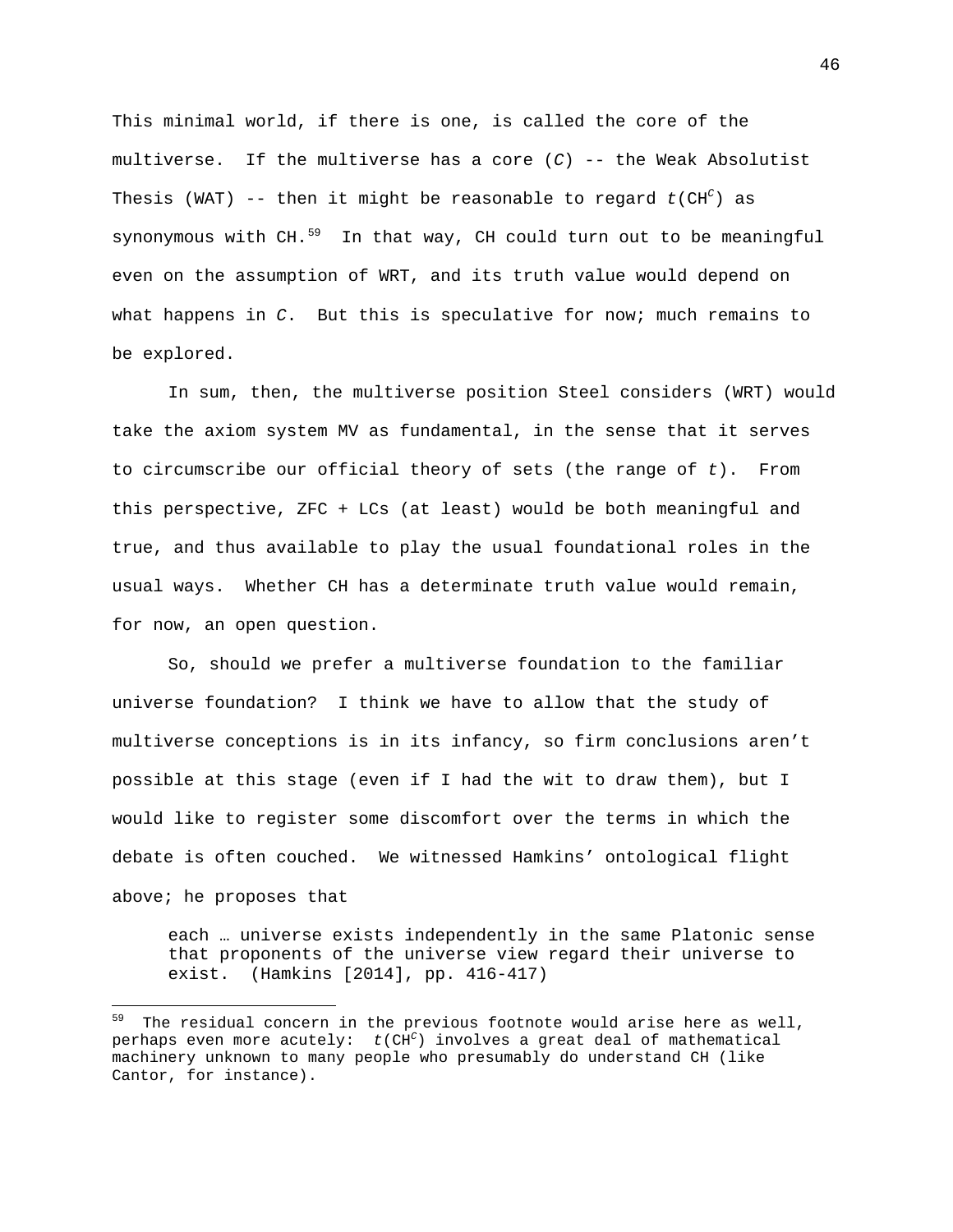Of course, a 'proponent of the universe view' might just hold that we should pursue one preferred theory of sets, without metaphysical addenda, $60$  but Hamkins, qua proponent of the multiverse view, takes a stronger line: 'The multiverse view is one of higher-order realism -- Platonism about universes' (ibid.).

In contrast, Steel's multiverse position involves no such ontology. Instead, he appeals to meaning: the multiverse language is used (via WRT) as an indicator of which ordinary set-theoretic claims are meaningful, capable of truth or falsity, and which are not. As we've seen, this raises the possibility that

the truth value of CH is not determined by the meaning we currently assign to the syntax of LST [the language of set theory]. (Steel [2014], p. 154)

… and the suggestion (quoted above) that we should

trim back the current syntax, so that we can stop asking pseudoquestions. (Ibid.)

Talk of indeterminacy in 'the concept', of diverse 'concepts of set', is also common in multiverse thinking. Judging from these discussions, it appears that the overarching goal of set-theoretic practice is to get these things right, to determine the true Platonic ontology, the true contours of the meaning of the word 'set', or the true nature of 'the concept of set'.

But beneath the rhetoric, it emerges that this way of framing the question can't be quite right. For example, Hamkins admits that

we may prefer some of the universes in the multiverse to others, and there is no obligation to consider them all as somehow equal … we may simply be more interested in parts of the multiverse

 $\overline{\phantom{a}}$ 

<span id="page-46-0"></span> $60$  See footnote 14.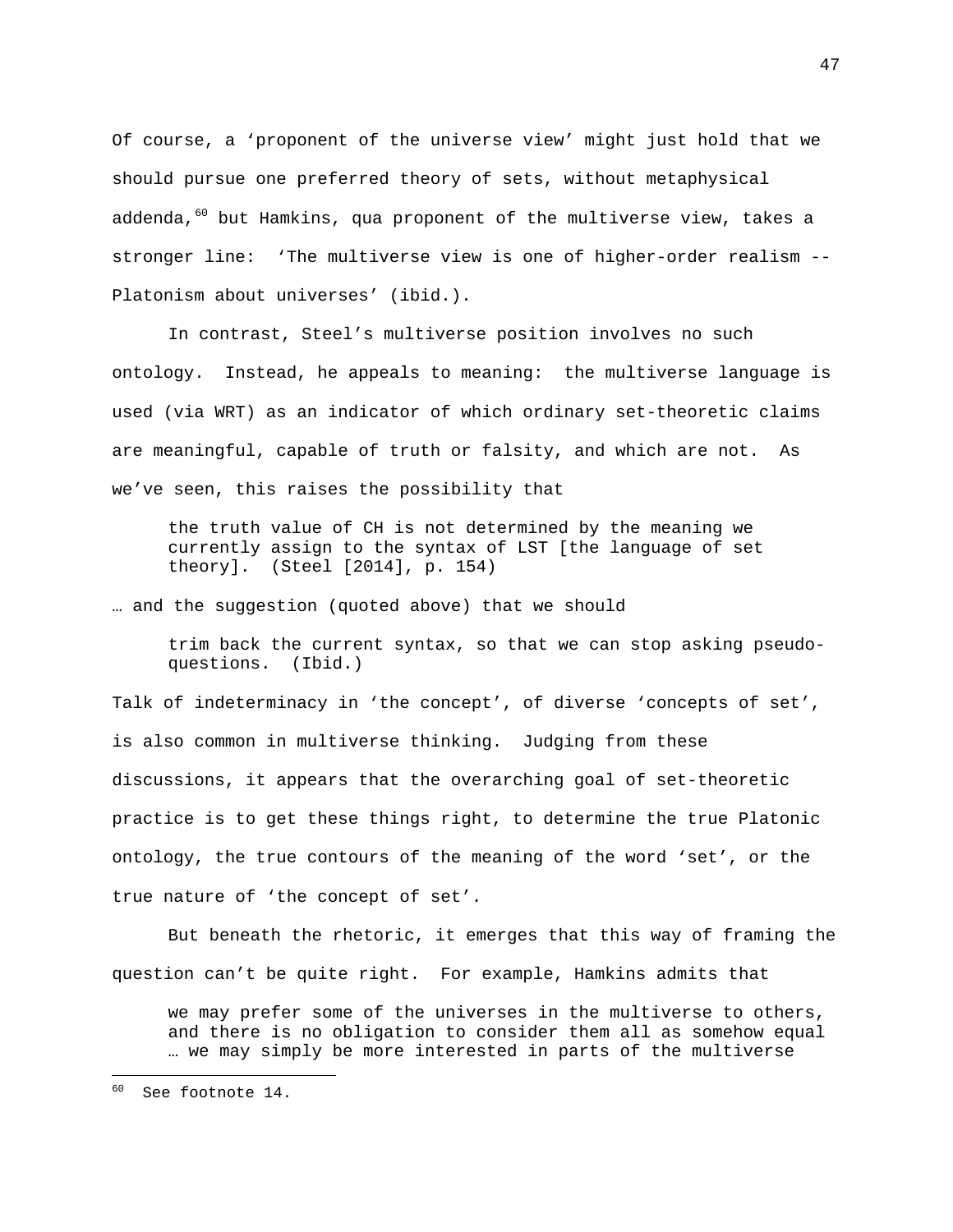consisting of universes satisfying very strong theories, such as ZFC plus large cardinals. (Hamkins [2012], pp. 417, 436)

For that matter, it's even possible that we might have good mathematical reasons to seek out just one of the universes, just one extension of ZFC, as our unique preferred theory. As far as meanings and concepts go, I personally doubt there's a fact of the matter about what is or isn't part of the current meaning/concept of set, but even if there were, and even if it didn't settle CH, we'd be perfectly free to decide that there's good reason to move on to an enhanced meaning/concept that does. Much like Hamkins, Steel admits this possibility:

Certainly we do not want to employ a syntax which encourages us to ask pseudo-questions, and the problem then becomes *how to flesh out our current meaning*, or trim back the current syntax, so that we can stop asking pseudo-questions. (Steel [2014], p. 154, emphasis added)

So the metaphysics of abstracta or meanings or concepts are all really beside the point. The fundamental challenge these multiverse positions raise for the universe advocate is this: are there good reasons to pursue a single, preferred theory of sets that's as decisive as possible, or are there not?

Now Steel laments that with matters of justification or 'good reasons', the 'general philosophical questions concerning the nature of … evidence … rear their ugly heads' (Steel [2014], p. 154), but I don't think matters are so dire. I would arque $^{61}$  $^{61}$  $^{61}$  that the relevant reasons are all of a type Steel knows well: straightforwardly mathematical reasons. What mathematical jobs do we want our theory of

 $\overline{\phantom{a}}$ 

<span id="page-47-0"></span> $61$  Have argued, in [1997] and [2011].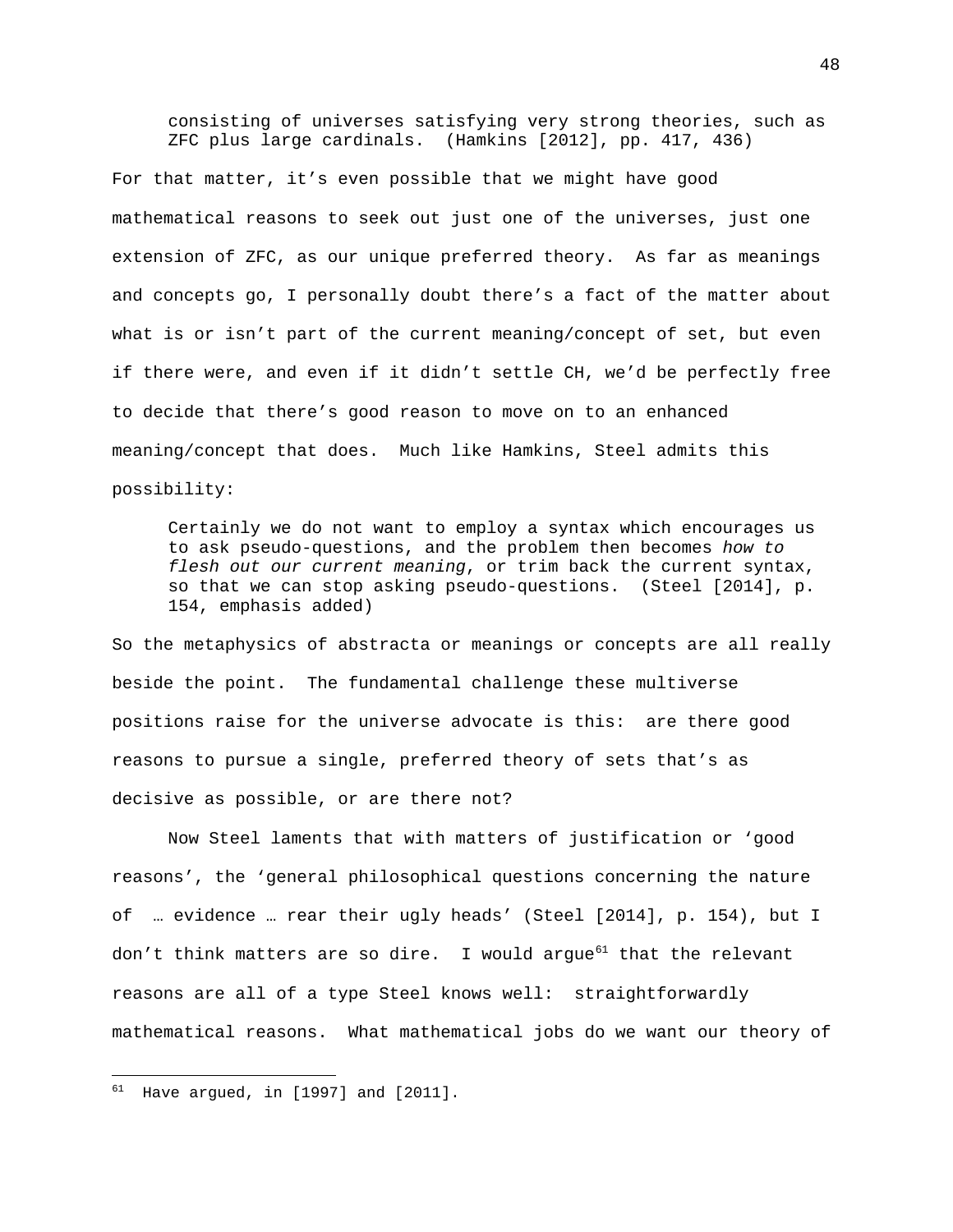sets to do? One answer is that we want it to serve the various foundational roles of §I, but there are many others: Cantor was after a theory of trigonometric series; Dedekind sought representation-free definitions; contemporary set theorists hope for a rich theory of sets of reals; and so on. The choice between a universe approach and a multiverse approach is justified to the extent that it facilitates our set-theoretic goals. The universe advocate finds good reasons for his view in the many jobs it does so well, at which point the challenge is turned back to the multiverse advocate: given that we could work with inner models and forcing extensions from within the simple confines of V, as described by our best universe theory, what mathematical motivation is there to move to a more complex multiverse theory?

Hamkins gestures toward this perspective on the question in his appendix:

The mathematician's measure of a philosophical position may be the value of the mathematics to which it leads. (Hamkins [2012], p. 440)

He goes on to describe a pair of research projects inspired by the multiverse perspective. I'm in no position to evaluate the mathematics; my question is whether multiverse thinking is playing more than a heuristic role, whether there's anything here that couldn't be carried out in our single official theory of sets. If not, then it's not clear these examples give us good reason to incur the added burden of devising and adopting an official multiverse theory as our preferred foundational framework. Presumably this same measure could be applied to Woodin's generic multiverse: unless there's at least some hint that it enjoys mathematical advantages over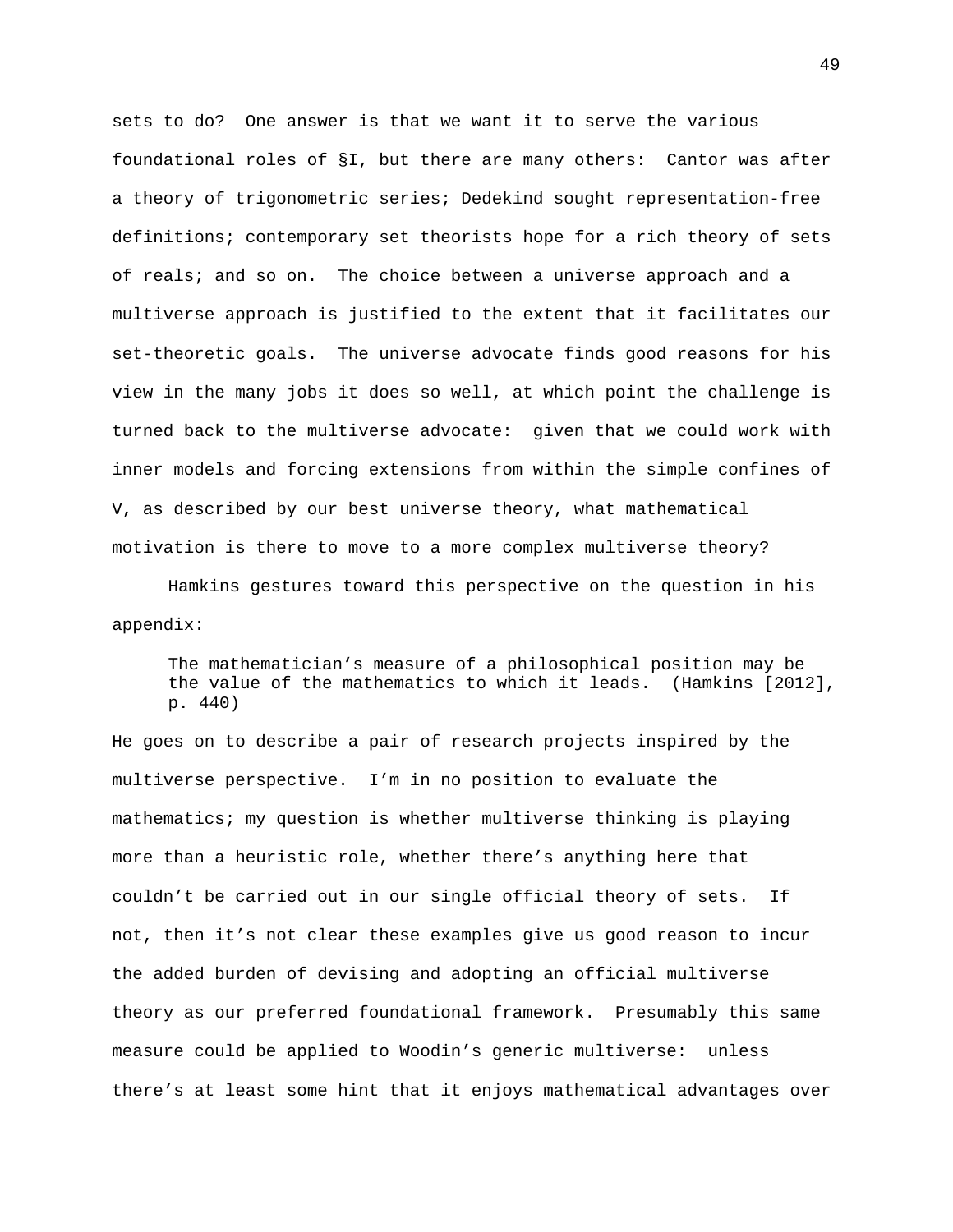the universe approach, we needn't even concern ourselves about the complexity of its truth predicate.

For the supporter of Steel's WRT, the purported advantage of a multiverse foundation appears to be that it saves us from the misguided pursuit of pseudo-questions, from doomed efforts to settle matters that are indeterminate. $62$  If the central goal of set theory is to identify the features of 'the meaning we currently assign to the syntax' of set-theoretic language, and if the range of *t* marks the outer limit of that meaning, and if no 'trace of CH' is hidden in the ML, then efforts to settle CH would be hopeless, inevitably sterile, and the multiverse rejection of CH as a legitimate question might be a valuable outcome. Of course a universe advocate, convinced, say, that ZFC + LCs marks the outer limit of what we'll ever know about V, could reach the same goal of deterring work on CH by epistemological means, without recourse to multiverse thinking. But more to the point, there remains the live possibility that the pursuit of CH isn't in fact doomed. There might even be what Hamkins calls a 'dream solution': a single new axiom that settles  $CH.<sup>63</sup>$  $CH.<sup>63</sup>$  $CH.<sup>63</sup>$  Of an even more ambitious dream, Woodin writes:

I am an optimist … There is in my view no reason at all, beyond a lack of faith, for believing that there is no extension of the axioms of ZFC, by one axiom, a posteriori true, which settles all

<span id="page-49-0"></span> $\overline{\phantom{a}}$  $62$  A defender of Woodin's multiverse might also argue that it saves us from doomed efforts, though Woodin himself -- certainly no defender! -- doesn't say this.

<span id="page-49-1"></span><sup>63</sup> Hamkins ([2012], pp. 429-230) argues that a dream solution to CH is impossible, but he requires that the axiom in question be 'obviously true' in place of Woodin's 'a posteriori true' in the following quotation. (I take 'a posteriori' here to mean that the justification is extrinsic rather than intrinsic.)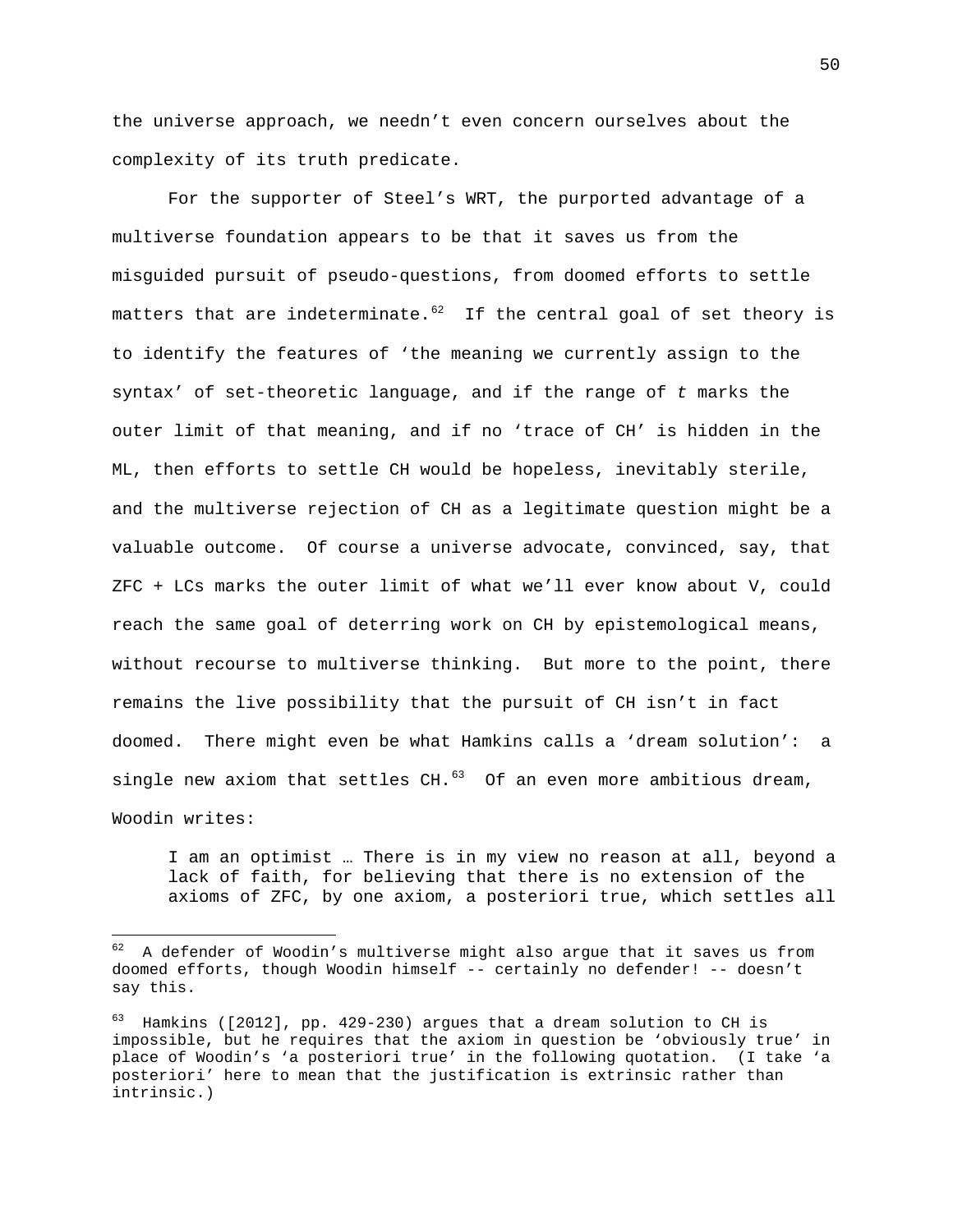the instances of the Generalized Continuum Hypothesis. (Woodin [2011], p. 30)

Indeed, Steel himself sketches a scenario that could lead even a tentative proponent of WRT back to a strengthened universe theory that 'fleshes out' the current meaning to something that settles CH in the positive.<sup>[64](#page-50-0)</sup> So I don't see that there's call to throw over our universe foundation in favor of a multiverse quite yet!

## IV. Inconclusive conclusion

 $\overline{\phantom{a}}$ 

We've seen that set theory, largely via the well-known settheoretic reduction, serves a number of valuable mathematical ends that ought to qualify as 'foundational': in the current form of ZFC + LCs, it provides a simple first-order theory that interprets all of classical mathematics, so as to allow for meta-mathematical consideration of the whole expanse of that vast subject at once (**Metamathematical Corral**); it provides the conceptual resources and construction techniques to clarify old mathematical notions in order to take on new demands (**Elucidation**); in the hierarchy of large cardinals, it provides a flexible scale of consistency strength (**Risk Assessment**); it serves as a benchmark of mathematical proof (**Shared Standard**) and a framework in which the various branches of mathematics appear side-by-side, so that results, methods and resources can be pooled (**Generous Arena**). On the other hand, it doesn't tell us anything about the underlying nature of mathematical objects

<span id="page-50-0"></span> $64$  See Steel [2014], section 7. In this way, WRT -- the assumption that our current meaning is limited to the ML -- could ultimately point the way to a mathematically attractive extension of the current meaning.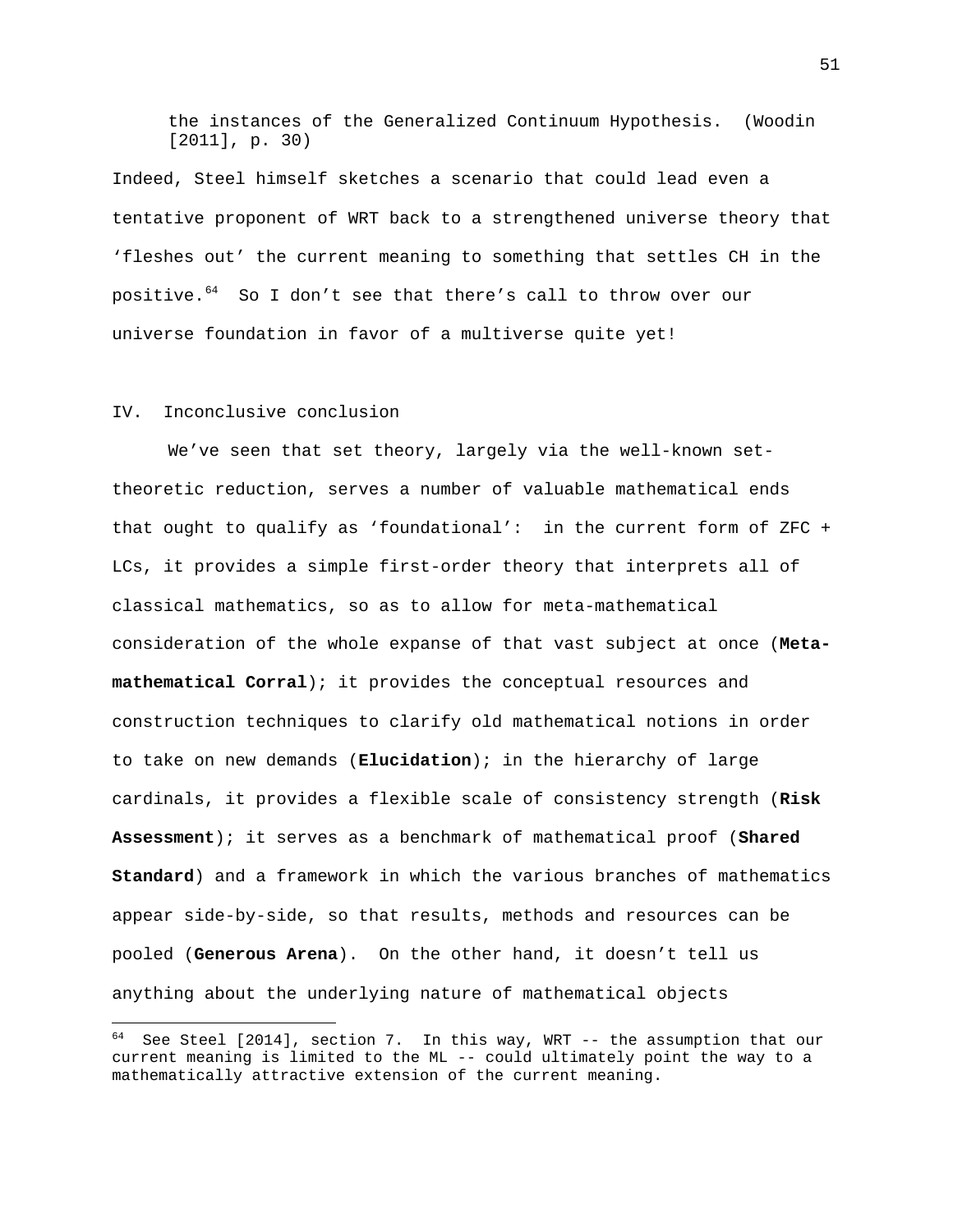(**Metaphysical Insight**) or of mathematical knowledge (**Epistemic Source**).

Criticisms of this set-theoretic foundation from category theorists may falsely assume that it aspires to **Metaphysical Insight**, but however that may be, they explicitly demand that it found a theory that can't in fact be founded (unlimited categories). Advocates of a category-theoretic replacement for set-theoretic foundations appeal to the category of sets for **Elucidation** and presumably for **Risk Assessment**, but the intended execution of the other traditional foundational roles is less clear, and the attractions of **Generous Arena** may even been rejected. Their central hope is for a foundation that provides a range of concepts and methods that capture and guide the productive ways of thinking that mathematicians actually do and should employ (**Essential Guidance**) -- a role set theory was never designed to play. Proponents are surprisingly unconcerned that category theory doesn't appear equipped to play this role for all areas of mathematics, another indication that **Generous Arena** may have fallen away; different foundations might serve for different branches of the subject. My suggestion is that we do best to retain set theory in the foundational roles is plays so well, retain **Generous Arena** in particular, but also pursue a serious philosophical/methodological investigation of the various 'ways of thinking' in mathematics, beginning with the contrast between those whose 'essence' is wellcaptured by category theory or by set theory.

Another challenge to ZFC-style set theory in its familiar foundational role comes from the advocates of a multiverse conception

52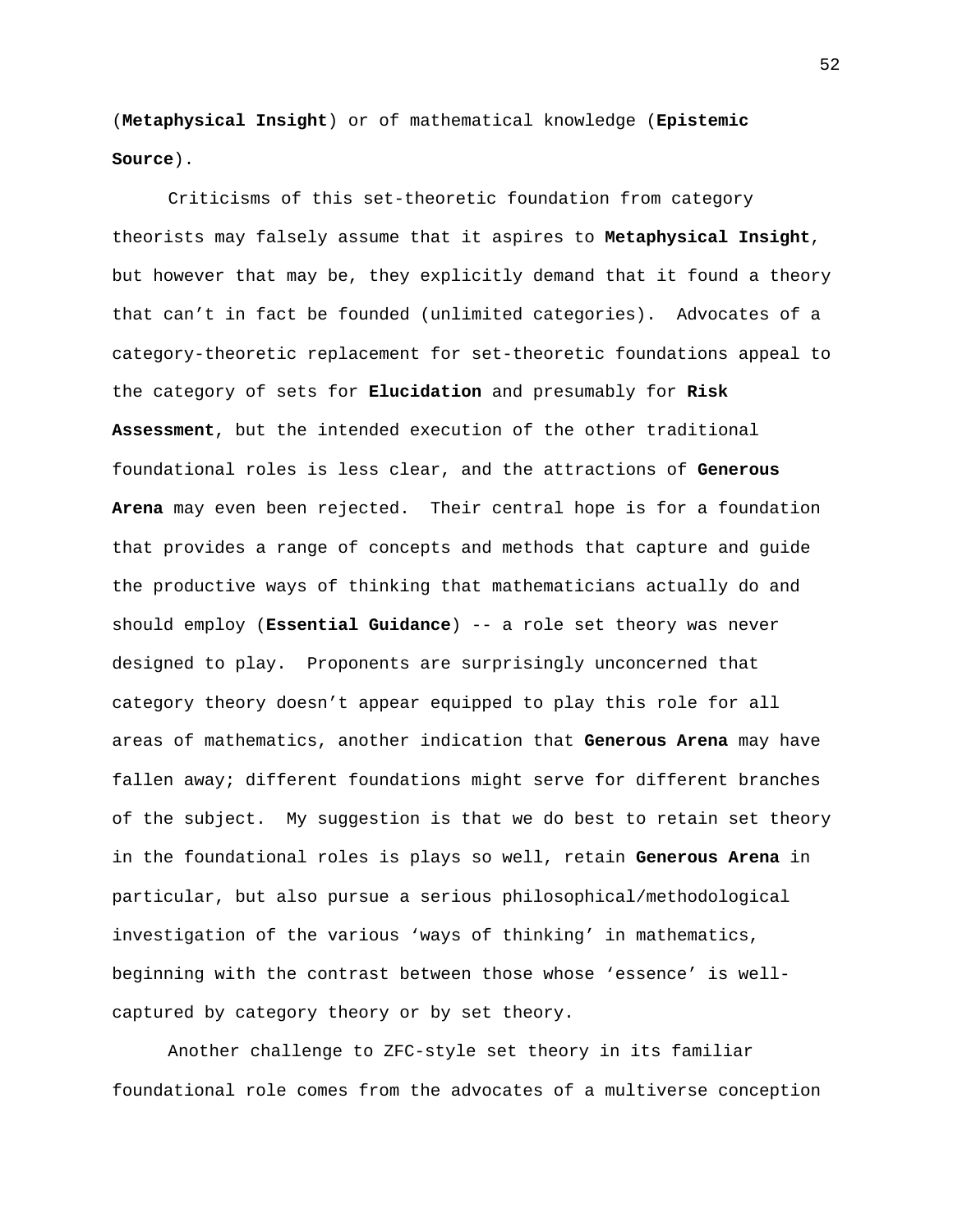of the subject. Steel in particular offers an explicit, free-standing multiverse theory, MV, as fundamental -- in place of a theory in the language of set theory. With the multiverse assumption WRT, MV ratifies a sublanguage of LST that includes ZFC + LCs (more or less by fiat), though perhaps not the meaningfulness of CH. On this picture, the theory ZFC + LCs continues in its usual foundational uses, but only at the behest of MV, and the prospects for extending it are limited. Faced with the charge that this approach shuts down free inquiry into extensions of ZFC + LCs prematurely, an advocate might respond that the multiverse investigation has revealed this inquiry to be misguided, because the meaning or concept of 'set' is simply indeterminate beyond certain limits. Still, even if it's true that our current meaning or concept is indeterminate in this way, there remains the possibility that it might be more mathematically productive, not to give up the quest for an answer to CH, but to seek out a fruitful successor to our current meaning or concept -- a possibility that Steel himself clearly acknowledges and pursues. So far at least, the grounds for replacing the universe with a multiverse are inconclusive.

In sum, then, it seems to me that the familiar set-theoretic foundations, rough and ready as they are, remain the best tool we have for the various important foundational jobs we want done.<sup>[65](#page-52-0)</sup> Penelope Maddy

<span id="page-52-0"></span> $\overline{\phantom{a}}$  $^{65}$  I'm grateful to Michael Ernst, for his [2014], [2015], [201?], and many enjoyable conversations on the aspirations of category-theoretic foundations, and to John Steel, for his patience with my questions and confusions about his views. My admiration for John Burgess's [2015] should be obvious. Thanks also to Ernst, Steel, David Malament, Colin McLarty, and an anonymous referee for helpful comments on earlier drafts.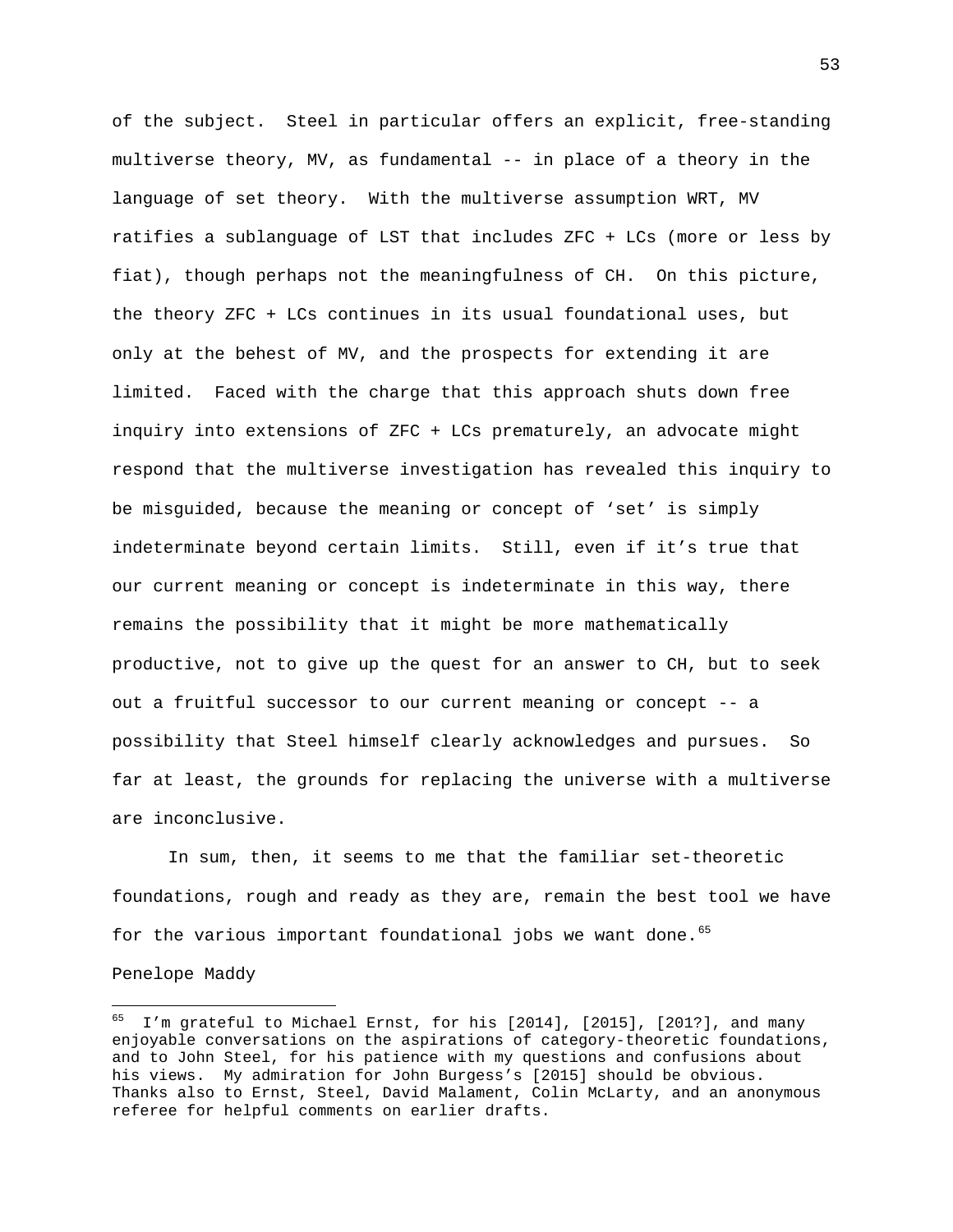#### References

Arrigoni, Tatiana, and Sy-David Friedman

[2013] 'The hyperuniverse program', *Bulletin of Symbolic Logic* 19, pp. 77-96.

Benacerraf, Paul

- [1965] 'What numbers could not be', reprinted in P. Benacerraf and H. Putnam, eds., *Philosophy of Mathematics*, second edition, (Cambridge: Cambridge University Press, 1983), pp. 272- 294.
- Bernays, Paul
- [1934] 'On platonism in mathematics', C. Parsons, trans., reprinted in P. Benacerraf and H. Putnam, eds., *Philosophy of Mathematics*, second edition, (Cambridge: Cambridge University Press), pp. 258-271.
- Burge, Tyler
- [1998] 'Frege on knowing the foundation', reprinted in his *Truth, Thought, Reason: Essays on Frege*, (Oxford: Oxford University Press, 2005], pp. 317-355.
- Burgess, John P.
- [2015] *Rigor and Structure*, (Oxford: Oxford University Press).
- Dedekind, Richard
- [1872] 'Continuity and irrational numbers', W. Beman and W. Ewald, trans., reprinted in W. Ewald [1996], pp. 766-779.

Ebbinghaus, Heinz-Dieter

[2007] *Ernst Zermelo: an Approach to his Life and Work*, (Berlin: Springer).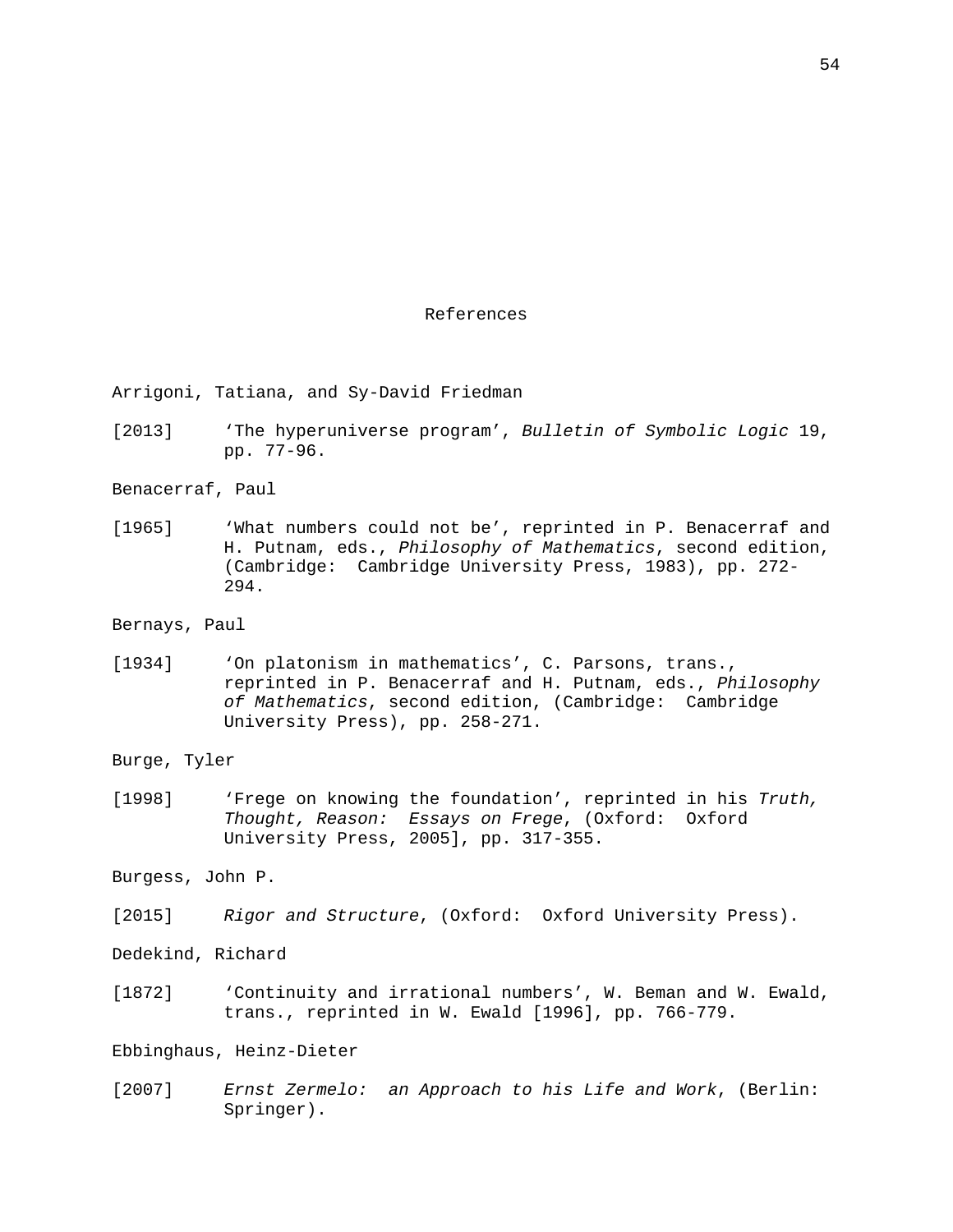Enderton, Herbert

[1977] *Elements of Set Theory*, (New York: Academic Press).

Ernst, Michael

- [2014] *The Category-theoretic Imperative*, PhD dissertation, University of California, Irvine.
- [2015] 'The prospects of unlimited category theory: doing what remains to be done', *Review of Symbolic Logic* 8, pp. 306- 327.
- [201?] 'Category theory and foundations', to appear in E. Landry, ed., *Categories for the Working Philosopher*.

Ewald, William, ed.

[1996] *From Kant to Hilbert*, volume II, (Oxford: Oxford University Press, 1996).

Feferman, Solomon

- [1977] 'Categorical foundations and foundations of category theory', in R. Butts and J. Hintikka,, eds., *Logic, Foundations of Mathematics and Computability Theory*, *Proceedings of the Fifth International Congress of LMPS, University of Western Ontario, 1975,* (Dordrecht: Reidel), pp. 149-169.
- [2013] 'Foundations of unlimited category theory: what remains to be done', *Review of Symbolic Logic* 6, pp. 6-15.

Hamkins, Joel

- [2012] 'The set-theoretic multiverse', *Review of Symbolic Logic* 5, pp. 416-449.
- Hellman, Geoffrey
- [2003] 'Does category theory provide a framework for mathematical structuralism?', *Philosophia Mathematica* 11, pp. 129-157.

Hilbert, David

[1900] 'Mathematical problems', M. Winston, trans., reprinted (in part) in W. Ewald [1996], pp. 1096-1105.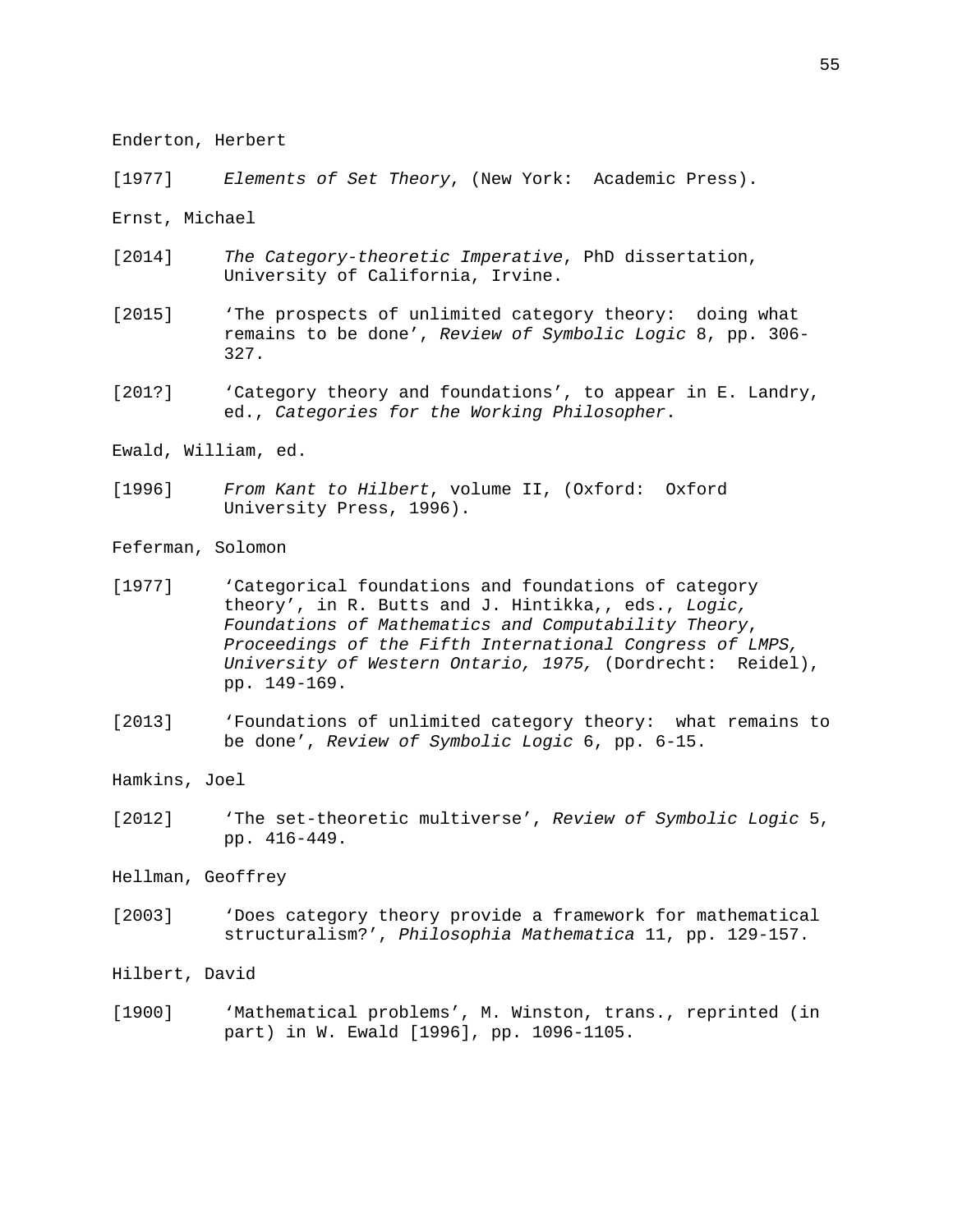### Isbell, John

[1967] 'Review of Lawvere [1966]', *Mathematical Reviews* 34, pp. 1354-1355.

Kennedy, Juliette, ed.

- [2014] *Interpreting Gödel*, (Cambridge: Cambridge University Press).
- Kline, Morris
- [1972] *Mathematical Thought from Ancient to Modern Times*, (New York: Oxford University Press).
- Kunen, Kenneth
- [1980] *Set Theory: an Introduction to Independence Proofs*, (Amsterdam: Elsevier).

Lawvere, F. William

- [1964] 'An elementary theory of the category of sets', *Proceedings of the National Academy of Science of the USA* 52, pp. 1506- 1511, reprinted in expanded form with commentary by C. McLarty in *Reprints in Theory and Application of Category Theory* 12 (2005), pp. 1-35.
- [1966] 'The category of categories as a foundation for mathematics', in S. Eilenberg, D. Harrison, S. Mac Lane, and H. Röhrl, eds., *Proceedings of the Conference on Categorical Algebra, La Jolla, CA, 1965*, (Berlin: Springer), pp. 1-20.
- Linnebo, Øystein, and Richard Pettigrew
- [2011] 'Category theory as an autonomous foundation', *Philosophia Mathematica* 19, pp. 227-254.

Mac Lane, Saunders

- [1971] 'Categorical algebra and set-theoretic foundations', in D. Scott and T. Jech, eds., *Axiomatic Set Theory*, *Proceedings of the Symposium in Pure Mathematics of the AMS*, *UCLA 1967*, (Providence, RI: AMS), pp. 231-240.
- [1981] 'Mathematical models: a sketch for the philosophy of mathematics', *American Mathematical Monthly* 88, pp. 462- 472.
- [1986] *Mathematics Form and Function*, (New York: Springer-Verlag).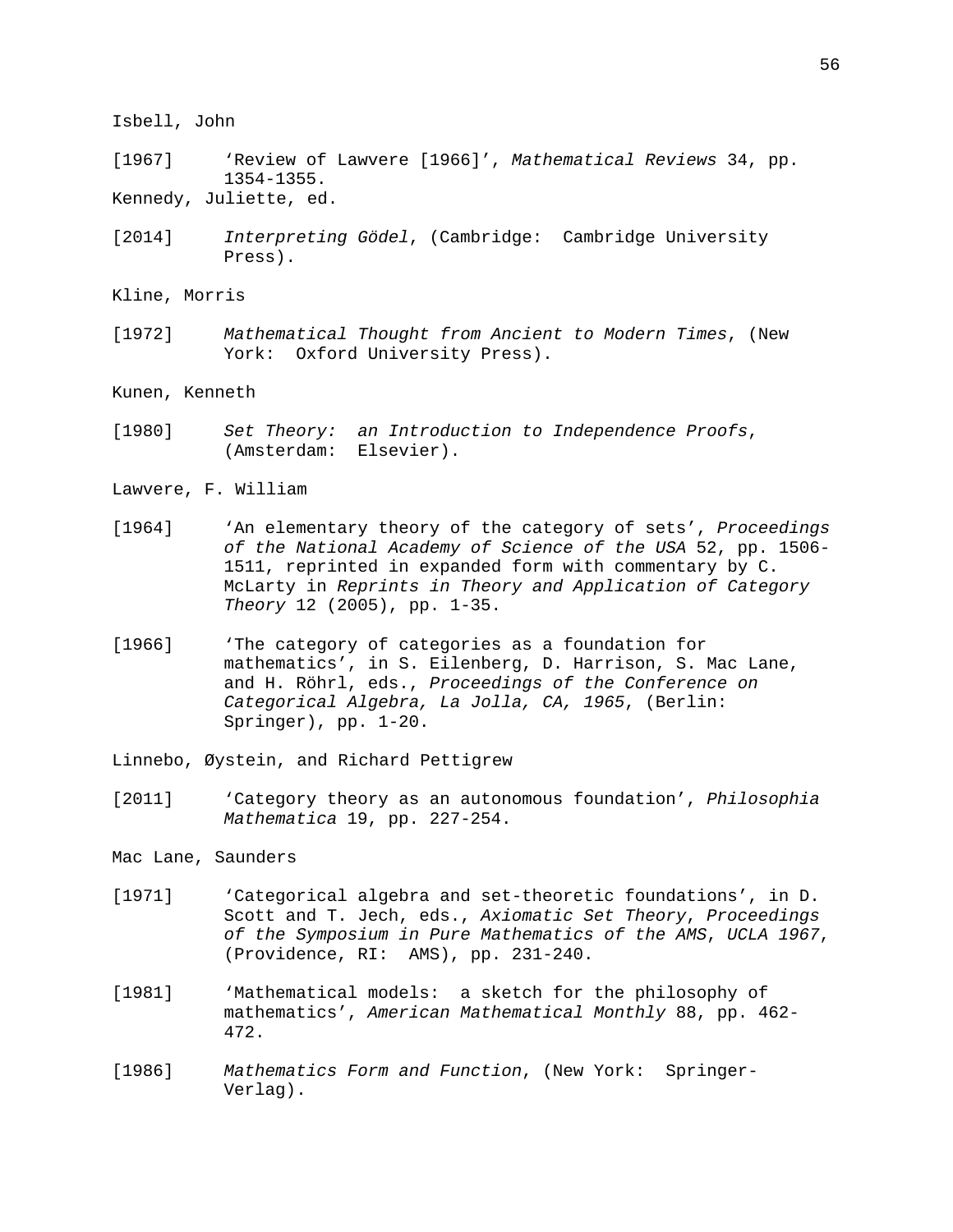Maddy, Penelope

- [1997] *Naturalism in Mathematics*, (Oxford: Oxford University Press).
- [2011] *Defending the Axioms*, (Oxford: Oxford University Press).
- Mathias, A. D. R.
- [1992] 'What is Mac Lane missing?', in H. Judah, W. Just, and H. Woodin, eds., *Set Theory of the Continuum*, (Berlin: Springer), pp. 113-118.
- [2000] 'Strong statements of analysis', *Bulletin of the London Mathematical Society* 32, pp. 513-526.
- [2001] 'The strength of Mac Lane set theory', *Annals of Pure and Applied Logic* 110, pp. 107-234.

McLarty, Colin

- [1991] 'Axiomatizing a category of categories', *Journal of Symbolic Logic* 56, pp. 1243-1260.
- [2004] 'Exploring categorical structuralism', *Philosophia Mathematica* 12, pp. 37-53.
- [2013] 'Foundations as truths which organize mathematics', *Review of Symbolic Logic* 6, pp. 76-86.

Moschovakis, Yiannis

[1994] *Notes on Set Theory*, (New York: Springer).

Nagel, Ernest

[1979] 'The formation of modern conceptions of formal logic in the development of geometry', in his *Teleology Revisited*, (New York: Columbia University Press), pp. 195-259.

Russell, Bertrand

[1907] 'The regressive method of discovering the premises of mathematics', reprinted in his *Essays in Analysis*, D. Lackey, ed., (New York: George Braziller), pp. 272-283.

Steel, John

[2014] 'Gödel's program', in Kennedy [2014], pp. 153-179.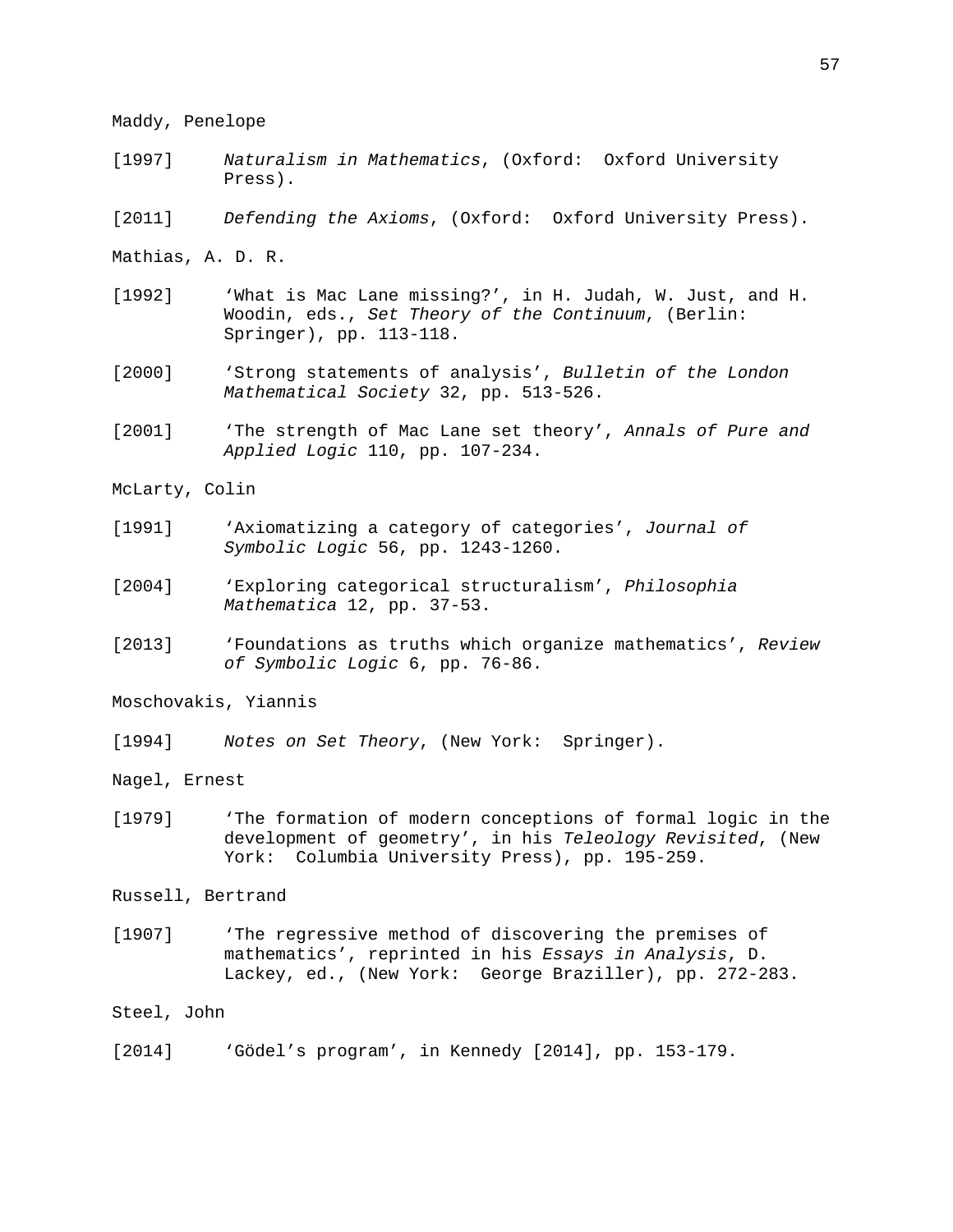Väänänen, Jouko

[2014] 'Multiverse set theory and absolutely undecidable propositions', in Kennedy [2014], pp. 180-208.

Van Heijenoort, Jean, ed.

[1967] *From Frege to Gödel*, (Cambridge, MA: Harvard University Press).

Voevodsky, Vladimir

- [2013] Slides for his [2014], available at https://www.math.ias.edu/vladimir/lectures (#10).
- [2014] 'Univalent foundations and set theory' (abstract), *Bulletin of Symbolic Logic* 20, p. 108.

Von Neumann, John

- [1925] 'An axiomatization of set theory', reprinted in van Heijenoort [1967], pp. 394-413.
- Weaver, Nic
- [2014] *Forcing for Mathematicians*, (Hackensack, NJ: World Scientific Publishing).

Wittgenstein, Ludwig

- [1978] *Remarks on the Foundations of Mathematics*, revised edition, G. E. M. Anscombe, trans., G. H. von Wright, R. Rhees, and G. E. M. Anscombe, eds., (Cambridge, MA: MIT Press).
- Woodin, W. Hugh
- [2011] 'The continuum hypothesis, the generic-multiverse of sets, and the Ω conjecture', in J. Kennedy and R. Kossak, eds., *Set theory, Arithmetic, and Foundations of Mathematics*, (Cambridge: Cambridge University Press), pp. 13-42.
- Zermelo, Ernst
- [1908] 'Investigations in the foundations of set theory', S. Bauer-Mengelberg, trans., reprinted in J. van Heijenoort [1967], pp. 200-215.
- [1908a] 'A new proof of the possibility of a well-ordering', S. Bauer-Mengelberg, trans., reprinted in van Heijenoort [1967], pp. 183-198.